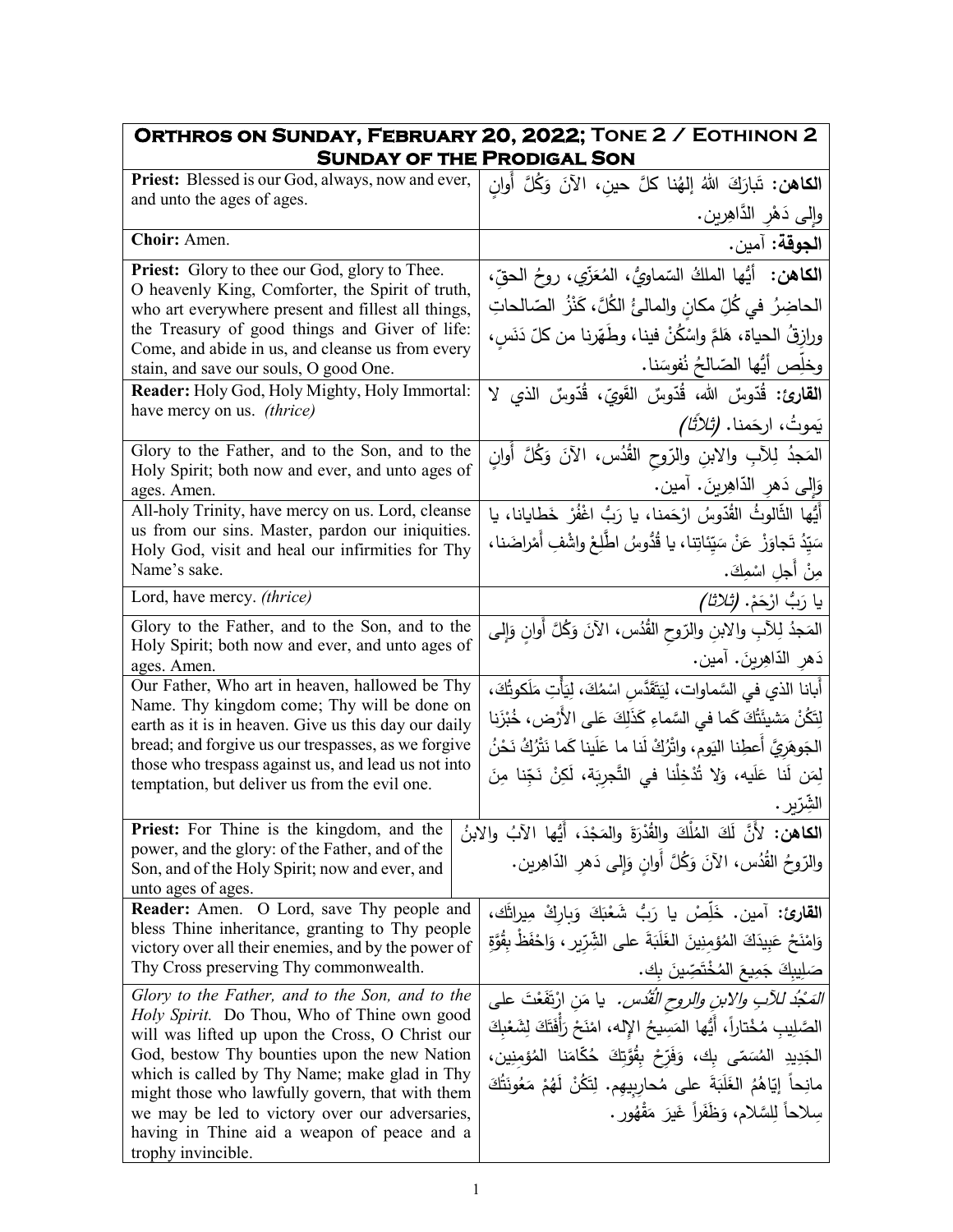| Both now and ever, and unto ages of ages. Amen.<br>O Champion dread, who cannot be put to<br>confusion, despise not our petitions, O Good and<br>All-praised Theotokos; establish the way of the<br>Orthodox; save those who have been called upon<br>to govern us, leading us to that victory which is<br>from heaven, for thou art she who gavest birth to<br>God, and alone art blessed. | الآنَ وكلَّ أوانِ والِي دهرِ الداهرينِ. آمينِ.<br>أَيَّتُها الشَّفِيعَةُ الرَّهِيبَةُ غَيرُ المَخْذُولةِ، يا والِدَةَ الإِلهِ<br>الكُلِّيَّةَ التَّسْبِيحِ، لا تُعْرِضِي يا صالِحَةُ عَنْ تَوَسُّلاتِنا،<br>بَلْ وَطِّدِي سِيرَةَ المُسْتَقِيمِي الرَّأْيِ، وَخَلِّصِي الَّذِينَ<br>أَمَرْتِ أَنْ يَتَمَلَّكُوا، وَامْنَحِيهِم الغَلَبَةَ مِنَ السَّماء، بِما<br>أَنَّكِ وَلَدْتِ الإِلهَ، أَيَّتُها المُبارَكَةُ وَحْدَكِ. |  |  |  |
|---------------------------------------------------------------------------------------------------------------------------------------------------------------------------------------------------------------------------------------------------------------------------------------------------------------------------------------------------------------------------------------------|-----------------------------------------------------------------------------------------------------------------------------------------------------------------------------------------------------------------------------------------------------------------------------------------------------------------------------------------------------------------------------------------------------------------------------|--|--|--|
| <b>LITANY</b>                                                                                                                                                                                                                                                                                                                                                                               |                                                                                                                                                                                                                                                                                                                                                                                                                             |  |  |  |
| Priest: Have mercy on us, O God, according to<br>Thy great mercy, we pray Thee, hear us, and have<br>mercy.                                                                                                                                                                                                                                                                                 | ا <b>لكاهن:</b> إِرْحَمْنا يا اللهُ بِعَظِيم رَحْمَتِكَ، نَطْلُبُ إِلَيكَ<br>فَاسْتَجِبْ وَارْحَمْ.                                                                                                                                                                                                                                                                                                                         |  |  |  |
| Choir: Lord, have mercy. (thrice)                                                                                                                                                                                                                                                                                                                                                           | ا <b>لجوقة:</b> يا رَبُّ ارْحَم. (ثلاثاً <i>)</i>                                                                                                                                                                                                                                                                                                                                                                           |  |  |  |
| Priest: Again we pray for all pious and Orthodox<br>Christians.                                                                                                                                                                                                                                                                                                                             | ا <b>لكاهن:</b> وَأَيضاً نَطْلُبُ مِنْ أَجْلِ المَسِيحِيِّينَ الحَسَنِي<br>العِبادَةِ الأَرثوذُكسِيّين.                                                                                                                                                                                                                                                                                                                     |  |  |  |
| Choir: Lord, have mercy. (thrice)                                                                                                                                                                                                                                                                                                                                                           | ا <b>لجوقة</b> : يا رَبُّ ارْحَم. (ثلاثاً)                                                                                                                                                                                                                                                                                                                                                                                  |  |  |  |
| Priest: Again we pray for our Father and                                                                                                                                                                                                                                                                                                                                                    | الكاهن: وَأَيضاً نَطْلُبُ مِنْ أَجْلِ أَبِينا ومِتْروبوليتِنا (فُلان)                                                                                                                                                                                                                                                                                                                                                       |  |  |  |
| Metropolitan _______, our Bishop _______, and<br>all our brotherhood in Christ.                                                                                                                                                                                                                                                                                                             | ورَئِيسِ كَهَنَتِنا (فُلان)، وَكُلِّ إِخْوَتِنا في المَسِيحِ.                                                                                                                                                                                                                                                                                                                                                               |  |  |  |
| Choir: Lord, have mercy. (thrice)                                                                                                                                                                                                                                                                                                                                                           | ا <b>لجوقة:</b> يا رَبُّ ارْحَم. (ثلاثاً <i>)</i>                                                                                                                                                                                                                                                                                                                                                                           |  |  |  |
| Priest: For Thou art a merciful God and lovest<br>mankind, and unto Thee we ascribe glory to the<br>Father and to the Son and to the Holy Spirit, now<br>and ever, and unto ages of ages.                                                                                                                                                                                                   | ا <b>لكاهن:</b> لأَنَّكَ إِلهٌ رَحِيمٌ وَمُحِبٌّ لِلبَشَرِ ، وَلَكَ نُرْسِلُ<br>المَجْدَ أَيُّها الآبُ وَالإِبْنُ وَالرُّوحُ القُدُسِ، الآنَ وَكُلَّ أُوانٍ                                                                                                                                                                                                                                                                 |  |  |  |
|                                                                                                                                                                                                                                                                                                                                                                                             | وَإِلَى دَهْرِ الدَّاهِرِينِ.                                                                                                                                                                                                                                                                                                                                                                                               |  |  |  |
| Choir: Amen. Bless, father, in the Name of the<br>Lord.                                                                                                                                                                                                                                                                                                                                     | ا <b>لجوقة</b> : آمين، بِاسْم الرَّبِّ بارِكْ يا أب.                                                                                                                                                                                                                                                                                                                                                                        |  |  |  |
| Priest: Glory to the Holy, Consubstantial,<br>Life-giving, and Undivided Trinity, always,<br>now and ever, and unto ages of ages.                                                                                                                                                                                                                                                           | ا <b>لكاهن:</b> المَجدُ لِلثالُوثِ القُدُّوسِ، الواحِدِ في الجَوْهَرِ ، المُحْيي،<br>غَيرِ المُنْقَسِم، كُلَّ حِين، الآنَ وَكُلَّ أُوانِ وَإِلى دَهْرِ الدَّاهِرِينِ.                                                                                                                                                                                                                                                       |  |  |  |
| Choir: Amen.                                                                                                                                                                                                                                                                                                                                                                                | ا <b>لجوقة:</b> آمين.                                                                                                                                                                                                                                                                                                                                                                                                       |  |  |  |
| Glory to God in the highest, and on earth peace,<br>good will among men. <i>(thrice)</i>                                                                                                                                                                                                                                                                                                    | المَجْدُ للهِ في العُلي، وَعَلى الأَرْضِ السَّلامِ، وَفِي                                                                                                                                                                                                                                                                                                                                                                   |  |  |  |
| O Lord, Thou shall open my lips, and my mouth                                                                                                                                                                                                                                                                                                                                               | النّاس المَسَرّة. (ثلاثاً)                                                                                                                                                                                                                                                                                                                                                                                                  |  |  |  |
| shall declare Thy praise. (twice)                                                                                                                                                                                                                                                                                                                                                           | يا رَبُّ افْتَحْ شَفَتَيَّ فَيُخْبِرَ فَمِي بِتَسْبِحَتِك.<br>(مَرَّتَيْن)                                                                                                                                                                                                                                                                                                                                                  |  |  |  |
| <b>PSALM3</b>                                                                                                                                                                                                                                                                                                                                                                               |                                                                                                                                                                                                                                                                                                                                                                                                                             |  |  |  |
| O Lord, why are they multiplied that afflict me?<br>Many rise up against me. Many say unto my soul:<br>There is no salvation for him in his God. But Thou,                                                                                                                                                                                                                                  | يا رَبُّ لِماذا كَثُرَ الَّذِينَ يُحْزِنُونَنِي؟ كَثيرونَ قاموا<br>عَلَيّ. كَثيرونَ يَقولونَ لِنَفْسى لا خَلاصَ لَهُ بِالْمه.                                                                                                                                                                                                                                                                                               |  |  |  |
| O Lord, art my helper, my glory, and the lifter up<br>of my head. I cried unto the Lord with my voice,<br>and He heard me out of His holy mountain. I laid                                                                                                                                                                                                                                  | وأَنْتَ يا رَبُّ، ناصِري وَمَجْدِي وَرافِعُ رأسي. بِصَوْتِي<br>إِلَى الرَّبِّ صَرَخْتُ، فَأَجابَنِي مِنْ جَبَلِ قُدْسِه. أنا                                                                                                                                                                                                                                                                                                |  |  |  |
| me down and slept; I awoke, for the Lord will help<br>me. I will not be afraid of ten thousands of people                                                                                                                                                                                                                                                                                   | رَقَدْتُ ونِمْتُ ثُمَّ قُمْتُ، لأَنَّ الرَّبَّ يَنصُرُنِي. فَلا أخافُ                                                                                                                                                                                                                                                                                                                                                       |  |  |  |
| that set themselves against me round about. Arise,                                                                                                                                                                                                                                                                                                                                          | مِن رِبْواتِ الشَّعبِ المُحيطينَ بي، المُتوازرينَ عليّ.                                                                                                                                                                                                                                                                                                                                                                     |  |  |  |
| O Lord, save me, O my God, for Thou hast smitten<br>all who without cause are mine enemies; the teeth<br>of sinners hast Thou broken. Salvation is of the                                                                                                                                                                                                                                   | قُمْ يا رَبُّ، خَلِّصْنِي يا إلْهي، فَإِنَّكَ ضَرَبْتَ كُلَّ مَنْ<br>يُعادِيني باطلاً، وَسَحَقْتَ أَسْنانَ الخَطَأة. لِلرَّبِّ                                                                                                                                                                                                                                                                                              |  |  |  |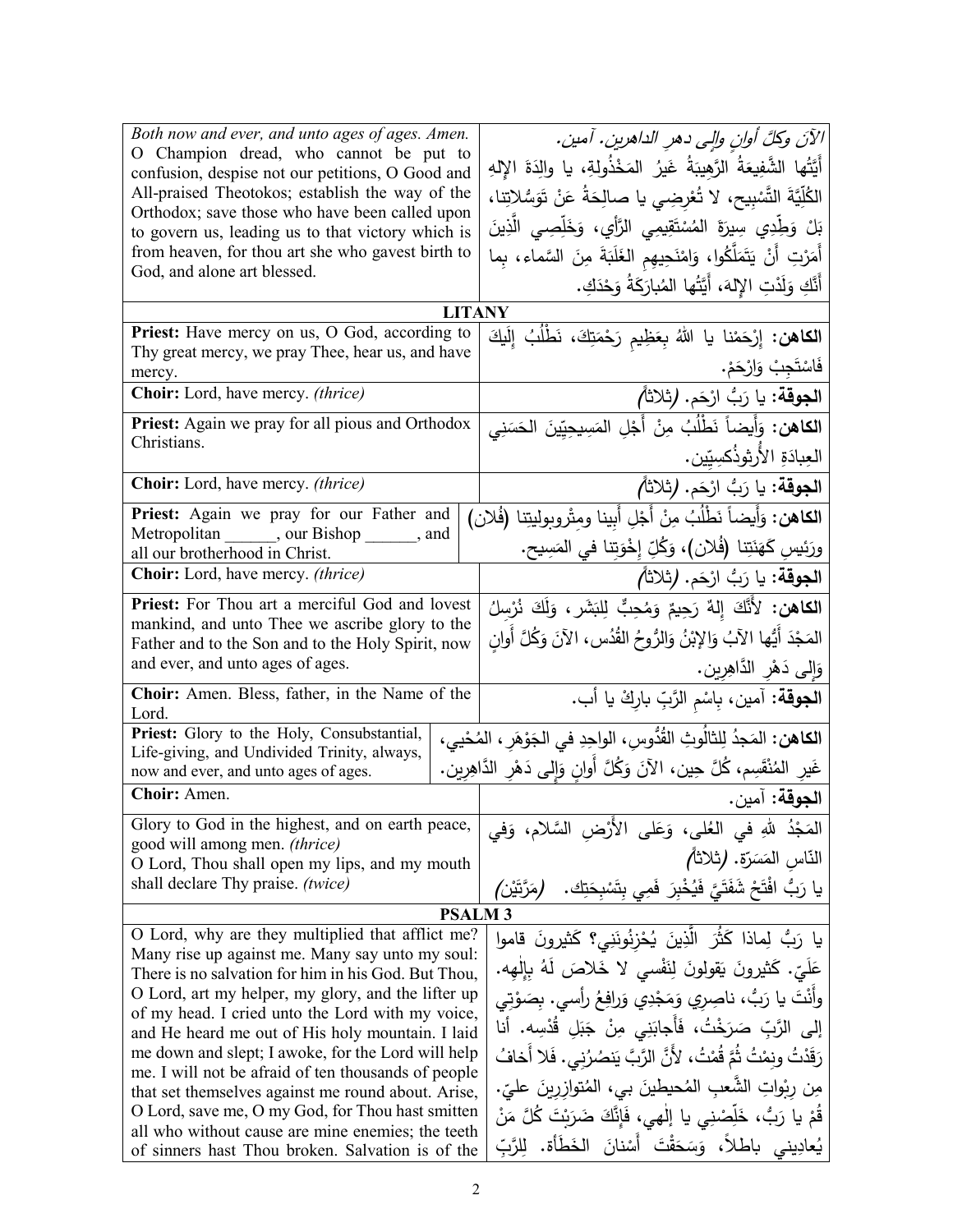| Lord, and Thy blessing is upon Thy people.                                                                  | الخَلاصُ وعلى شَعبك بَرَكَتُك.                                         |
|-------------------------------------------------------------------------------------------------------------|------------------------------------------------------------------------|
| I laid me down and slept; I awoke, for the Lord will                                                        |                                                                        |
| help me.                                                                                                    | أَنا رَقَدْتُ وَنِمْتُ ثُمَّ قُمْتُ، لأَنَّ الرَّبَّ يَنْصُرُني.       |
| <b>PSALM 37</b>                                                                                             |                                                                        |
| O Lord, rebuke me not in Thine anger, nor chasten                                                           | يا رَبُّ، لا بِغَضَبِكَ تُوَبِّخْني، ولا بِرِجْزِكَ تُؤَدِّبْني.       |
| me in Thy wrath. For Thine arrows are fastened in                                                           | فَإِنَّ سِهامَكَ قد نَشَبَتْ فِيَّ، وَمَكَّنْتَ عليَّ يذَك. لَيْسَ     |
| me, and Thou hast laid Thy hand heavily upon me.<br>There is no healing in my flesh in the face of Thy      |                                                                        |
| wrath; and there is no peace in my bones in the face                                                        | لِجَسَدِي شِفاءٌ مِنْ وَجْهِ غَضَبِكَ، وَلا سَلامَةٌ في                |
| of my sins. For mine iniquities are risen higher than                                                       | عِظامي مِنْ وَجْهِ خَطايايِ. لأَنَّ آثامي قَدْ تَعالَتْ                |
| my head; as a heavy burden have they pressed                                                                | فَوقَ رَأْسي، كَحِمْلٍ ثَقيلٍ قَدْ ثَقُلَتْ عَلَيَّ. قَدْ أَنْتَنَتْ   |
| heavily upon me. My bruises are become noisome                                                              | وقاحَتْ جِراحاتي مِنْ قِبَلِ جَهالَتي. شَقِيتُ وَانْحَنَيْتُ           |
| and corrupt in the face of my folly. I have been                                                            |                                                                        |
| wretched and utterly bowed down until the end; all                                                          | إلى الغايَةِ، والنَّهارَ كُلَّهُ مَشَيْتُ عابِسًا. لأنَّ مَتْنَيَّ     |
| the day long I went with downcast face. For my loins<br>are filled with mocking, and there is no healing in | قَدِ امْتَلاً مَهازِئَ وليسَ لِجَسَدِي شِفاء. شَقِيتُ                  |
| my flesh. I am afflicted and humbled exceedingly, I                                                         |                                                                        |
| have roared from the groaning of my heart. O Lord,                                                          | وَاتَّضَعْتُ جِدًّا، وَكُنْتُ أَئِنٌ مِنْ تَنَهُّدِ قَلْبِي. يا رَبُّ، |
| before Thee is all my desire, and my groaning is not                                                        | إِنَّ بُغْيَتِي كُلُّها أَمامَكَ، وتَنَهُّدِي لَمْ يَخْفَ عنك. قَدِ    |
| hid from Thee. My heart is troubled, my strength                                                            | اضْطَرَبَ قَلْبِي وَفارَقَتْنِي قُوَّتِي، وَنُورُ  عَيْنَيَّ أَيْضًا   |
| hath failed me; and the light of mine eyes, even this                                                       |                                                                        |
| is not with me. My friends and my neighbors drew                                                            | لَمْ يَبْقَ مَعى. أَصْدِقائي وأَقْرِبائي دَنَوْا مِنِّي وَوَقَفُوا     |
| nigh over against me and stood, and my nearest of                                                           | لَدَيَّ، وَجِنْسِي وَقَفَ مِنِّي بَعِيدًا. وَأَجْهَدَنِي الَّذِينَ     |
| kin stood afar off. And they that sought after my soul<br>used violence; and they that sought evils for me  | يَطْلُبُونَ نَفْسِى، وَالمُلْتَمِسُونَ لِيَ الشَّرَّ تَكَلَّمُوا       |
| spake vain things, and craftiness all the day long did                                                      |                                                                        |
| they meditate. But as for me, like a deaf man I heard                                                       | بِالْبِاطِل، وَغُشُوشًا طُولَ النَّهار دَرَسُوا. أَمَّا أَنا           |
| them not, and was as a speechless man that openeth                                                          | فَكَأْصَمَّ لا يَسْمَعُ، وَكَأَخْرَسَ لا يَفْتَحُ فاه. وصِرْتُ         |
| not his mouth. And I became as a man that heareth                                                           | كَإِنْسانِ لا يَسْمَعُ ولا في فَمِهِ تَبْكِيتٌ. لأَنِّي عَلَيْكَ،      |
| not, and that hath in his mouth no reproofs. For in                                                         |                                                                        |
| Thee have I hoped, O Lord; Thou wilt hearken unto                                                           | يا رَبُ، تَوَكَّلتُ، أَنْتَ تَستَجِيبُ لي يا رَبِّي وإِلهي.            |
| me, O Lord my God. For I said: Let never mine                                                               | لأَنِّي قُلتُ لا يَشْمَتْ بي أعدائي، وعِنْدَما زَلَّتْ                 |
| enemies rejoice over me; yea, when my feet were<br>shaken, those men spake boastful words against me.       | قَدَمايَ عَظَّمُوا عَلَيَّ الكَلام. لأَنِّى أنا لِلضَّرْبِ             |
| For I am ready for scourges, and my sorrow is                                                               | مُسْتَعِدٌّ، وَوَجَعِي لَدَيَّ في كُلِّ حِين. لأَنِّي أَنا أُخْبِرُ    |
| continually before me. For I will declare mine                                                              |                                                                        |
| iniquity, and I will take heed concerning my sin. But                                                       | بِإِثْمِي، وَأَهتَمُّ مِنْ أَجْلِ خَطِيئتي. أَمّا أَعدائي فَأَحياءُ،   |
| mine enemies live and are made stronger than I, and                                                         | وَهُمْ أَشَدُّ مِنِّي، وقَدْ كَثُّرَ الَّذِينَ يُبْغِضونَنِي ظُلْمًا،  |
| they that hated me unjustly are multiplied. They that<br>render me evil for good slandered me, because I    | الَّذِينَ جازَوني بَدَلَ الخَيرِ شَرًّا، مَحَلُوا بيْ لأجلِ            |
| pursued goodness. Forsake me not, O Lord my God,                                                            | ابْتِغائي الصَّلاح. فَلا تُهْمِلْني يا رَبِّي وَإِلْهِي ولا            |
| depart not from me. Be attentive unto my help, O                                                            |                                                                        |
| Lord of my salvation.                                                                                       | تَتَباعَدْ عَنِّي. أَسْرِعْ إلى مَعُونَتى يا رَبَّ خَلاصى.             |
| Forsake me not, O Lord my God, depart not from<br>me. Be attentive unto my help, O Lord of my               | فَلا تُهْمِلْني يا رَبِّي وَإِلْهِي ولا تَتَباعَدْ عَنِّي. أَسْرِعْ    |
| salvation.                                                                                                  | إلى مَعُونَتي يا رَبَّ خَلاصي.                                         |
| <b>PSALM 62</b>                                                                                             |                                                                        |
| O God, my God, unto Thee I rise early at dawn. My                                                           |                                                                        |
| soul hath thirsted for Thee; how often hath my flesh                                                        | يا أللهُ إلٰهي إليكَ أَبْتَكِرٍ . عَطِشَتْ إِلَيكَ نَفْسِي، وَاشْتاقَ  |
| longed after Thee in a land barren and untrodden                                                            | إِلَيكَ جَسَدي، في أَرضِ بَرِّيَّةٍ وَغَيرِ مَسلَوكَةٍ وَعادِمَةِ      |
| and unwatered. So in the sanctuary have I appeared                                                          | الماء. هٰكذا ظَهَرْتُ لَكَ في القُدْسِ لأعايِنَ قَوَّتَكَ              |
| before Thee to see Thy power and Thy glory. For                                                             |                                                                        |
| Thy mercy is better than lives; my lips shall praise                                                        | وَمَجْدَك. لأَنَّ رَحْمَتَكَ أَفْضَلُ مِنَ الْحَياةِ، وَشَفَتَيَّ      |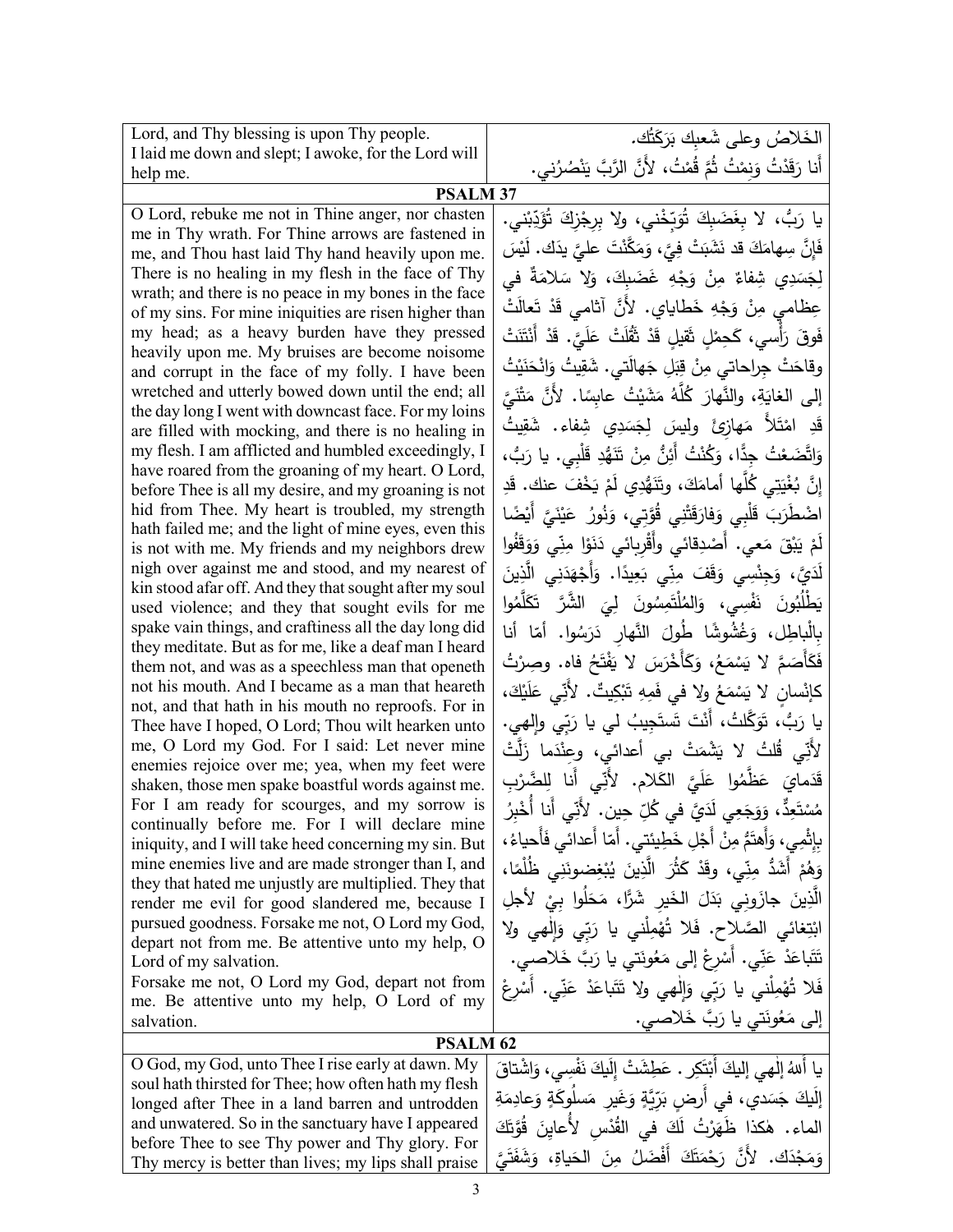| Thee. So shall I bless Thee in my life, and in Thy<br>name will I lift up my hands. As with marrow and<br>fatness let my soul be filled, and with lips rejoicing<br>shall my mouth praise Thee. If I remembered Thee<br>on my bed, at the dawn I meditated on Thee. For<br>Thou art become my helper; in the shelter of Thy<br>wings will I rejoice. My soul hath cleaved after<br>Thee; Thy right hand hath been quick to help me.<br>But as for these, in vain have they sought after my<br>soul; they shall go into the nethermost parts of the<br>earth, they shall be surrendered unto the edge of the<br>sword; portions for foxes shall they be. But the king<br>shall be glad in God, everyone shall be praised that<br>sweareth by Him; for the mouth of them is stopped<br>that speak unjust things.<br>At the dawn I meditated on Thee. For Thou art<br>become my helper; in the shelter of Thy wings will<br>I rejoice. My soul hath cleaved after Thee; Thy<br>right hand hath been quick to help me. | تُسَبِّحانِك. هٰكذا أَبارِكُكَ في حَياتي وَبِاسْمِكَ أَرْفَعُ<br>يَدَيّ، فَتَمتَلئُ نَفْسِي كَما مِنْ شَحْمٍ ودَسَم، وَبِشِفاهِ<br>الإِبْتِهاج يُسَبِّحُكَ فَمي. إذا ذَكَرْتُكَ على فِراشِي،<br>هَذَنْتُ بِكَ في الأَسْحارِ ، لأَنَّكَ صِرْتَ لِي عَونًا وَبِظِلِّ<br>جَناحَيكَ أَسْتَتِرٍ . اِلْتَصَقَتْ نَفْسِى بِكَ، وَإِيّايَ عَضَدَتْ<br>يَمِينُك. أَمّا الَّذِينَ يَطْلُبُونَ نَفسي باطِلاً، فَسَيَدْخُلونَ<br>ّ في أسافِلِ الأرض، وَيُدفَعُونَ إلى أَيدِي السُّيوفِ،<br>وَيَكُونُونَ أَنْصِبَةً لِلْثَعالبِ. أمّا المَلِكُ فيُسَرُّ بالله،<br>وَيُمتَدَحُ كُلُّ مَنْ يَحْلِفُ بِهِ، لأَنَّهُ قَدْ سُدَّتْ أَفْواهُ<br>المُتَكَلِّمِينَ بِالظَّلْمِ.<br>هَذَذْتُ بِكَ في الأَسْحارِ  لأَنَّكَ صِرْتَ لِي عَوْنًا، وَبِظِلِّ<br>جَناحَيكَ أَستَتِر . إِلْتَصَقَتْ نَفْسِي بِكَ، وَإِيّايَ عَضَدَتْ<br>يَمِينُك. |
|--------------------------------------------------------------------------------------------------------------------------------------------------------------------------------------------------------------------------------------------------------------------------------------------------------------------------------------------------------------------------------------------------------------------------------------------------------------------------------------------------------------------------------------------------------------------------------------------------------------------------------------------------------------------------------------------------------------------------------------------------------------------------------------------------------------------------------------------------------------------------------------------------------------------------------------------------------------------------------------------------------------------|----------------------------------------------------------------------------------------------------------------------------------------------------------------------------------------------------------------------------------------------------------------------------------------------------------------------------------------------------------------------------------------------------------------------------------------------------------------------------------------------------------------------------------------------------------------------------------------------------------------------------------------------------------------------------------------------------------------------------------------------------------------------------------------------------------------------|
| Glory to the Father, and to the Son, and to the<br>Holy Spirit; both now and ever, and unto ages of                                                                                                                                                                                                                                                                                                                                                                                                                                                                                                                                                                                                                                                                                                                                                                                                                                                                                                                | المَعْبُدُ لِلِآبِ وَالِإِبنِ وَالرُّوحِ الْقُدْسِ. الآنَ وَكُلَّ أُوانِ،                                                                                                                                                                                                                                                                                                                                                                                                                                                                                                                                                                                                                                                                                                                                            |
| ages. Amen.<br>Alleluia, Alleluia, Alleluia. Glory to Thee, O God.                                                                                                                                                                                                                                                                                                                                                                                                                                                                                                                                                                                                                                                                                                                                                                                                                                                                                                                                                 | َوَالِي َدَهُرِ الذَّاهِرِينَ. آمين.                                                                                                                                                                                                                                                                                                                                                                                                                                                                                                                                                                                                                                                                                                                                                                                 |
| (THRICE)                                                                                                                                                                                                                                                                                                                                                                                                                                                                                                                                                                                                                                                                                                                                                                                                                                                                                                                                                                                                           | هَلِلوبِيا، هَلِلوبِيا، هَلِلوبِيا، المَجْدُ لَكَ يا الله. (ثلاثاً)                                                                                                                                                                                                                                                                                                                                                                                                                                                                                                                                                                                                                                                                                                                                                  |
| Lord, have mercy. (THRICE)                                                                                                                                                                                                                                                                                                                                                                                                                                                                                                                                                                                                                                                                                                                                                                                                                                                                                                                                                                                         | يا رَبُّ ارْحَم. (ثلاثاً)                                                                                                                                                                                                                                                                                                                                                                                                                                                                                                                                                                                                                                                                                                                                                                                            |
| Glory to the Father, and to the Son, and to the<br>Holy Spirit.                                                                                                                                                                                                                                                                                                                                                                                                                                                                                                                                                                                                                                                                                                                                                                                                                                                                                                                                                    | المَحِدُ للِآبِ والابنِ والرّوحِ الْقُدُسِ.                                                                                                                                                                                                                                                                                                                                                                                                                                                                                                                                                                                                                                                                                                                                                                          |
| <b>PSALM 87</b>                                                                                                                                                                                                                                                                                                                                                                                                                                                                                                                                                                                                                                                                                                                                                                                                                                                                                                                                                                                                    |                                                                                                                                                                                                                                                                                                                                                                                                                                                                                                                                                                                                                                                                                                                                                                                                                      |
| Both now and ever, and unto ages of ages. Amen.<br>O Lord God of my salvation, by day have I cried and                                                                                                                                                                                                                                                                                                                                                                                                                                                                                                                                                                                                                                                                                                                                                                                                                                                                                                             | الآنَ وكلَّ أُوانٍ، وإلى دَهْرِ الدَّاهرينِ. آمين.<br>يا رَبُّ إلٰهَ خلاصي، في النَّهارِ صَرَخْتُ وفي اللَّيلِ                                                                                                                                                                                                                                                                                                                                                                                                                                                                                                                                                                                                                                                                                                       |
| by night before Thee. Let my prayer come before<br>Thee, bow down Thine ear unto my supplication, for                                                                                                                                                                                                                                                                                                                                                                                                                                                                                                                                                                                                                                                                                                                                                                                                                                                                                                              | أَمامَكَ، فَلْتَذْخُلْ قُدّامَكَ صَلاتي، أَمِلْ أَذُنَكَ إلى                                                                                                                                                                                                                                                                                                                                                                                                                                                                                                                                                                                                                                                                                                                                                         |
| filled with evils is my soul, and my life unto Hades<br>hath drawn nigh. I am counted with them that go                                                                                                                                                                                                                                                                                                                                                                                                                                                                                                                                                                                                                                                                                                                                                                                                                                                                                                            | طَٰلِبَتِي، فَقَدِ امْتَلَأَتْ مِنَ الشَّرُورِ نَفسى، وَدَنَتْ مِنَ                                                                                                                                                                                                                                                                                                                                                                                                                                                                                                                                                                                                                                                                                                                                                  |
| down into the pit; I am become as a man without                                                                                                                                                                                                                                                                                                                                                                                                                                                                                                                                                                                                                                                                                                                                                                                                                                                                                                                                                                    | الجَحيم حَياتي. حُسِبْتُ مَعَ المُنْحَدِرِينَ في الجُبِّ،                                                                                                                                                                                                                                                                                                                                                                                                                                                                                                                                                                                                                                                                                                                                                            |
| help, free among the dead, like the bodies of the<br>slain that sleep in the grave, whom Thou                                                                                                                                                                                                                                                                                                                                                                                                                                                                                                                                                                                                                                                                                                                                                                                                                                                                                                                      | صِرْتُ مِثْلَ إِنْسانٍ لَيْسَ لَهُ مُعِينٌ، مَطْرُوحًا بَينَ                                                                                                                                                                                                                                                                                                                                                                                                                                                                                                                                                                                                                                                                                                                                                         |
| rememberest no more, and they are cut off from Thy                                                                                                                                                                                                                                                                                                                                                                                                                                                                                                                                                                                                                                                                                                                                                                                                                                                                                                                                                                 | الأَمْواتِ مثلَ القَتلى الرّاقدِينَ في القُبُورِ ، الَّذِينَ لا                                                                                                                                                                                                                                                                                                                                                                                                                                                                                                                                                                                                                                                                                                                                                      |
| hand. They laid me in the lowest pit, in darkness and                                                                                                                                                                                                                                                                                                                                                                                                                                                                                                                                                                                                                                                                                                                                                                                                                                                                                                                                                              |                                                                                                                                                                                                                                                                                                                                                                                                                                                                                                                                                                                                                                                                                                                                                                                                                      |
| in the shadow of death. Against me is Thine anger                                                                                                                                                                                                                                                                                                                                                                                                                                                                                                                                                                                                                                                                                                                                                                                                                                                                                                                                                                  |                                                                                                                                                                                                                                                                                                                                                                                                                                                                                                                                                                                                                                                                                                                                                                                                                      |
|                                                                                                                                                                                                                                                                                                                                                                                                                                                                                                                                                                                                                                                                                                                                                                                                                                                                                                                                                                                                                    | تَذْكُرُهُمْ أَيضًا، وَهُمْ مِنْ يَدِكَ مُقْصَونٍ. جَعَلُوني في                                                                                                                                                                                                                                                                                                                                                                                                                                                                                                                                                                                                                                                                                                                                                      |
| made strong, and all Thy billows hast Thou brought                                                                                                                                                                                                                                                                                                                                                                                                                                                                                                                                                                                                                                                                                                                                                                                                                                                                                                                                                                 | جُبّ أَسْفَلِ السّافِلِينِ، في ظُلُماتِ المَوْتِ وَظِلالِهِ.                                                                                                                                                                                                                                                                                                                                                                                                                                                                                                                                                                                                                                                                                                                                                         |
| upon me. Thou hast removed my friends afar from<br>me; they have made me an abomination unto                                                                                                                                                                                                                                                                                                                                                                                                                                                                                                                                                                                                                                                                                                                                                                                                                                                                                                                       | عَلَيَّ اسْتَقَرَّ غَضَبُكَ، وَجَمِيعُ أَهْوالِكَ أَجَزْتَها عَلَيِّ.                                                                                                                                                                                                                                                                                                                                                                                                                                                                                                                                                                                                                                                                                                                                                |
| themselves. I have been delivered up, and have not                                                                                                                                                                                                                                                                                                                                                                                                                                                                                                                                                                                                                                                                                                                                                                                                                                                                                                                                                                 | أَبْعَدْتَ عَنِّي مَعارِفِي، جَعَلُونِي لَهُمْ رَجاسَةً. قَدْ                                                                                                                                                                                                                                                                                                                                                                                                                                                                                                                                                                                                                                                                                                                                                        |
| come forth; mine eyes are grown weak from                                                                                                                                                                                                                                                                                                                                                                                                                                                                                                                                                                                                                                                                                                                                                                                                                                                                                                                                                                          | أَسلِمْتُ وَما خَرَجْتُ، وَعَيناىَ ضَعُفَتا مِنَ المَسكَنةِ.                                                                                                                                                                                                                                                                                                                                                                                                                                                                                                                                                                                                                                                                                                                                                         |
| poverty. I have cried unto Thee, O Lord, the whole<br>day long; I have stretched out my hands unto Thee.                                                                                                                                                                                                                                                                                                                                                                                                                                                                                                                                                                                                                                                                                                                                                                                                                                                                                                           |                                                                                                                                                                                                                                                                                                                                                                                                                                                                                                                                                                                                                                                                                                                                                                                                                      |
| Nay, for the dead wilt Thou work wonders? Or shall                                                                                                                                                                                                                                                                                                                                                                                                                                                                                                                                                                                                                                                                                                                                                                                                                                                                                                                                                                 | صَرَخْتُ إِلَيْكَ، يا رَبُّ، النَّهارَ كُلَّهُ واليكَ بَسَطْتُ                                                                                                                                                                                                                                                                                                                                                                                                                                                                                                                                                                                                                                                                                                                                                       |
| physicians raise them up that they may give thanks                                                                                                                                                                                                                                                                                                                                                                                                                                                                                                                                                                                                                                                                                                                                                                                                                                                                                                                                                                 | يَدَيِّ. أَلَعَلَّكَ لِلأَمواتِ تَصنَعُ العَجائِبَ؟ أم الأَطِبّاءُ                                                                                                                                                                                                                                                                                                                                                                                                                                                                                                                                                                                                                                                                                                                                                   |
| unto Thee? Nay, shall any in the grave tell of Thy<br>mercy, and of Thy truth in that destruction? Nay,                                                                                                                                                                                                                                                                                                                                                                                                                                                                                                                                                                                                                                                                                                                                                                                                                                                                                                            | يُقِيمُونَهُمْ، فَيَعترفُونَ لَك؟ هَلْ يُحَدِّثُ أَحَدٌ فـى القبر<br>بِرَحمَتِكَ، وفي الهلاكِ بحقِّكَ؟ هل تُعرَفُ في الظَّلمَةِ                                                                                                                                                                                                                                                                                                                                                                                                                                                                                                                                                                                                                                                                                      |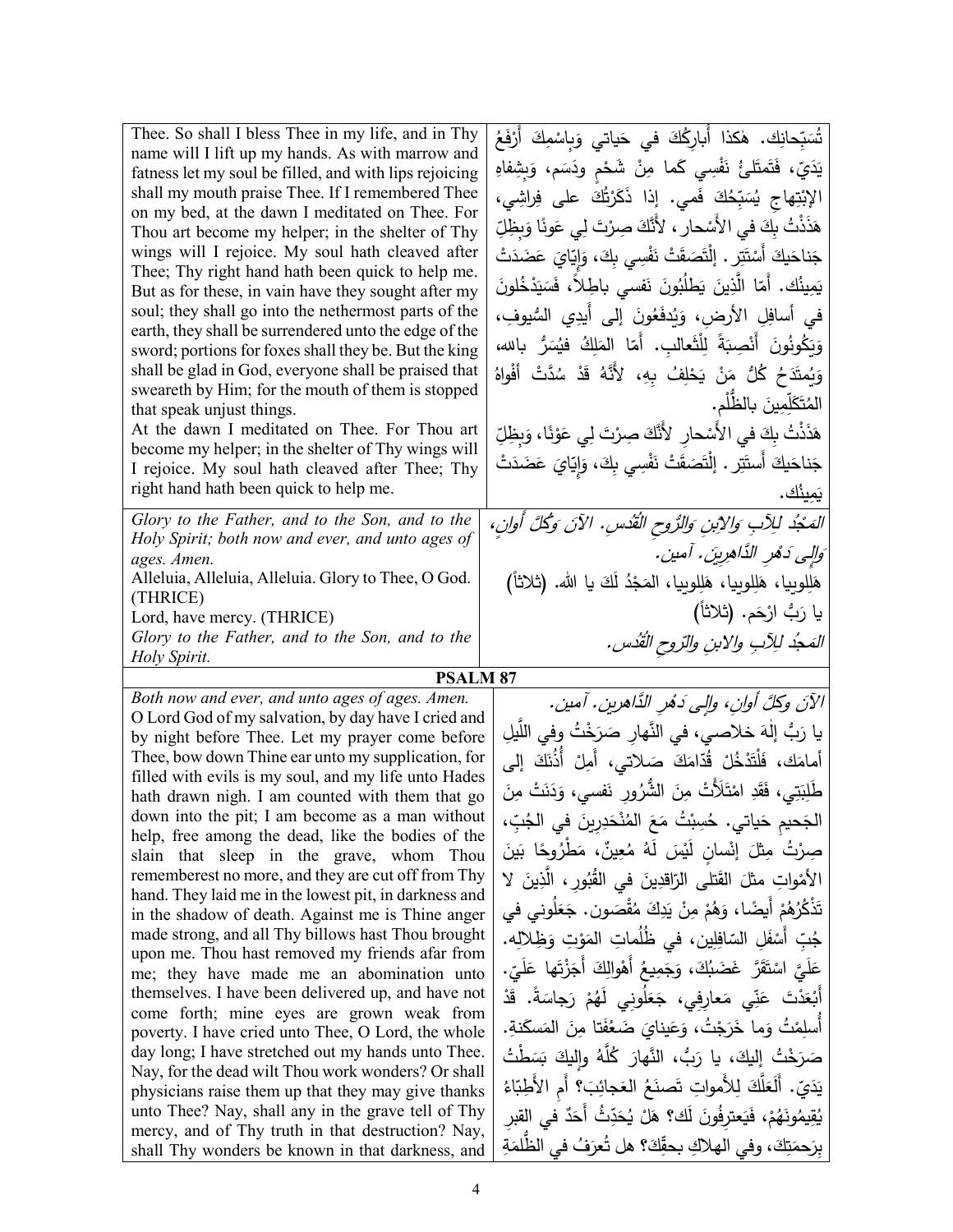| Thy righteousness in that land that is forgotten? But<br>as for me, unto Thee, O Lord, have I cried; and in<br>the morning shall my prayer come before Thee.<br>Wherefore, O Lord, dost Thou cast off my soul and<br>turnest Thy face away from me? A poor man am I,<br>and in troubles from my youth; yea, having been<br>exalted, I was humbled and brought to distress. Thy<br>furies have passed upon me, and Thy terrors have<br>sorely troubled me. They came round about me like<br>water, all the day long they compassed me about<br>together. Thou hast removed afar from me friend<br>and neighbor, and mine acquaintances because of<br>my misery.<br>O Lord God of my salvation, by day have I cried and<br>by night before Thee. Let my prayer come before<br>Thee, bow down Thine ear unto my supplication.                                                                                                                                                                                                                                                                                                                                                                                                                                                                                                                                                                                                                                                                                                                                                                                                                                                                                                                                                                                                                                               | عَجائِبُكَ، وَعَدلَكَ في أَرضِ مَنْسِيَّة؟ وأنا إليْكَ، يا<br>رَبُّ، صَرَخْتُ فَتَبْلُغُكَ في الغَداةِ صَلاتي. لِماذا، يا<br>رَبُّ، تُقْصِى نَفْسى وَتَصْرِفُ وَجْهَكَ عَنِّى؟ فَقِيرٌ أَنا،<br>وفي الشَّقاءِ مُنذُ شَبابي، وحينَ ارْتَفَعْتُ اتَّضَعْتُ<br>وَتَحَيَّرْت. عَلَيَّ جازَ رِجْزُكَ، وَمُفْزِعاتُك أَزْعَجَتْنِي.<br>أَحاطَتْ بي كالماءِ، والنَّهارَ كُلَّهُ اكْتَنَفَتْنِي مَعًا.<br>أَبْعَدْتَ عَنِّى الصَّدِيقَ وَالقَرِيبَ وَمَعارِفِي مِنَ الشَّقاءِ .<br>يا رَبُّ إِلٰهَ خَلاصي، في النَّهارِ صَرَخْتُ وفي اللَّيلِ<br>أمامَكَ، فَلْتَدْخُلْ قُدّامَكَ صَلاتي، أَمِلْ أَذُنَكَ إلى<br>طلِبَتِي.                                                                                                                                                                                                                                                                                                                                                                                                                                                                                                                                                                                                                                                                                                                                                                                                                                                                                                                                                                                                                      |
|--------------------------------------------------------------------------------------------------------------------------------------------------------------------------------------------------------------------------------------------------------------------------------------------------------------------------------------------------------------------------------------------------------------------------------------------------------------------------------------------------------------------------------------------------------------------------------------------------------------------------------------------------------------------------------------------------------------------------------------------------------------------------------------------------------------------------------------------------------------------------------------------------------------------------------------------------------------------------------------------------------------------------------------------------------------------------------------------------------------------------------------------------------------------------------------------------------------------------------------------------------------------------------------------------------------------------------------------------------------------------------------------------------------------------------------------------------------------------------------------------------------------------------------------------------------------------------------------------------------------------------------------------------------------------------------------------------------------------------------------------------------------------------------------------------------------------------------------------------------------------|----------------------------------------------------------------------------------------------------------------------------------------------------------------------------------------------------------------------------------------------------------------------------------------------------------------------------------------------------------------------------------------------------------------------------------------------------------------------------------------------------------------------------------------------------------------------------------------------------------------------------------------------------------------------------------------------------------------------------------------------------------------------------------------------------------------------------------------------------------------------------------------------------------------------------------------------------------------------------------------------------------------------------------------------------------------------------------------------------------------------------------------------------------------------------------------------------------------------------------------------------------------------------------------------------------------------------------------------------------------------------------------------------------------------------------------------------------------------------------------------------------------------------------------------------------------------------------------------------------------------------------------|
| PSALM <sub>102</sub>                                                                                                                                                                                                                                                                                                                                                                                                                                                                                                                                                                                                                                                                                                                                                                                                                                                                                                                                                                                                                                                                                                                                                                                                                                                                                                                                                                                                                                                                                                                                                                                                                                                                                                                                                                                                                                                     |                                                                                                                                                                                                                                                                                                                                                                                                                                                                                                                                                                                                                                                                                                                                                                                                                                                                                                                                                                                                                                                                                                                                                                                                                                                                                                                                                                                                                                                                                                                                                                                                                                        |
| Bless the Lord, O my soul, and all that is within me<br>bless His holy name. Bless the Lord, O my soul, and<br>forget not all that He hath done for thee, Who is<br>gracious unto all thine iniquities, Who healeth all<br>thine infirmities, Who redeemeth thy life from<br>corruption, Who crowneth thee with mercy and<br>compassion, Who fulfilleth thy desire with good<br>things; thy youth shall be renewed as the eagle's.<br>The Lord performeth deeds of mercy, and executeth<br>judgment for all them that are wronged. He hath<br>made His ways known unto Moses, unto the sons of<br>Israel the things that He hath willed. Compassionate<br>and merciful is the Lord, long-suffering and<br>plenteous in mercy; not unto the end will He be<br>angered; neither unto eternity will He be wroth. Not<br>according to our iniquities hath He dealt with us,<br>neither according to our sins hath He rewarded us.<br>For according to the height of heaven from the earth,<br>the Lord hath made His mercy to prevail over them<br>that fear Him. As far as the east is from the west, so<br>far hath He removed our iniquities from us. Like as<br>a father hath compassion upon his sons, so hath the<br>Lord had compassion upon them that fear Him; for<br>He knoweth whereof we are made, He hath<br>remembered that we are dust. As for man, his days<br>are as the grass; as a flower of the field, so shall he<br>blossom forth. For when the wind is passed over it,<br>then it shall be gone, and no longer will it know the<br>place thereof. But the mercy of the Lord is from<br>eternity, even unto eternity, upon them that fear<br>Him. And His righteousness is upon sons of sons,<br>upon them that keep His testament and remember<br>His commandments to do them. The Lord in heaven<br>hath prepared His throne, and His kingdom ruleth | بارِكي يا نَفسي الرَّبَّ، وَيا جَمِيعَ ما في داخِلي اسْمَهُ<br>القُدُّوس. باركي يا نَفسي الرَّبَّ، ولا نَتَسَىُّ جَمِيعَ<br>مُكافَأَتِه. الَّذي يَغفِرُ جَمِيعَ أثامِك، الَّذي يَشْفي جَميعَ<br>أَمْراضِكِ، الَّذي يُنَجِّى مِنَ الفَسادِ حياتَكِ، الَّذي<br>يُكَلِّلُكِ   بالرَّحمَةِ   وَالرَّأفة،    الَّذي    يُشْبِعُ   بالخَيْراتِ<br>شَهَواتِكِ، فَيَتَجَدَّدُ كَالنَّسرِ شَبابُكِ. الرَّبُّ صانِعُ<br>الرَّحَماتِ والقَضاءِ لِجَميعِ المَظْلُومين. عَرَّفَ مُوسى<br>طُرُقَهُ، وَبَنِي إِسْرائيلَ مَشِيئاتِه. الرَّبُّ رَحِيمٌ وَرَؤُوفٌ،<br>طُويِلُ الأَناةِ وَكَثِيرُ الرَّحْمَةِ، لَيْسَ إِلَى الإِنْقِضاءِ<br>يَسْخَطُ، ولا إلى الدَّهر يَحْقِد. لا على حَسْبِ آثامِنَا<br>صَنَعَ مَعَنا، ولا على حَسْبِ خَطايانا جَازانا. لأَنَّهُ<br>بِمِقْدارِ ارْتِفاعِ السَّماءِ عَنِ الأرضِ، قَوَّى الرَّبُّ<br>رَحْمَتَهُ على الَّذِينَ يَتَّقُونَهُ، وَبِمِقْدارِ بُعْدِ المَشْرِقِ مِنَ<br>المَغْرِبِ أَبْعَدَ عَنَّا سَيِّئَاتِنا. كَما يَتَرَأَفُ الأَبُ بِالْبَنِينَ،<br>يَتَزَأْفُ الرَّبُّ بخائفيه، لأَنَّهُ عَرَفَ جَبْلَتَنا وَذَكَرَ أَنَّنا<br>تُرابٌ نَحْنُ. الإِنْسانُ كَالغُشْبِ أَيّامُهُ وَكَزَهِرِ الْحَقِلِ<br>كذلكَ يُزْهِرٍ ، لأنَّهُ إذا هَبَّتْ فيهِ الرّيحُ ليسَ يَثْبُتُ ولا<br>يُعرَفُ أيضًا مَوضِعُه. أمّا رَحمَةُ الرَّبِّ فَهِيَ مُنذُ<br>الدَّهْرِ ، وإِلى الدَّهرِ على الَّذِينَ يَتَّقُونَهُ، وَعَذْلُهُ على<br>أَبْناءِ البَنِينَ الحافِظِينَ عَهْدَهُ وَالذَّاكِرِينَ وَصاياهُ<br>لِيَصْنَعُوها. الرَّبُّ هَيَّأَ عَرْشَهُ في السَّماءِ، وَمَملَكَتُهُ<br>تَسُودُ على الجَميع. باركُوا الرَّبَّ يا جَمِيعَ مَلائِكَتِهِ،<br>المُقتَدِرِينَ بِقُوَّةٍ، العامِلِينَ بِكَلِمَتِهِ عِنْدَ سَماعٍ صَوْتِ |
| over all. Bless the Lord, all ye His angels, mighty in                                                                                                                                                                                                                                                                                                                                                                                                                                                                                                                                                                                                                                                                                                                                                                                                                                                                                                                                                                                                                                                                                                                                                                                                                                                                                                                                                                                                                                                                                                                                                                                                                                                                                                                                                                                                                   |                                                                                                                                                                                                                                                                                                                                                                                                                                                                                                                                                                                                                                                                                                                                                                                                                                                                                                                                                                                                                                                                                                                                                                                                                                                                                                                                                                                                                                                                                                                                                                                                                                        |
| strength, that perform His word, to hear the voice of                                                                                                                                                                                                                                                                                                                                                                                                                                                                                                                                                                                                                                                                                                                                                                                                                                                                                                                                                                                                                                                                                                                                                                                                                                                                                                                                                                                                                                                                                                                                                                                                                                                                                                                                                                                                                    | كَلامِهِ. باركوا الرَّبَّ يا جَمِيعَ قَوّاتِهِ، يا خُدّامَهُ                                                                                                                                                                                                                                                                                                                                                                                                                                                                                                                                                                                                                                                                                                                                                                                                                                                                                                                                                                                                                                                                                                                                                                                                                                                                                                                                                                                                                                                                                                                                                                           |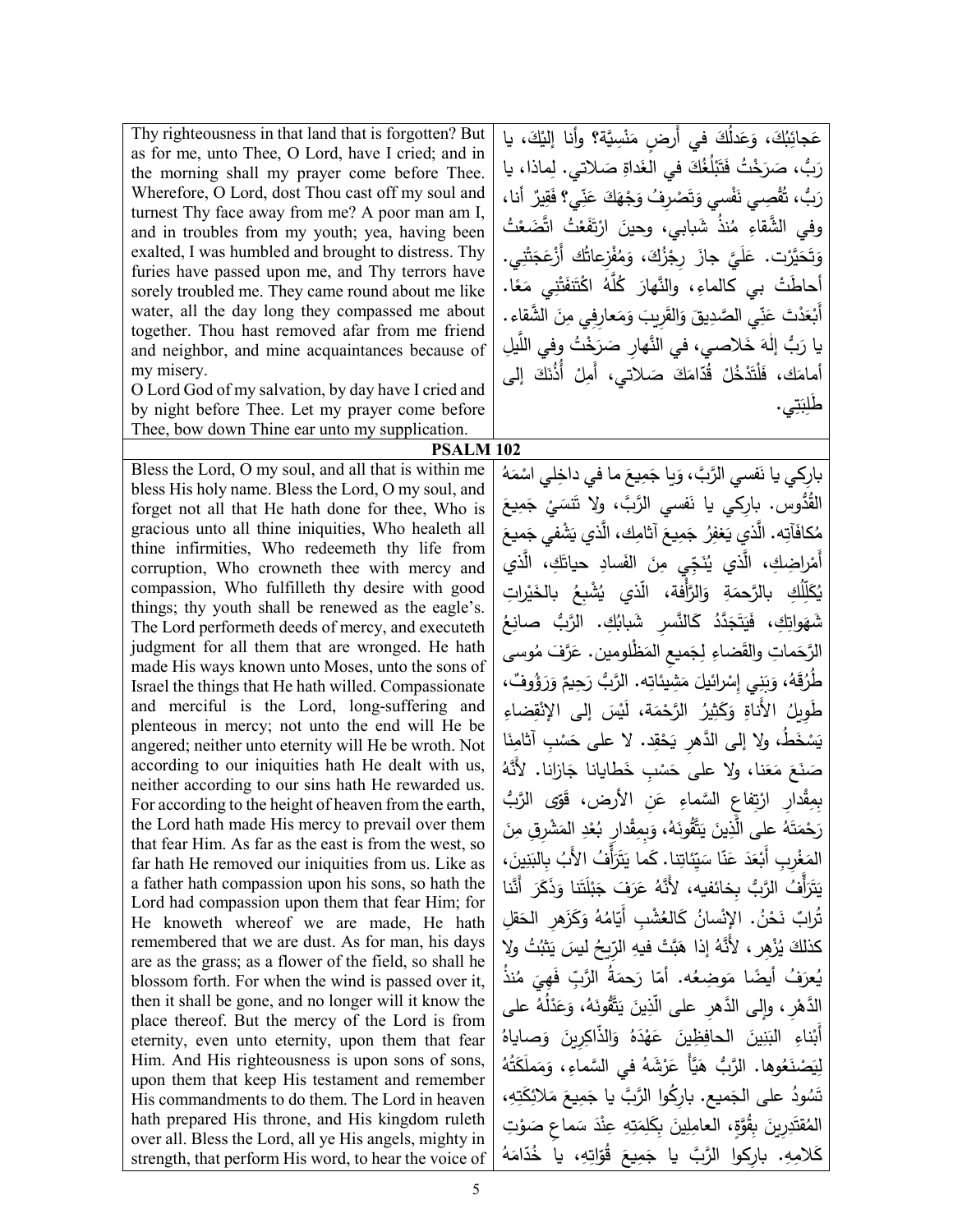| His words. Bless the Lord, all ye His hosts, His                                                        | العامِلينَ إرادَتَهُ. بارِكُوا الرَّبَّ يا جَمِيعَ أعمالِهِ، في                |
|---------------------------------------------------------------------------------------------------------|--------------------------------------------------------------------------------|
| ministers that do His will. Bless the Lord, all ye His                                                  |                                                                                |
| works, in every place of His dominion. Bless the<br>Lord, O my soul.                                    | كُلّ مَوضِعٍ سِيادَتِه. بارِكي يا نَفْسي الرَّبَّ.                             |
| In every place of His dominion, bless the Lord, O                                                       | في كُلِّ مَوضِعٍ سِيادَتِه. بارِكي يا نفسي الرَّبّ.                            |
| my soul.                                                                                                |                                                                                |
| <b>PSALM 142</b>                                                                                        |                                                                                |
| O Lord, hear my prayer, give ear unto my                                                                | يا رَبُّ استَمِعْ صَلاتي، وَأَنْصِتْ بِحَقِّكَ إِلَى طِلْبَتِي.                |
| supplication in Thy truth; hearken unto me in Thy                                                       |                                                                                |
| righteousness. And enter not into judgment with                                                         | إستَجِبْ لي بِعَدلِكَ، ولا تَدخُلْ في المُحاكَمَةِ مَعَ عَبدِكَ،               |
| Thy servant, for in Thy sight shall no man living                                                       | فإِنَّه لَنْ يَتَزَكَّى أَمامَكَ أَيُّ حَيٍّ. لأَنَّ الْعَدُوَّ قَدِ اضْطَهَدَ |
| be justified. For the enemy hath persecuted my<br>soul; he hath humbled my life down to the earth.      | نفسى، وَأَذَلَّ إِلَى الأَرضِ حَياتي، وَأَجلَسَنِي في                          |
| He hath sat me in darkness as those that have been                                                      | الظُلُماتِ مِثْلَ المَوْتي مُنْذُ الدَّهْرِ ، فَضَجِرَتْ رُوحي                 |
| long dead, and my spirit within me is become                                                            |                                                                                |
| despondent; within me my heart is troubled. I                                                           | واضْطْرَبَ قَلْبِي في داخِلي. تَذَكَّرتُ الأيّامَ القَدِيمة.                   |
| remembered days of old, I meditated on all Thy<br>works, I pondered on the creations of Thy hands.      | هَذَذْتُ في كُلِّ أَعمالِكَ، وَتَأَمَّلْتُ في صَنائِع يَدَيْك.                 |
| I stretched forth my hands unto Thee; my soul                                                           | بَسَطْتُ يَدَيَّ إِليكَ وَنَفْسِى لكَ كَأَرْضٍ لا تُمطَّر . أَسْرِعْ           |
| thirsteth after Thee like a waterless land. Quickly                                                     | فَاسْتَجِبْ لِي يا رَبُّ، فَقَدْ فَنِيَتْ رُوِحي. لا تَصْرِفْ                  |
| hear me, O Lord; my spirit hath fainted away.                                                           | وَجْهَكَ عَنِّي، فَأَشابِهَ الهابِطِينَ في الجُبِّ. إِجْعَلني في               |
| Turn not Thy face away from me, lest I be like<br>unto them that go down into the pit. Cause me to      |                                                                                |
| hear Thy mercy in the morning; for in Thee have                                                         | الغَداةِ مُسْتَمِعًا رَحْمَتَكَ، فإنِّي عَلَيكَ تَوَكَّلْتُ. عَرّفْني يا       |
| I put my hope. Cause me to know, O Lord, the                                                            | رَبُّ الطَّرِيقَ الَّذي أَسلُكُ فيهِ، فَإِنِّي إليكَ رَفَعْتُ نَفسي.           |
| way wherein I should walk; for unto Thee have I                                                         | أَنْقِذْني من أعدائي يا رَبٌّ، فَإِنِّي قد لَجَأْتُ إِلَيْك.                   |
| lifted up my soul. Rescue me from mine enemies,<br>O Lord; unto Thee have I fled for refuge. Teach      | عَلِّمْنِي أَنْ أَعمَلَ مَرْضاتَكَ، لأَنَّكَ أَنتَ إلهي. رُوحُكَ               |
| me to do Thy will, for Thou art my God. Thy good                                                        | الصّالِحُ يَهْدِيني في أرضٍ مُسْتَقِيمة. مِنْ أَجْلِ اسْمِكَ،                  |
| Spirit shall lead me in the land of uprightness; for                                                    |                                                                                |
| Thy name's sake, O Lord, shalt Thou quicken me.                                                         | يا رَبُّ، تُحْيِيني. بِعَدلِكَ تُخرجُ مِنَ الحُزنِ نَفسي،                      |
| In Thy righteousness shalt Thou bring my soul out<br>of affliction, and in Thy mercy shalt Thou utterly | وَبِرَحمَتِكَ شَسْتَأْصِلُ أَعدائي، وَتُهلِكُ جَمِيعَ الَّذِينَ                |
| destroy mine enemies. And Thou shalt cut off all                                                        | يُحزِثُونَ نفسي لأَنَّى أنا عبدُك.                                             |
| them that afflict my soul, for I am Thy servant.                                                        |                                                                                |
| O Lord, give ear unto my supplication and enter                                                         | إستجبْ لي بعَدْلِكَ، ولا تدخلْ في المُحاكَمَةِ مَعَ عبدِكَ.                    |
| not into judgment with Thy servant. (TWICE)                                                             | (مرّتَين)                                                                      |
| Thy good Spirit shall lead me in the land of<br>uprightness.                                            |                                                                                |
|                                                                                                         | روحُكَ الصالِحُ يَهْديني في أَرْضٍ مُسْتَقيمةٍ.                                |
| Glory to the Father, and to the Son, and to the<br>Holy Spirit; both now and ever, and unto ages of     | المَجْد للِآبِ والابنِ والرّوحِ الْقُدْسِ. الآنَ وَكُلَّ أُولنٍ                |
| ages. Amen.                                                                                             | وَإِلِي دَهرِ الدَّاهِرِينَ. آمين.                                             |
| Alleluia, Alleluia, Alleluia. Glory to Thee, O God.                                                     | هَلِلوبيا، هَلِلوبيا، هَلِلوبيا، المَجِدُ لَكَ يا الله. (ثلاثاً)               |
| (THRICE)                                                                                                | يا إلهَنا وَرَجاءَنا المَجدُ لَك.                                              |
| O our God and our Hope, glory to Thee!<br>THE GREAT LITANY                                              |                                                                                |
| Priest: In peace, let us pray to the Lord.                                                              | ا <b>لكاهن:</b> بِسَلام إلى الرَّبِّ نَطْلُب.                                  |
| Lord, have mercy.<br>Choir:                                                                             | ا <b>لجوقة:</b> يا رَبُّ ارْحَم.                                               |
| <b>Priest:</b> For the peace from above and the salvation                                               | ا <b>لكاهن:</b> مِنْ أَجْلِ السَّــــلام الَّذِي مِنَ الْعُلَى وَخَلاصِ        |
| of our souls, let us pray to the Lord.                                                                  |                                                                                |
|                                                                                                         | نُفُوسِنا، إِلى الرَّبِّ نَطْلُب.                                              |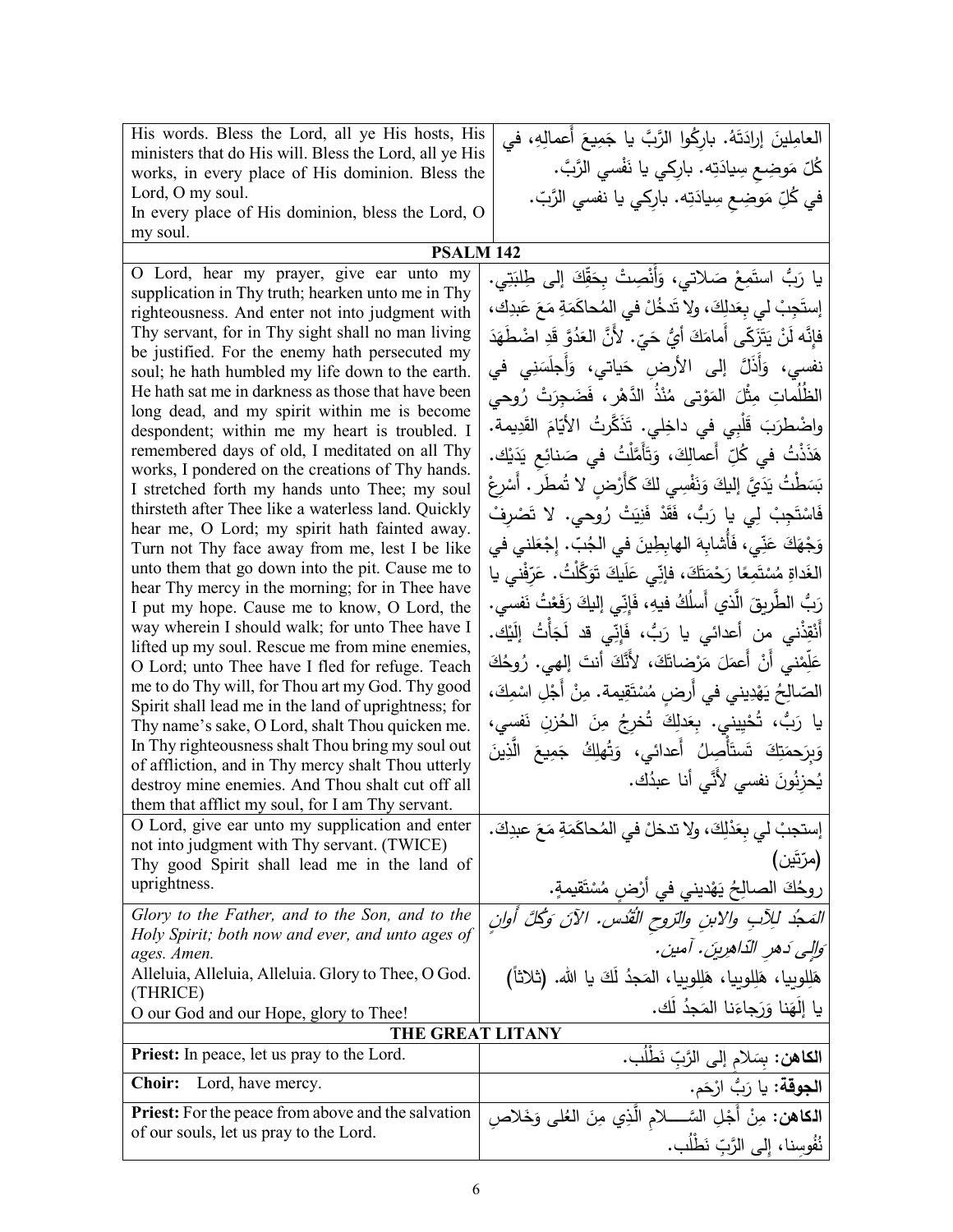| Choir: Lord, have mercy.                                                                               | ا <b>لجوقة:</b> يا رَبُّ ارْحَم.                                                        |  |  |  |
|--------------------------------------------------------------------------------------------------------|-----------------------------------------------------------------------------------------|--|--|--|
| Priest: For the peace of the whole world, the good                                                     | <b>الكاهن:</b> مِنْ أَجْلِ سَلام كُلِّ العالَم، وَحُسْنِ شَاتِ كَنائِسِ                 |  |  |  |
| estate of the holy churches of God, and the union<br>of all, let us pray to the Lord.                  | اللهِ المُقَدَّسة، وَاتِّحادِ الجَمِيعِ، إِلـى الرَّبِّ نَطْلُبٍ.                       |  |  |  |
| Choir: Lord, have mercy.                                                                               | ا <b>لجوقة:</b> يا رَبُّ ارْحَم.                                                        |  |  |  |
| <b>Priest:</b> For this holy House and those who with                                                  | ا <b>لكاهن:</b> مِنْ أَجْلِ هذا البَيتِ المُقَدَّسِ، وَالَّذِينَ يَدْخُلُونَ            |  |  |  |
| faith, reverence, and fear of God enter therein, let<br>us pray to the Lord.                           | إِلَيهِ بِإِيْمانٍ وَوَرَعٍ وَخَوْفِ الله، إِلى الرَّبِّ نَطْلُب.                       |  |  |  |
| <b>Choir:</b> Lord, have mercy.                                                                        | ا <b>لجوقة:</b> يا رَبُّ ارْحَم.                                                        |  |  |  |
| Priest: For our father and Metropolitan N., (and                                                       | ا <b>لكاهن:</b> مِنْ أَجْلِ أبينا ومِثْروبوليتنا (فلان) ورَئِيسِ كَهَنَتِنا             |  |  |  |
| for our Bishop N.), the honorable presbytery,<br>the deaconate in Christ, all the clergy and the       | (فُلان)، والكَهَنَةِ الْمُكَرَّمينَ، والشَـمامِسـة، خُدّامِ المَسـيحِ،                  |  |  |  |
| people, let us pray to the Lord.                                                                       | وجَميع الإكْليروسِ والشَّعْبِ، إلى الرَّبِّ نَطْلَب.                                    |  |  |  |
| Choir: Lord, have mercy.                                                                               | ا <b>لجوقة:</b> يا رَبُّ ارْحَم.                                                        |  |  |  |
| Priest: For Metropolitan Boulos and Archbishop                                                         | ا <b>لكاهن:</b> مِنْ أجلِ المِثْروبوليت بولُسَ والمطران يوحنـا                          |  |  |  |
| Youhanna and their quick release from captivity and<br>safe return, let us pray to the Lord.           | وفَكِّ أَسْرِهِما وعَوْدَتِهِما سالِمَيْنِ، إلى الرَّبِّ نَطْلُبٍ.                      |  |  |  |
| Choir: Lord, have mercy.                                                                               | ا <b>لجوقة:</b> يا رَبُّ ارْحَم.                                                        |  |  |  |
| Priest: For our country, its President, civil                                                          | ا <b>لكاهن:</b> مِنْ أَجْلِ حُكّام هَذا البَلَدِ، ومُؤازَرَتِهِمْ في كُلِّ              |  |  |  |
| authorities, and Armed Forces, let us pray to the<br>Lord.                                             | عَمَلٍ صالِحٍ، إلى الرَّبِّ نَطْلُبٍ.                                                   |  |  |  |
| Choir: Lord, have mercy.                                                                               | ا <b>لجوقة:</b> يا رَبُّ ارْحَم.                                                        |  |  |  |
| Priest: For this city and every city and countryside                                                   | ا <b>لكاهن:</b> مِنْ أَجْلِ هذِهِ المَدِينَة، وَجَمِيعِ المُدُنِ وَالقُرى،              |  |  |  |
| and the faithful, who dwell therein, let us pray to the<br>Lord.                                       | وَالِمُؤْمِنِينَ السّاكِنِينَ فِيها، إِلَى الرَّبِّ نَطْلُبٍ.                           |  |  |  |
| Lord, have mercy.<br><b>Choir:</b>                                                                     | ا <b>لجوقة:</b> يا رَبُّ ارْحَم.                                                        |  |  |  |
| Priest: For healthful seasons, abundance of the                                                        | ا <b>لكاهن:</b> مِنْ أَجْلِ اعْتِدالِ الأَهْوِيَةِ، وَخِصْـــــبِ ثِمار                 |  |  |  |
| fruits of the earth, and peaceful times, let us pray to<br>the Lord.                                   | الأَرْضِ وَأَوْقَاتٍ سَلامِيَّةٍ، إِلَى الرَّبِّ نَطْلُب.                               |  |  |  |
| Choir: Lord, have mercy.                                                                               | ا <b>لجوقة:</b> يا رَبُّ ارْحَم.                                                        |  |  |  |
| Priest: For travelers by sea, by land, and by                                                          | ا <b>لكــاهن:</b> مِنْ أَجْــلِ المُســـــــافِرِينَ فِي النَحْرِ وَالنَّرِّ وَالجَوِّ، |  |  |  |
| air, the sick, the suffering, the captive, and for<br>their salvation, let us pray to the Lord.        | وَالمَرْضـى والمُتألِّمِين وَالأَسْرِي، وَخَلاصِهِمْ، إلى الرَّبّ نَطْلُب.              |  |  |  |
| Choir: Lord, have mercy.                                                                               | ا <b>لجوقة:</b> يا رَبُّ ارْحَم.                                                        |  |  |  |
| Priest: For our deliverance from all tribulation,                                                      | <b>الكاهن:</b> مِنْ أَجْلِ نَجاتِنا مِنْ كُلِّ ضِيقٍ وَغَضَبٍ وَخَطَر                   |  |  |  |
| wrath, danger, and necessity, let us pray to the Lord.                                                 | وَشِدَّةٍ إِلَى الرَّبِّ نَطْلُب.                                                       |  |  |  |
| <b>Choir:</b><br>Lord, have mercy.                                                                     | ا <b>لجوقة:</b> يا رَبُّ ارْحَم.                                                        |  |  |  |
| Priest: Help us; save us; have mercy on us; and keep<br>us, O God, by Thy grace.                       | ا <b>لكاهن:</b> أَعْضُدْ وَخَلِّصْ وارْحَمْ واحفَظْنا يا اللهُ بِنِعْمَتِكَ.            |  |  |  |
| Lord, have mercy.<br>Choir:                                                                            | ا <b>لجوقة:</b> يا رَبُّ ارْحَم.                                                        |  |  |  |
| Priest: Calling to remembrance our all-holy,                                                           | المكاهن: بَعْدَ ذِكْرِنا الكُلِّيَّةَ القَداسَــــةِ الطَّاهِرَةَ الفائِقَةَ            |  |  |  |
| immaculate, most blessed and glorious Lady the<br>Theotokos and ever-Virgin Mary, with all the Saints, | البَرَكاتِ المَجِيدة، سَــــيّدَتَنا والِدَةَ الإِلهِ الدّائِمَةَ البَتُولِيَّةِ        |  |  |  |
| let us commend ourselves and each other, and all our<br>life unto Christ our God.                      | مَرْيَمَ، مَعَ جَمِيعِ القِدِّيسِـــينِ، لِنُوْدِعْ أَنْفُسَــنا وَيَعْضُـــنا          |  |  |  |
|                                                                                                        | بَعْضاً وَكُلَّ حَياتِنا لِلْمَسِيحِ الإِله.                                            |  |  |  |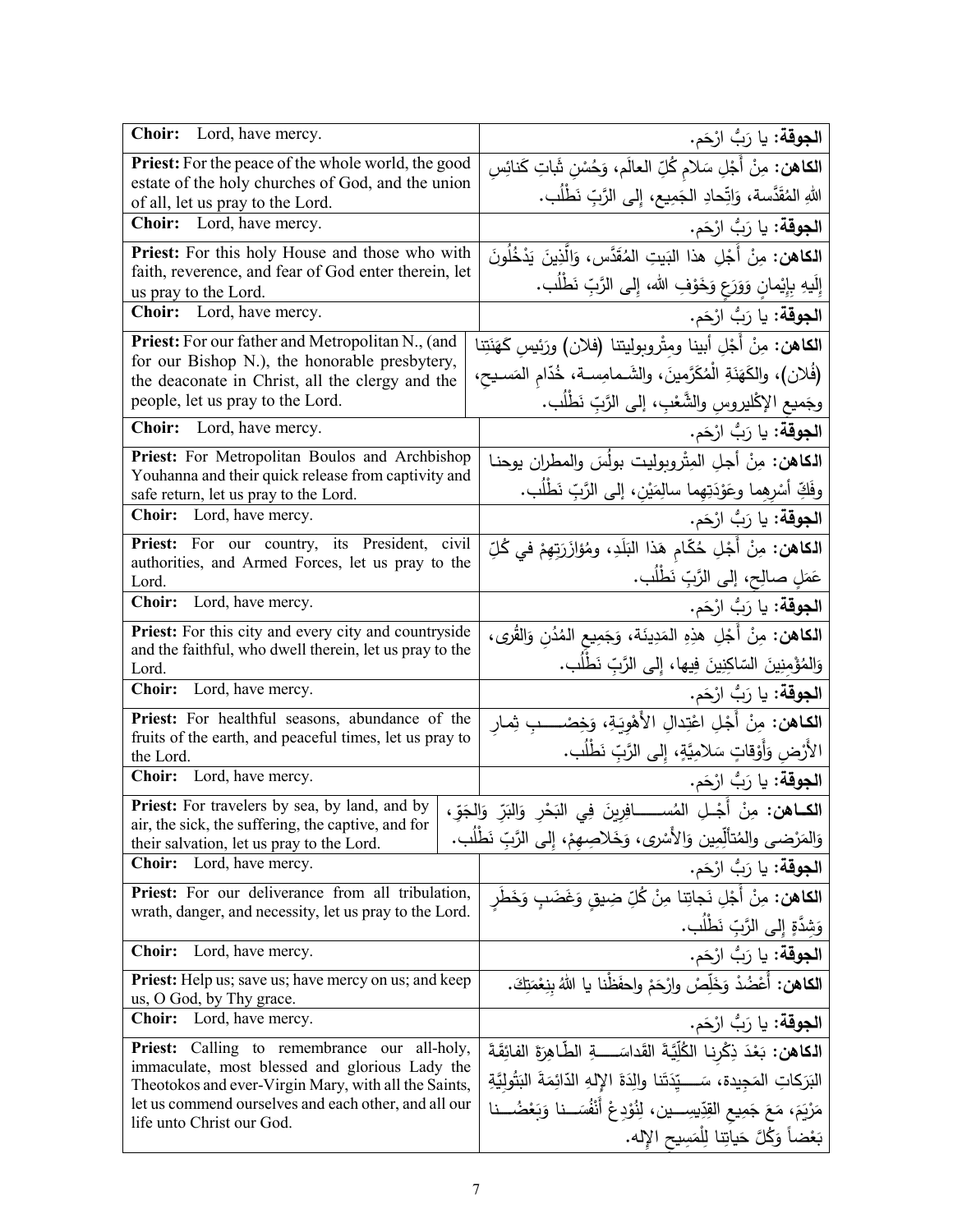| To Thee, O Lord.<br>Choir:                                                                            | ا <b>لجوقة:</b> لَكَ يا رَبّ.                                                                |  |  |  |
|-------------------------------------------------------------------------------------------------------|----------------------------------------------------------------------------------------------|--|--|--|
| <b>Priest:</b> For unto Thee are due all glory, honor,                                                | ا <b>لكاهن:</b> لأَنَّهُ يَنْبَغِي لَكَ كُلُّ تَمْجِيدٍ وَإِكْرامٍ وَسُـجُودٍ، أَيُّها الآبُ |  |  |  |
| and worship to the Father and to the Son and<br>to the Holy Spirit, now and ever, and unto            | وَالِإِبْنُ وَالرُّوحُ القُدُس، الآنَ وَكُلَّ أُوانِ وَإِلى دَهْرِ الدّاهِرِين.              |  |  |  |
| ages of ages.                                                                                         |                                                                                              |  |  |  |
| Choir: Amen.                                                                                          | ا <b>لجوقة:</b> آمين.                                                                        |  |  |  |
|                                                                                                       | "GOD IS THE LORD" IN TONE TWO                                                                |  |  |  |
| Chanter: God is the Lord and hath appeared unto                                                       | المُعَرَّقِل: اللهُ الرَّبُّ ظَهَرَ لنا، مُبارَكٌ الآتي باسْم الرَّبّ.                       |  |  |  |
| us. Blessed is He that cometh in the Name of the                                                      | (تعاد بعد الإستيخونات)                                                                       |  |  |  |
| Lord. (Repeat after verses)<br>1. O give thanks unto the Lord, and call upon His holy Name.           |                                                                                              |  |  |  |
|                                                                                                       | 1– إعْتَرفوا لِلْرَّبِّ وإدْعوا باسْمِهِ القُدّوسِ.                                          |  |  |  |
| 2. All nations compassed me about, but in the                                                         | 2– كلُّ الأُمَم أَحاطوا بي وبِاسْمِ الرَّبِّ قَهَرْتُهُم.                                    |  |  |  |
| Name of the Lord will I destroy them.<br>3. This is the Lord's doing; it is marvelous in our          |                                                                                              |  |  |  |
| eyes.                                                                                                 | 3– مِنْ قِبَلِ الرَّبِّ كَانَتْ هَذَه وَهِيَ عَجِيبةٌ فِي أَعْيُنِنَا.                       |  |  |  |
|                                                                                                       | RESURRECTIONAL APOLYTIKION IN TONE TWO                                                       |  |  |  |
| When Thou didst submit Thyself unto death, O                                                          | عِنْدَما انْحَدَرْتَ إِلَى المَوْتِ، أَيُّها الْحَياةُ الذي لا يموت،                         |  |  |  |
| Thou deathless and immortal One, then Thou                                                            | حينئـذٍ أَمَـتَّ الْجَحيمَ ببَرْقٍ لاهوتـك. وعِنْـدَمــا أَقَمْـتَ                           |  |  |  |
| didst destroy hell with Thy Godly power. And<br>when Thou didst raise the dead from beneath           |                                                                                              |  |  |  |
| the earth, all the powers of Heaven did cry                                                           | الأَمْواتَ مِنْ تَحْتِ الثُّرى، صَـــــرَخَ نَحْوَكَ جَميعُ القُوَّاتِ                       |  |  |  |
| aloud unto Thee: O Christ, Thou giver of life,                                                        | السَّماويين: أيُّها المسيحُ اﻹله، مُعْطى الحَياةِ المَجْدُ لك.                               |  |  |  |
| glory to Thee.                                                                                        |                                                                                              |  |  |  |
|                                                                                                       | RESURRECTIONAL APOLYTIKION IN TONE TWO                                                       |  |  |  |
| Glory to the Father, and to the Son, and to the<br>Holy Spirit. When Thou didst submit Thyself        | <i>المَجْد للآبِ والابنِ والروح القُدُسِ.</i> عِنْدَما انْحَدَرْتَ                           |  |  |  |
| unto death, O Thou deathless and immortal One,                                                        | إلى المَوْت، أَيُّها الحَياةُ الذي لا يموت، حينئذٍ أمَتَّ                                    |  |  |  |
| then Thou didst destroy hell with Thy Godly                                                           | الجَحيمَ بِبَرْقِ لاهوتك. وعِنْدَمـا أَقَمْتَ الأَمْواتَ مِنْ                                |  |  |  |
| power. And when Thou didst raise the dead from                                                        | تَحْتِ الثَّرى، صَـرَخَ نَحْوَكَ جَميعُ القُوَّاتِ السَّـماوِيين:                            |  |  |  |
| beneath the earth, all the powers of Heaven did cry<br>aloud unto Thee: O Christ, Thou giver of life, |                                                                                              |  |  |  |
| glory to Thee.                                                                                        | أَيُّها المسيحُ اﻹله، مُعْطى الحَياةِ المَجْدُ لك.                                           |  |  |  |
|                                                                                                       | RESURRECTIONAL THEOTOKION IN TONE TWO                                                        |  |  |  |
| Both now and ever, and unto ages of ages. Amen.                                                       | الآنَ وكُلَّ أُوانٍ وإلى دَهْرِ الداهِرِينِ. آمينِ.                                          |  |  |  |
| Exceeding glorious beyond the power of thought<br>are thy mysteries, O Theotokos. For being sealed    | أَسْــــــــرارُكِ كلُّها يا والدةَ الإِلـهِ تَفوقُ كُلَّ عقْلٍ وتَسْــــمو                  |  |  |  |
| in purity and preserved in virginity, thou wast                                                       | على كُلّ مَجْدٍ. لأَنَّكِ وأنتِ مَخْتومةُ الطَّهـارَة،                                       |  |  |  |
| acknowledged to be in very truth the mother who                                                       |                                                                                              |  |  |  |
| didst bring forth the true God; wherefore entreat                                                     | ومَصــــــونةُ البَتولِيَّةِ، عُرفْتِ أَمّاً بغير رِيْبٍ، وَوَلِدْتِ                         |  |  |  |
| Him to save our souls.                                                                                | الإِلهَ الحَقيقيِّ، فإِلَيْهِ ابْتَهلي أَنْ يُخَلِّصَ نُفوسَنا.                              |  |  |  |
| THE LITTLE LITANY                                                                                     |                                                                                              |  |  |  |
| <b>Priest:</b> Again and again, in peace, let us<br>pray to the Lord.                                 | الكاهن: أَيْضاً وأَيْضاً بِسَلام إلى الرَّبِّ نَطْلُب.                                       |  |  |  |
| <b>Choir:</b> Lord, have mercy.                                                                       | ا <b>لجوق</b> : يا ربُّ ارْحَمْ.                                                             |  |  |  |
| Priest: Help us; save us; have mercy on us;<br>and keep us, O God, by Thy grace.                      | الكاهن: أعْضُدْ، وَخَلِّصْ، وارْحَمْ، واحفَظْنا يا اللهُ بِنِعْمَتِكَ.                       |  |  |  |
| <b>Choir:</b> Lord, have mercy.                                                                       | ا <b>لجوق</b> : يا ربُّ ارْحَمْ.                                                             |  |  |  |
| <b>Priest:</b> Calling to remembrance our all-                                                        | الكاهن: بعدَ ذِكْرِنا الكُلِّيَّةَ القَداسَةِ، الطاهِرَةَ، الفائِقَةَ البَرَكاتِ             |  |  |  |
| immaculate,<br>most-blessed<br>holy,<br>and                                                           |                                                                                              |  |  |  |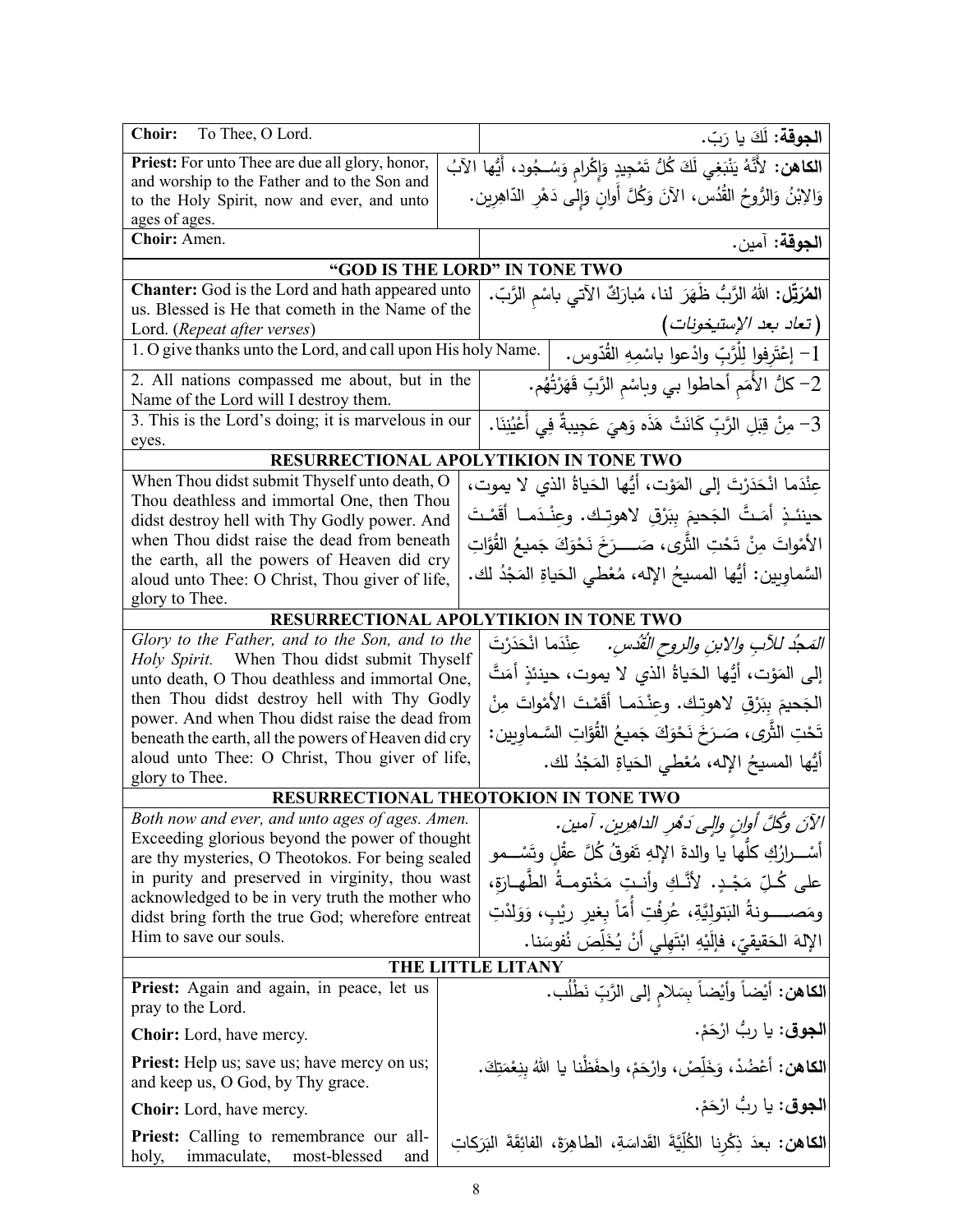| glorious Lady the Theotokos and ever-<br>virgin Mary, with all the saints: let us<br>commend ourselves and each other, and all<br>our life unto Christ our God.                                                                                                                                                                                                                                                                                                                                                                                                                                                                                                                                                                                                                                                                                                                                                                                                                                                    | المَجيدة، سيِّدَتَنا والِدَةَ الإِلهِ الدائِمَةَ البَتولِيَّةِ مَرْيَمَ مَعَ جميع<br>القدِّيسين، لِنُوْدِعْ أَنْفُسَنا وبَعْضُنا بَعْضاً وَكُلَّ حَياتِنا لِلْمَسيح<br>الإله.            |                                                                                                                                                                                                                                                                                                                                                                                                                                                                                                                                                                                                                                                                                                                                                                                                                                                                                                                                                                                              |  |
|--------------------------------------------------------------------------------------------------------------------------------------------------------------------------------------------------------------------------------------------------------------------------------------------------------------------------------------------------------------------------------------------------------------------------------------------------------------------------------------------------------------------------------------------------------------------------------------------------------------------------------------------------------------------------------------------------------------------------------------------------------------------------------------------------------------------------------------------------------------------------------------------------------------------------------------------------------------------------------------------------------------------|------------------------------------------------------------------------------------------------------------------------------------------------------------------------------------------|----------------------------------------------------------------------------------------------------------------------------------------------------------------------------------------------------------------------------------------------------------------------------------------------------------------------------------------------------------------------------------------------------------------------------------------------------------------------------------------------------------------------------------------------------------------------------------------------------------------------------------------------------------------------------------------------------------------------------------------------------------------------------------------------------------------------------------------------------------------------------------------------------------------------------------------------------------------------------------------------|--|
| Choir: To Thee, O Lord.                                                                                                                                                                                                                                                                                                                                                                                                                                                                                                                                                                                                                                                                                                                                                                                                                                                                                                                                                                                            |                                                                                                                                                                                          |                                                                                                                                                                                                                                                                                                                                                                                                                                                                                                                                                                                                                                                                                                                                                                                                                                                                                                                                                                                              |  |
| <b>Priest:</b> For Thine is the might, and Thine is<br>the kingdom, and the power and the glory<br>of the Father and of the Son and of the Holy<br>Spirit, now and ever, and unto ages of ages.                                                                                                                                                                                                                                                                                                                                                                                                                                                                                                                                                                                                                                                                                                                                                                                                                    | ا <b>لجوق</b> : لكَ يا ربّ.<br>الكاهن: لأنَّ لكَ العِزَّةَ ولكَ المُلْكَ والقُوَّةَ والمَجْدَ أَيُّها الآبُ والإبنُ<br>والروحُ القُدُسُ، الآنَ وكُلَّ أُوانِ وإِلَى دَهْرِ الدَّاهِرينِ. |                                                                                                                                                                                                                                                                                                                                                                                                                                                                                                                                                                                                                                                                                                                                                                                                                                                                                                                                                                                              |  |
| Choir: Amen.                                                                                                                                                                                                                                                                                                                                                                                                                                                                                                                                                                                                                                                                                                                                                                                                                                                                                                                                                                                                       |                                                                                                                                                                                          | ا <b>لجوق</b> : آمين.                                                                                                                                                                                                                                                                                                                                                                                                                                                                                                                                                                                                                                                                                                                                                                                                                                                                                                                                                                        |  |
|                                                                                                                                                                                                                                                                                                                                                                                                                                                                                                                                                                                                                                                                                                                                                                                                                                                                                                                                                                                                                    |                                                                                                                                                                                          | <b>SECOND TONE RESURRECTIONAL KATHISMATA (Plain Reading)</b><br><b>First Kathisma</b>                                                                                                                                                                                                                                                                                                                                                                                                                                                                                                                                                                                                                                                                                                                                                                                                                                                                                                        |  |
| Verily, the honorable Joseph did bring down<br>Thy pure body from the Tree, wrapped it in<br>fine linen, and laid it in a new tomb. But Thou<br>didst rise in three days, O Lord, granting the<br>world Great Mercy.<br>Glory to the Father, and to the Son, and to the<br>Holy Spirit. Verily, the angel did appear at the<br>tomb, saying to the ointment-bearing women: The<br>ointment is worthy of the dead, but Christ hath<br>been shown to be foreign to corruption. Rather cry<br>ye instead: The Lord is risen, granting the world<br>Great Mercy.<br>Both now and ever, and unto ages of ages. Amen.<br>O Virgin Theotokos, exceedingly glorified, we<br>praise thee; for by the cross of thy Son, Hades hath<br>been demolished and Death hath been put to<br>death. And we did rise, after we were put to death.<br>We became worthy of life and obtained the<br>Paradise of ancient bliss. Wherefore, we glorify<br>Christ in thankfulness; for He is our dear God and<br>alone abundant in mercies. |                                                                                                                                                                                          | إِنَّ يوسُفَ المُتَّقى، أَحدَرَ جَسَدَكَ الطَّاهِرَ مِنَ العُودِ، وَلَفَّهُ<br>بِالسَباني النَّقِيَّةِ وَطَيَّبَهُ، وَوَضَعَهُ في قَبرِ جَديدٍ. لَكِنَّكَ قُمْتَ<br>لِثَلاثَةِ أَيّامٍ، يا رَبُّ، مانِحًا العالَمَ الرَّحمَةَ العُظمى.<br><i>المَجْدُ للأبِ، والإبنِ، والروحِ الْقُدْسِ.</i> إنَّ المَلاكَ قَد<br>وَقَفَ عِندَ القَبرِ قائِلاً لِلْنِسوَةِ حامِلاتِ الطَّيبِ، أَمَّا<br>الطيبُ فَهوَ لائِقٌ بِالأَمواتِ، وَأَمَّا المَسيحُ فَقَد ظَهَرَ<br>غَرِيبًا عَنِ الفَساد، لَكِنِ اصْرُخْنَ قائِلاتٍ: قَد قامَ<br>المَسيحُ، مانِحًا العالَمَ الرَّحمَةَ العُظمى.<br>الآنَ وكلَّ أوانِ والِي دَهْرِ الدَّاهِرِينَ. آمين.<br>إِنَّكِ فائِقَةُ المَجْدِ، يا والِدَةَ اﻹلهِ العَذْراءَ، فَنُسَـــبّحُكِ.<br>لأنَّ الجَحيمَ بَصَـــــليبِ ابْنِـكِ ڤُهِرَ ، والمَوْتَ أَميتَ ،<br>وَنَحْنُ بَعْدَ المَوْتِ بُعِثْنا واسْـــتَحْقَقْنا الحَياةَ، وَنِلْنا<br>فِرْدَوْسَ النَّعيمِ القَديمِ. فَنُمَجِّدُ المَسـيحَ إِلَهَنا شــاكِرِينَ،<br>لأَنَّهُ العَزِيزُ والكَثيرُ الرَحْمَةِ وَحْدَه. |  |
|                                                                                                                                                                                                                                                                                                                                                                                                                                                                                                                                                                                                                                                                                                                                                                                                                                                                                                                                                                                                                    |                                                                                                                                                                                          | <b>Second Kathisma</b>                                                                                                                                                                                                                                                                                                                                                                                                                                                                                                                                                                                                                                                                                                                                                                                                                                                                                                                                                                       |  |
| O Lord, since Thou didst not prevent the<br>sealing of the tombstone when Thou didst<br>arise, Thou didst bestow on all the rock of<br>fidelity. O Lord, glory to Thee.                                                                                                                                                                                                                                                                                                                                                                                                                                                                                                                                                                                                                                                                                                                                                                                                                                            |                                                                                                                                                                                          | إِنَّكَ بِعَدَمٍ مَنْعِكَ خَثْمَ حَجَرٍ الْقَبْرِ ، مَنَحتَ الْجَميعَ صَــــــــــخرَةَ<br>الإيمان حينَ انْبعاثِكَ مِنَ القَبرِ ، فيا رَبُّ، المَجْدُ لَك.                                                                                                                                                                                                                                                                                                                                                                                                                                                                                                                                                                                                                                                                                                                                                                                                                                   |  |
| Glory to the Father, and to the Son, and to the<br><i>Holy Spirit.</i> Verily, the assembly of the Disciples<br>rejoiced in unison with the ointment-bearing<br>women. As for us, we celebrate with them a<br>common festival to the honor and exaltation of<br>Thy Resurrection, exclaiming to Thee, O Lord,<br>Lover of mankind, grant Thy people, through their<br>supplications, Great Mercy.<br>Both now and ever, and unto ages of ages.<br>Amen.                                                                                                                                                                                                                                                                                                                                                                                                                                                                                                                                                            |                                                                                                                                                                                          | الْمَجْدُ لْلْأَبِ، وْالْإِبْنِ، وْالروحِ الْقْدْسِ. ۚ إِنَّ رَهْطُ<br>تَلاميذِكَ يَبتَهِجُ بِاتِّفاقٍ مَعَ النِّسْوَةِ حامِلاتِ الطَّيبِ،<br>وَنَحنُ نُعَيّدُ مَعَهُم لِمَجْدِ وَكَرامَةِ قِيامَتِكَ عِيداً شائِعاً.<br>فَبوساطَتِهم، امْنَحْ شَعْبَكَ، أَيّها الرَّبُّ الْمُحِبُّ البَشَرَ ،<br>عَظْيمَ الرَّحمَة.<br>الآنَ وكُلَّ أُوانِ وَإِلَى دَهْرِ الْدَاهْرِينَ. أَمَيْنَ.                                                                                                                                                                                                                                                                                                                                                                                                                                                                                                                                                                                                          |  |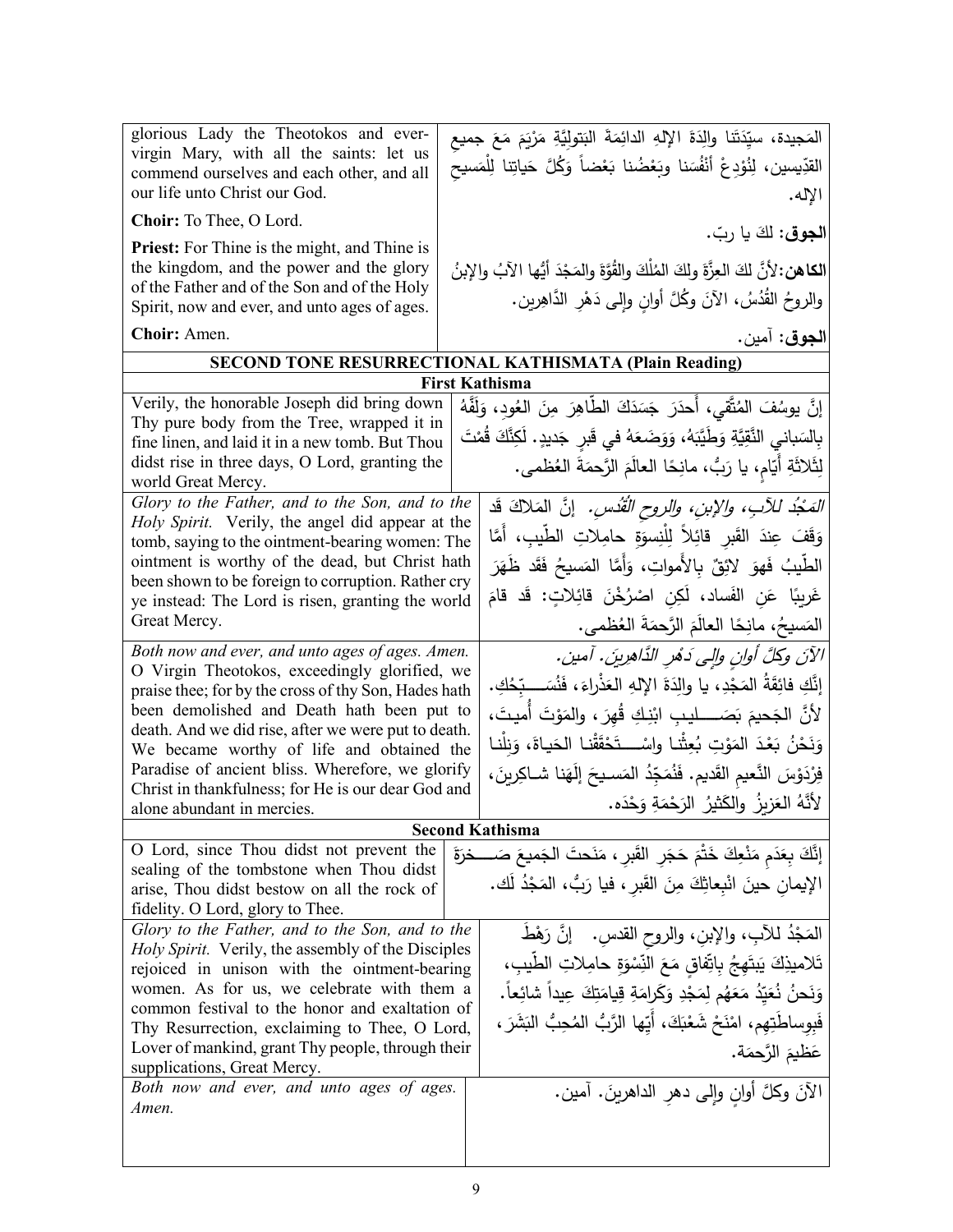| Most blessed art thou, O Virgin Theotokos, for<br>through Him that was incarnate of thee is Hades         | أَنتِ هِيَ الفائِقَةُ عَلى كُلِّ البَرَكاتِ، يـا والِدَةَ الإِلَـهِ                 |
|-----------------------------------------------------------------------------------------------------------|-------------------------------------------------------------------------------------|
| despoiled, Adam is recalled from the dead, the                                                            | العَذراءَ ، لأنَّ الجَحيمَ قَد سُبِيَت بِواسِطَةِ المُتَجَسِّدِ مِنكِ،              |
| curse is made void, Eve is set free, death is slain,                                                      | وَأَدَمَ دُعِيَ ثَانِيَةً، واللُّعنَةَ بادَت، وَحَوّاءَ انعَتَقَت، والمَوتَ         |
| and we are endowed with life. Wherefore, in                                                               |                                                                                     |
| hymns of praise, we cry aloud: Blessed art                                                                | أَميتَ، وَنَحنُ قَد حَيِينا. فَلِذَلِكَ نُسَـــبّحُ هاتِفينَ: مُبارَكٌ              |
| Thou, O Christ our God, Who is thus well                                                                  | أنتَ أيُّها المَسيحُ إلَهُنا، يا مَن هَكَذا سُرَّ ، المَجدُ لَك.                    |
| pleased, glory to Thee.                                                                                   |                                                                                     |
|                                                                                                           | <b>EVLOGETARIA (BENEDICTIONS) IN TONE FIVE</b>                                      |
| Blessed art Thou, O Lord; teach me Thy statutes.                                                          | ُ <i>مْبازڭْ أَنتَ ياربُّ عَلَّفِني خُقوقَك.</i> جمْعُ المَلائكةِ                   |
| The company of the Angels was amazed when they<br>beheld Thee numbered among the dead. Yet                | انْذَهَلَ مُتَحَيِّراً، عِنْدَ مُشاهَدَتِهِمْ إيّاكَ مَحْسوباً بينَ                 |
| Thyself, O Savior, destroyed the power of death,                                                          |                                                                                     |
| with Thee raising up Adam and releasing all men                                                           | الأمواتِ أَيُّها المُخَلِّص، وداحِضاً قُوَّةَ المَوتِ،                              |
| from Hell.                                                                                                | ومُنْهِضاً آدَمَ مَعَكَ، ومُعْتِقاً إيّانا مِنَ الجَحيم كافةً.                      |
| Blessed art Thou, O Lord; teach me Thy statutes.                                                          | مُ <i>بارَكٌ أنتَ يا ربُّ عَلَّفِنى حُقوقَك.</i> المَلاكُ اللامِعُ                  |
| Wherefore, O Women Disciples, do ye mingle sweet-<br>smelling spices with your tears of pity? The radiant | عِنْدَ الْقَبْرِ تَفَوَّهَ نَحْوَ حـامِلاتِ الطَّيـبِ قـائِلاً: لِمَ                |
| Angel within the sepulcher cried unto the Myrrh-                                                          |                                                                                     |
| bearing Women: Behold the grave, and understand,                                                          | تَمْزُجْنَ الطَّيوبَ بالدُّموعِ، بتَرَثِّ يا تِلْميذات؟ أَنظُرْنَ                   |
| for the Savior is risen from the tomb.                                                                    | اللَّحْدَ وافْرَحْنَ، لأَنَّ المُخَلِّصَ قَدْ قامَ مِنَ القَبْرِ .                  |
| Blessed art Thou, O Lord; teach me Thy statutes.                                                          | مُ <i>بازِكٌ أنتَ يا ربُّ عَلَّفِنى حُقوقَك.</i> إنَّ حامِلاتِ                      |
| Very early in the morning, did the Myrrh-bearing                                                          | الطِّيبِ سَحَراً جِداً، سارَعْنَ إلى قَبْرِكَ نائِحاتٍ. إلاّ أَنَّ                  |
| Women run lamenting unto Thy tomb. But an                                                                 |                                                                                     |
| Angel came toward them, saying: The time for<br>lamentation is passed; weep not, but announce unto        | المَلاكَ وقَفَ بِهِنَّ، وقالَ لَهُنَّ: زمانُ النَّوْحِ قَدْ كَفَّ                   |
| the Apostles the Resurrection.                                                                            | وبَطَلَ فَلا تَبْكينَ، بلْ بَشِّرْنَ الرُّسُلَ بِالْقِيامَةِ.                       |
| Blessed art Thou, O Lord; teach me Thy statutes.                                                          | ُ <i>مبارَكٌ أنتَ يا ربُّ عَلَّفِني حُقوقَك.</i> إنَّ النِّسْوَةَ حامِلاتِ          |
| The Myrrh-bearing Women mourned, as bearing                                                               |                                                                                     |
| spices they drew near Thy tomb, O Savior. But                                                             | الطِّيبِ، وافَيْنَ بــالحَنوطِ إلى قَبْرِكَ أَيُّهــا المُخَلِّص.                   |
| the Angel spake unto them, saying: Why number<br>ye the living among the dead? In that He is God          | فَسَمِـعْنَ مَلاكاً مُتَنَغِّـماً نَحْوَهُنَّ قائلاً: لِمَ تَحْسِبْنَ الْحَيَّ      |
| He is risen from the grave.                                                                               | مَعَ المَوْتي؟ فَبِما أَنَّهُ إِلهٌ، قَدْ قامَ مِنَ القَبْرِ ناهِضاً.               |
| Glory to the Father, and to the Son, and to the Holy                                                      | الصَجُد للأبِ، والابنِ، والتروح القُدُسِ. ۚ نَسْجُدُ لِلآبِ،                        |
| Spirit. We adore the Father, as also His Son, and                                                         |                                                                                     |
| the Holy Spirit, the Holy Trinity in one Essence,                                                         | ولِأَبْنِهِ، وَلِروحٍ قَدْسِهِ، ثَالُوثًا قَدَّوسًا في جَوْهِرٍ وَاحِدٍ،            |
| crying with the Seraphim: Holy, holy, holy art<br>Thou, O Lord.                                           | هاتِفينَ مَعَ السّارافيم: قُدّوسٌ، قُدّوسٌ، قُدّوسٌ أنتَ يا رَبّ.                   |
| Both now and ever, and unto ages of ages.                                                                 |                                                                                     |
| <i>Amen.</i> In that thou didst bear the Giver of Life,                                                   | الآنَ وكُلَّ أُوانِ وإلى دَهْرِ الدَاهِرِينَ، آمين. أَيَّتُها الْعَذْراءُ،          |
| O Virgin, thou didst redeem Adam from sin,                                                                | لْـــقَدْ وَلَدْتِ مُعْطِيَ الْحَياة، وأَنْقَـــذْتِ آدَمَ مِـــنَ الْخَطْيئة،      |
| and didst give to Eve joy in place of sadness;                                                            | ومَنَحْتِ حَوّاءَ الفَرَحَ عِوَضَ الحُزْنِ، لَكِنَّ الإِلهَ والإِنْســــانَ         |
| and He who was incarnate of thee, both God                                                                |                                                                                     |
| and man, hath restored to life those who had<br>fallen therefrom.                                         | الْمُتَجَسِّدَ مِنْكِ، أَرْشَدَهُما إِلَى الْحَياةِ الَّتِي قَدْ تَهَوَّرِا مِنْها. |
| Alleluia, Alleluia, Alleluia. Glory to Thee, O God.                                                       | هَلِلوبِيا، هَلِلوبِيا، هَلِلوبِيا، المَجْدُ لَكَ يا الله. (ثلاثًا )                |
| (THRICE)                                                                                                  |                                                                                     |
| O our God and our Hope, glory to Thee!                                                                    | يا إلهَنا ورجاءَنا لكَ المَجْد.                                                     |
|                                                                                                           | THE LITTLE LITANY                                                                   |
| Priest: Again and again, in peace, let us                                                                 | ا <b>لكاهن:</b> أَيْضاً وأَيْضاً بِسَلامِ إلى الرَّبِّ نَطْلُب.                     |
| pray to the Lord.                                                                                         | ا <b>لجوق</b> : يا ربُّ ارْحَمْ.                                                    |
| Choir: Lord, have mercy.                                                                                  |                                                                                     |
| <b>Priest:</b> Help us; save us; have mercy on                                                            |                                                                                     |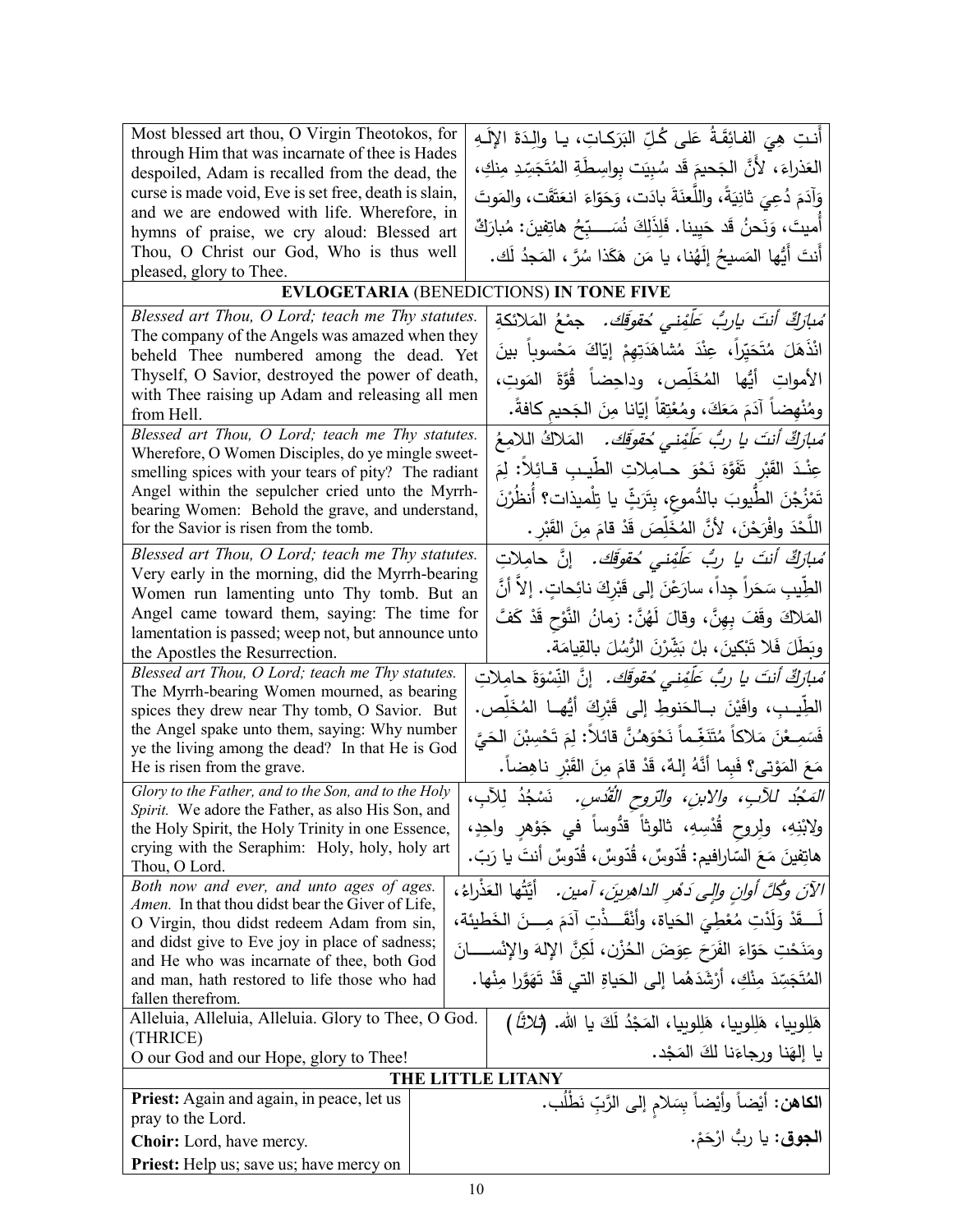| us; and keep us, O God, by Thy grace.                                                                      | الكاهن: أَعْضُدْ، وَخَلِّصْ، وارْحَمْ، واحفَظْنا يا اللهُ بِنِعْمَتِكَ.                  |
|------------------------------------------------------------------------------------------------------------|------------------------------------------------------------------------------------------|
| Choir: Lord, have mercy.                                                                                   |                                                                                          |
| <b>Priest:</b> Calling to remembrance our all-                                                             | ا <b>لجوق</b> : يا ربُّ ارْحَمْ.                                                         |
| holy, immaculate, most-blessed and                                                                         | ا <b>لكاهن:</b> بعدَ ذِكْرِنا الكُلِّيَّةَ القَداسَةِ، الطاهِرَةَ، الفائِقَةَ البَرَكاتِ |
| glorious Lady the Theotokos and ever-<br>virgin Mary, with all the saints: let us                          | المَجيدة، سيِّدَتَنا والِدَةَ الإِلهِ الدائِمَةَ البَتولِيَّةِ مَرْيَمَ مَعَ جميع        |
| commend ourselves and each other, and                                                                      | القدِّيسين، لِنودِعْ أنفُسَنا وبَعْضُنا بَعْضاً وَكُلَّ حَياتِنا لِلْمَسيح الإله.        |
| all our life unto Christ our God.                                                                          |                                                                                          |
| Choir: To Thee, O Lord.                                                                                    | ا <b>لجوق</b> : لكَ يا رب.                                                               |
| Priest: For blessed is Thy Name, and<br>glorified is Thy kingdom of the Father                             | ا <b>لكاهن:</b> 'لأنَّ اسْمَكَ مُبارَكٌ ومُلْكَكَ مُمَجَّدٌ أيُّها الآبُ والإبنُ والروحُ |
| and of the Son and of the Holy Spirit,                                                                     | الْقُدُس، الآنَ وكلَّ أُوانِ وإلى دَهْرِ الدَّاهِرين.                                    |
| now and ever, and unto ages of ages.                                                                       |                                                                                          |
| Choir: Amen.                                                                                               | ا <b>لجوق</b> : آمين.                                                                    |
|                                                                                                            | <b>SECOND TONE RESURRECTIONAL HYPAKOE (Plain Reading)</b>                                |
| The women went to the tomb after Thy passion to                                                            | إِنَّ النِّسْــــوَةَ ذَهَبْنَ إِلَى القَبْرِ بَعْدَ الآلامِ لِكِي يُطَيِّبْنَ           |
| anoint Thy body, O Christ God, where they saw a<br>vision of angels, and were astonished; for they         | جَسَـــدَكَ أَيُّها المَســــيحُ اﻹلهُ، فَشـــــاهَدْنَ فـى القَبْر                      |
| heard them crying with a loud voice, The Lord is                                                           | مَلائِكَةً فَذُهِلْنَ، لأَنَهُّنَ سَمِعْنَ مِنْهُمْ صَـوْتاً قائلِاً: إِنَّ              |
| risen and hath granted the world Great Mercy.                                                              | الرَّبَّ قَدْ قامَ، مانِحاً العالَمَ الرَّحْمَةَ العُظْمي.                               |
|                                                                                                            | <b>SECOND TONE RESURRECTIONAL ANABATHMOI (Plain Reading) First Antiphony</b>             |
| Behold, O Savior, toward heaven I raise the<br>$+$                                                         | + أَيُّها المُخَلِّصُ، ها أنا مُرسِلٌ إليكَ عَيْنَيْ قَلْبِي نحوَ                        |
| eyes of my heart to Thee. Save me by Thine                                                                 |                                                                                          |
| illumination.                                                                                              | السَّماءِ، فَخَلِّصْني بإشْراقاتِك.                                                      |
| O Christ, have mercy upon us guilty men who<br>$^{+}$<br>transgress against Thee often and in every        | + أَيُّها المَسيحُ ارْحَمْنا نَحْنُ الْمُذْنِبِينَ إِلَيْكَ كَثيراً في                   |
| hour. Give us before the end the means of                                                                  | كُلِّ ساعَةٍ. وأَعْطِنا قَبْلَ النِّهايَةِ وسائِلَ التَّوْبِةِ لديْكَ.                   |
| repentance acceptable to Thee.                                                                             | + المَجْدُ للآبِ، والإبنِ، والروح الْقُدُسِ، الآنَ وكلَّ                                 |
| Glory to the Father, and to the Son, and to the<br>$^{+}$<br>Holy Spirit; both now and ever, and unto ages | أوانِ وإلى دَهْرِ الداهرِينَ. آمين.                                                      |
| of ages. Amen.                                                                                             | + إنَّ النَّمَلَّكَ على الخَليقَةِ وتَقْديسَها وتَحْرِيكَها هُوَ                         |
| Verily, sovereignty over creation, its<br>$^{+}$                                                           |                                                                                          |
| sanctification, and its motion are of the Holy                                                             | لِلروحِ القُدُسِ، لأنهُ إلهٌ مُعادِلٌ في الْجَوْهَرِ لِلآبِ                              |
| Spirit; for He is God consubstantial with the                                                              | والكَلِمةِ.                                                                              |
| Father and with the Word.                                                                                  | <b>Second Antiphony</b>                                                                  |
| Except the Lord were in our midst, who<br>$^{+}$                                                           | + لَوْ لَمْ يَكُنِ الرَّبُّ مَعَنا فَمَنْ كانَ كُفْؤاً أَنْ يُحْفَظَ سالِماً             |
| could have been kept safe from the man-                                                                    |                                                                                          |
| destroying enemy?                                                                                          | مِنَ العَدُقِ قاتِلِ الإِنْسانِ.                                                         |
| Verily, my enemies roar like lions, O<br>$^+$                                                              | + يا أيُّها المُخَلِّصُ، إنَّ أعْدائي يَزأَرونَ عَليَّ كالأَسَدِ،                        |
| Savior. Deliver not Thy servant to their<br>teeth.                                                         | فَلا تَذْفَعْني أَنا عَبِدَكَ لأَسْنانِهِم.                                              |
| Glory to the Father, and to the Son, and to<br>$^{+}$                                                      | + المَجْدُ للآبِ، والابنِ، والروح الْقُدُسِ، الآنَ وكلَّ أُوانِ                          |
| the Holy Spirit; both now and ever, and unto<br>ages of ages. Amen.                                        | والِي دَهْرِ الداهرينَ. آمين.                                                            |
| The Holy Spirit is the element of Life and<br>$^{+}$                                                       | + إِنَّ الروحَ القُدُسَ هُوَ عُنْصُرُ الحَياةِ والكَرامَة، لأنَّهُ                       |
| honor; for as God He doth establish all                                                                    | كَإِلَهٍ يُؤَيِّدُ المَخْلُوقَاتِ بِأَسْرِهَا ويَصونُها بِالآبِ والإِبنِ.                |
| creatures and preserve them in the Father<br>and the Son.                                                  |                                                                                          |
|                                                                                                            | <b>Third Antiphony</b>                                                                   |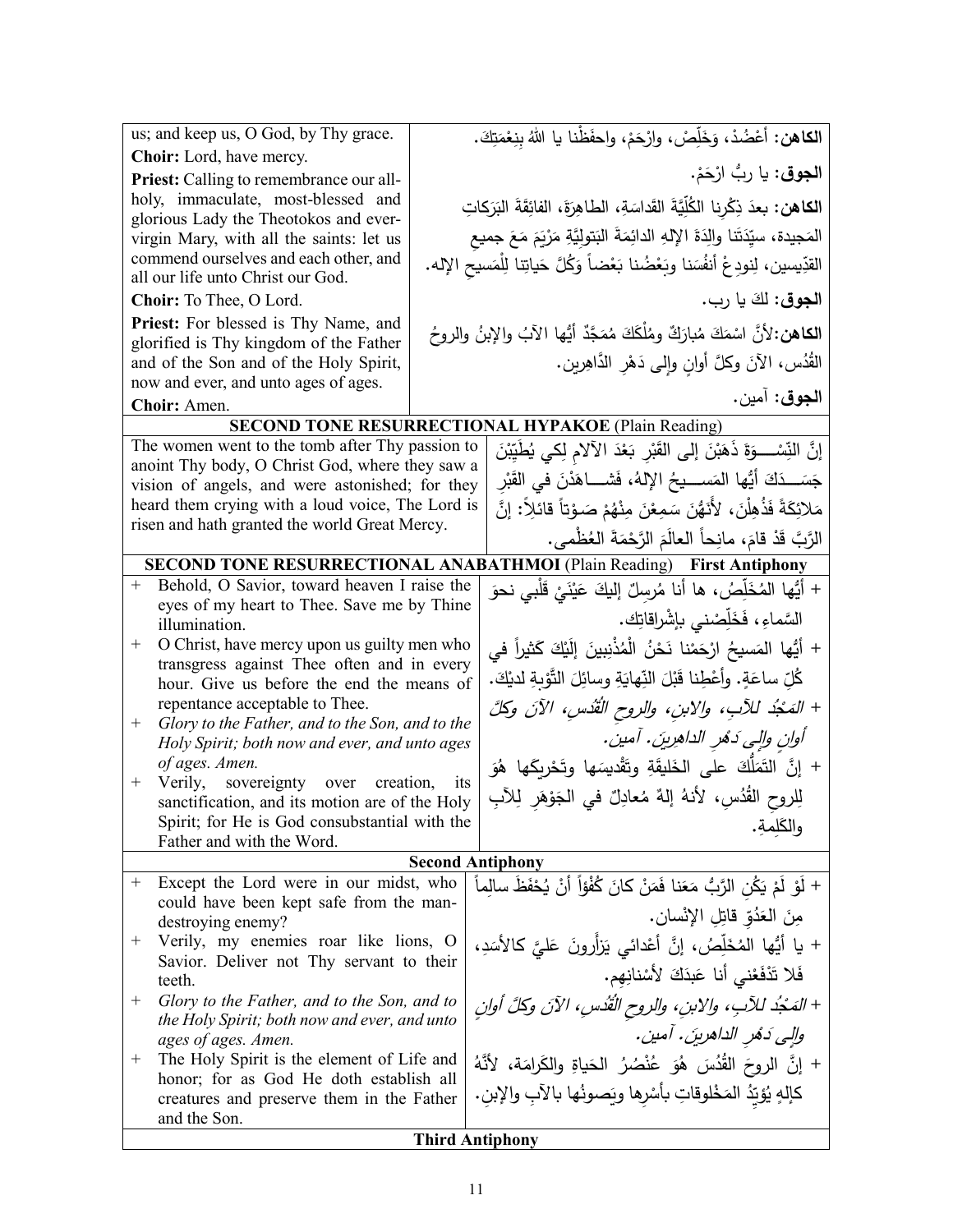| They who put their trust in the Lord are like the<br>holy mountain; for they are never shaken by the<br>attacks of Belial.<br>They put not forth their hands to evil, who live<br>$^+$<br>the divine life; for Christ God will not deliver<br>His inheritance to the evil ones. |  |                                                                                    |                                                          | + إِنَّ الْمُتَوَكِّلِينَ على الرَّبّ يُضاهونَ الْجَبَلَ<br>المُقَدَّسَ، فَلا تُزَعْزِعَهُمْ صَدَماتُ الماردِ أبداً.<br>+ لا يَمُدُّ العائشونَ إلهِياً أيدِيَهُمْ إلى المَآثِم، لأنَّ<br>المَسيحَ الإِلهَ لا يَتْرُكُ نَصيبَهُ إِلى العُصاة. |  |
|---------------------------------------------------------------------------------------------------------------------------------------------------------------------------------------------------------------------------------------------------------------------------------|--|------------------------------------------------------------------------------------|----------------------------------------------------------|----------------------------------------------------------------------------------------------------------------------------------------------------------------------------------------------------------------------------------------------|--|
| Glory to the Father, and to the Son, and to the<br>$^+$<br>Holy Spirit; both now and ever, and unto ages                                                                                                                                                                        |  |                                                                                    | + المَجْدُ للأبِ، والابنِ، والروح القُدُسِ، الآنَ وكُلَّ |                                                                                                                                                                                                                                              |  |
| of ages. Amen.                                                                                                                                                                                                                                                                  |  |                                                                                    |                                                          | أوان وإلى دَهْرِ الداهِرينَ. آمين.                                                                                                                                                                                                           |  |
| The Holy Spirit is the fount of all wisdom; for<br>$^{+}$<br>from Him cometh grace to the Apostles; the                                                                                                                                                                         |  | + إِنَّ الرُّوحَ القُدُسَ هو يَنْبوعُ كُلِّ حِكْمةٍ، لأَنَّ                        |                                                          |                                                                                                                                                                                                                                              |  |
| Martyrs by Him are crowned in their struggles;                                                                                                                                                                                                                                  |  | منْهُ تَحْصُلُ النِّعْمَةُ لِلْرُّسُلِ، والشُّهَداءُ يَتَكَلَّلونَ                 |                                                          |                                                                                                                                                                                                                                              |  |
| and the Prophets in foreknowledge look to Him.                                                                                                                                                                                                                                  |  |                                                                                    |                                                          | بالجهادِ، والأنبياءُ يَنْظُرونَ بسابق المَعْرفة.                                                                                                                                                                                             |  |
| PROKEIMENON FOR THE RESURRECTION IN TONE TWO                                                                                                                                                                                                                                    |  |                                                                                    |                                                          |                                                                                                                                                                                                                                              |  |
| Arise, O my Lord and God in the precept which Thou hast<br>commanded, and a congregation of people shall surround                                                                                                                                                               |  |                                                                                    |                                                          | إِسْتَيْقِظُ يا رَبِّي وإِلْهِي بِالْأَمْرِ الذي أَوْصَيْتَ،                                                                                                                                                                                 |  |
| Thee. (TWICE)                                                                                                                                                                                                                                                                   |  |                                                                                    |                                                          | ومَجْمَعُ الشَّعوبِ يُحيطُ بكَ. (مرتين)                                                                                                                                                                                                      |  |
| <b>Stichos:</b> My Lord and my God, in Thee have I put my trust.                                                                                                                                                                                                                |  |                                                                                    |                                                          | ستيخن: رَبِّي والهي عليكَ تَوكَّلْتُ.                                                                                                                                                                                                        |  |
| Arise, O my Lord and God in the precept which Thou hast<br>commanded, and a congregation of people shall surround                                                                                                                                                               |  |                                                                                    |                                                          | إِسْتَيْقِظْ يا رَبِّي وإِلهي بالأَمْرِ الذي أَوْصَيْتَ،                                                                                                                                                                                     |  |
| Thee.                                                                                                                                                                                                                                                                           |  |                                                                                    |                                                          | ومَجْمَعُ الشَّعوبِ يُحيطُ بكَ.                                                                                                                                                                                                              |  |
| <b>Deacon:</b> Let us pray to the Lord.                                                                                                                                                                                                                                         |  |                                                                                    |                                                          | ا <b>لشماس:</b> إلى الرَّبّ نَطْلُب.                                                                                                                                                                                                         |  |
| Choir: Lord, have mercy.                                                                                                                                                                                                                                                        |  | ا <b>لمرتل:</b> يا ربُّ ارْحَم.                                                    |                                                          |                                                                                                                                                                                                                                              |  |
| Priest: For Holy art Thou, O our God, Who                                                                                                                                                                                                                                       |  | ا <b>لكاهن:</b> لِأَنَّكَ قُدُّوسٌ أَنْتَ يا إِلهَنا، وفي القِدِّيسينَ تَسْتَقِرُّ |                                                          |                                                                                                                                                                                                                                              |  |
| restest in the Holies, and unto Thee do we ascribe<br>glory to the Father and to the Son and to the Holy                                                                                                                                                                        |  | وتَسْتَرِيحُ، ولَكَ نُرسِلُ المَجْدَ أَيُّها الآبُ، والإِبْنُ، والرّوحُ            |                                                          |                                                                                                                                                                                                                                              |  |
| Spirit, now and ever, and unto ages of ages.                                                                                                                                                                                                                                    |  | الْقُدُس، الْأَنَ وَكُلَّ أُوانِ وإِلَى دَهْرِ الداهِرين.                          |                                                          |                                                                                                                                                                                                                                              |  |
| Chanter: Amen. Let everything that hath breath                                                                                                                                                                                                                                  |  |                                                                                    |                                                          | ا <b>لمُرَتِّل:</b> آمين. كُـلُّ نَسَمَةٍ، فَلْتُسَبِّحِ الرَّبَّ. (مرتين)                                                                                                                                                                   |  |
| praise the Lord. (twice)                                                                                                                                                                                                                                                        |  |                                                                                    |                                                          |                                                                                                                                                                                                                                              |  |
| Praise ye God in His saints; praise Him in the firm<br>foundation of His power.                                                                                                                                                                                                 |  |                                                                                    |                                                          | سَبْحوا اللهَ في قَدِيسِيهِ سَبْحوهُ في فَلَكِ قُوَّتِه .                                                                                                                                                                                    |  |
| Let everything that hath breath praise the Lord.                                                                                                                                                                                                                                |  | فَلْتُسَبِّحِ الرَّبَّ، كُـلُّ نَسَمَةٍ.                                           |                                                          |                                                                                                                                                                                                                                              |  |
| THE SECOND EOTHINON GOSPEL                                                                                                                                                                                                                                                      |  |                                                                                    |                                                          |                                                                                                                                                                                                                                              |  |
| Deacon: And that we may be accounted<br>worthy to hear the Holy Gospel, let us                                                                                                                                                                                                  |  |                                                                                    |                                                          | ا <b>لشماس:</b> مِنْ أَجْلِ أَنْ نَكونَ مُسْتَحِقِّينَ لِسَماعِ الإِنْجِيلِ المُقَدَّسِ،                                                                                                                                                     |  |
| pray unto the Lord our God.                                                                                                                                                                                                                                                     |  |                                                                                    |                                                          | إلى الرَّبِّ إلهنا نَطْلُبٍ.                                                                                                                                                                                                                 |  |
| Choir: Lord, have mercy. (thrice)                                                                                                                                                                                                                                               |  |                                                                                    |                                                          | ا <b>لمرتل:</b> يا رَبُّ ارْحَمْ. <i>(ثلاثاً)</i>                                                                                                                                                                                            |  |
| Deacon: Wisdom! Attend! Let us hear<br>the Holy Gospel.                                                                                                                                                                                                                         |  |                                                                                    |                                                          | ا <b>لشماس:</b> الحِكْمَةُ، فَلْنَستَقِمْ ولْنَسْمَعِ الإِنْجِيلَ المُقَدَّس.                                                                                                                                                                |  |
| Priest: Peace be to all.                                                                                                                                                                                                                                                        |  |                                                                                    |                                                          | ا <b>لكاهن:</b> السَّلامُ لِجَميعِكُم.                                                                                                                                                                                                       |  |
| <b>Choir:</b> And to thy spirit.                                                                                                                                                                                                                                                |  |                                                                                    |                                                          | المرتل: ولروحِكَ.                                                                                                                                                                                                                            |  |
| <b>Priest:</b> The Reading from the Holy<br>Gospel according to Saint Mark. (16:1-                                                                                                                                                                                              |  |                                                                                    |                                                          | ا <b>لكاهن:</b> فَصْلٌ شَريفٌ مِنْ بِشارَةِ القِدّيسِ <b>مَرْقَس</b> ِ الإِنْجيليِّ البَشيرِ                                                                                                                                                 |  |
| 8)                                                                                                                                                                                                                                                                              |  |                                                                                    |                                                          | والتِّلْميذِ الطَّاهِرِ .                                                                                                                                                                                                                    |  |
| <b>Choir:</b> Glory to Thee, O Lord, glory to<br>Thee.                                                                                                                                                                                                                          |  |                                                                                    |                                                          | ا <b>لمرتل:</b> المَجْدُ لَكَ يا رَبُّ المَجْدُ لَك.                                                                                                                                                                                         |  |
| Deacon: Let us attend!                                                                                                                                                                                                                                                          |  |                                                                                    |                                                          | الشماس: لِنُصْغ!                                                                                                                                                                                                                             |  |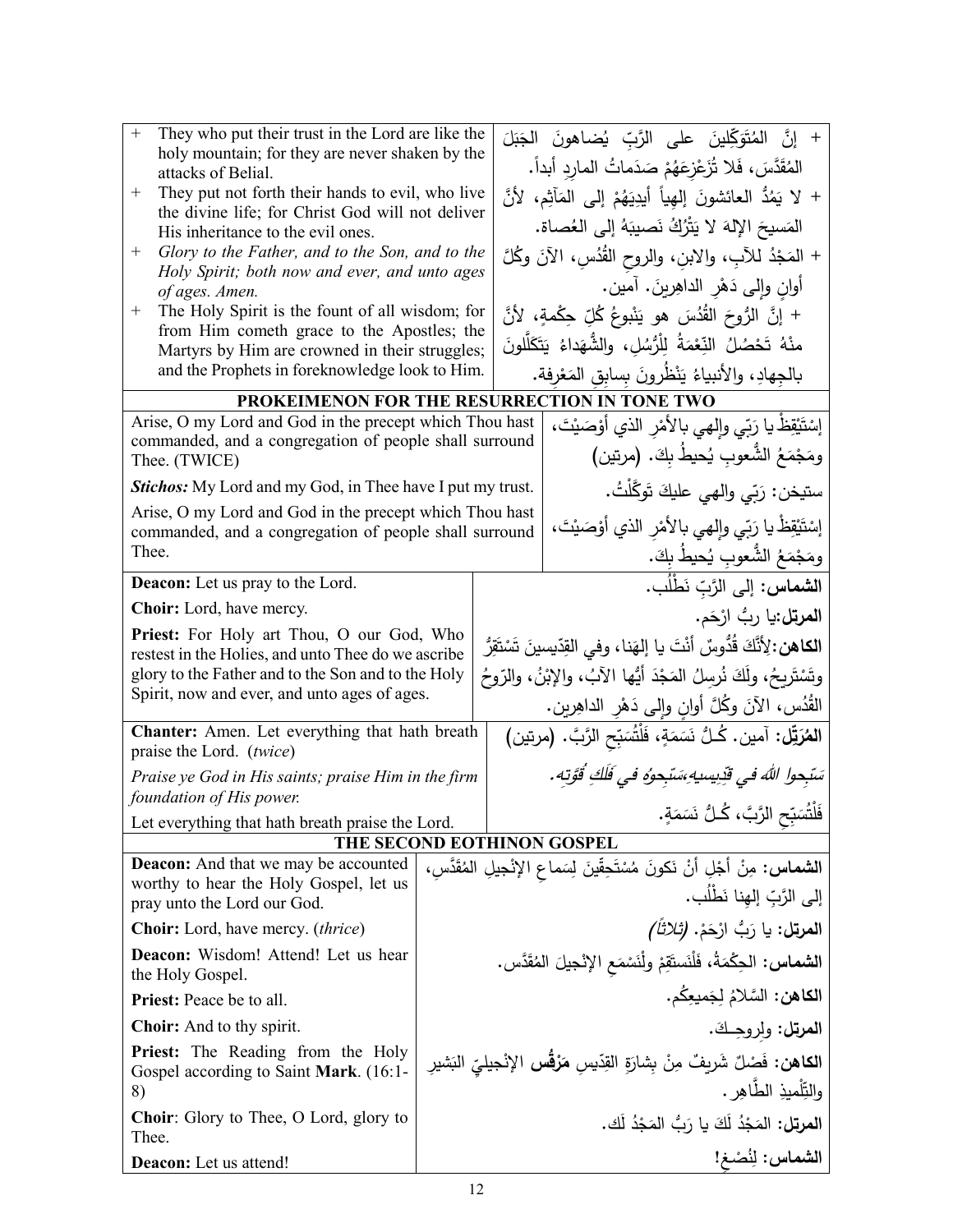| Priest: When the Sabbath was past, Mary                                                                             | ا <b>لكاهن:</b> لَمّا انْقَضى السَّبْتُ، اشْتَرَت مَريَمُ المَجدَلِيَّةُ                 |
|---------------------------------------------------------------------------------------------------------------------|------------------------------------------------------------------------------------------|
| Magdalene, and Mary the mother of James, and<br>Salome, bought spices, so that they might go and                    | وَمَرِيَمُ أَمُّ يَعْقوبَ وَسالُومَةُ حَنوطًا لِيَأْتِينَ وَيَدْهَنَّ                    |
| anoint Jesus. And very early in the morning, on the                                                                 |                                                                                          |
| first day of the week, they came to the tomb at the                                                                 | يَسوع. وَبَكَّرْنَ جِدًّا في أَوَّلِ الأَسْبوعِ وَأَتَيْنَ القَبرَ وَقَدْ                |
| rising of the sun. And they were saying to one                                                                      | طَلَعَتِ الشَّمْسِ. وَكُنَّ يَقُلْنَ فيما بَيْنَهُنَّ "مَنْ يُدَحرِجُ                    |
| another, "Who will roll away the stone for us from                                                                  | لَنا الحَجَرَ  عَن بابِ  القَبرِ ؟" فَتَطَلّعْنَ  فَرَأَيْنَ  الحَجَرَ                   |
| the door of the tomb?" And looking up, they saw                                                                     |                                                                                          |
| that the stone was rolled back $-$ it was very large.                                                               | قَد دُحْرِجَ لأَنَّهُ كانَ عَظيمًا جِدًّا. فَلَمّا دَخَلْنَ القَبْرَ                     |
| And entering the tomb, they saw a young man sitting                                                                 | رَأَيْنَ شابًّا جالِسًا عَنِ النِمينِ فَانْذَهَلنَ. فَقالَ لَهُنَّ: لا                   |
| on the right side, dressed in a long white robe; and<br>they were amazed. And he said to them, "Do not be           | تَنْذَهِلنَ، أَنْثُنَّ تَطْلُبْنَ يَسوعَ النّاصِرِيَّ المَصْلوبَ، قَدْ                   |
| amazed; you seek Jesus of Nazareth, Who was                                                                         |                                                                                          |
| crucified. He is risen; He is not here; see the place                                                               | قامَ لَيْسَ هُوَ هَهُنا، هَذا هُوَ المَوْضِعُ الذي وَضَعوهُ                              |
| where they laid Him. But go, tell His disciples and                                                                 | فيه. فاذْهَبْنَ وَقُلْنَ لِتَلاميذِهِ وَلِبُطْرُسَ إِنَّهُ يَسْبِقُكُم إِل <sub>َى</sub> |
| Peter that He is going before you to Galilee; there                                                                 | الْجَلِيلِ، هُناكَ تَرَوْنَهُ كَما قالَ لَكُم. فَخَرَجْنَ سَرِيعًا                       |
| you will see Him, as He told you." And they went                                                                    | وَفَرَرْنَ مِنَ القَبْرِ ، وَقَدْ أَخَذَتْهُنَ الرِّعْدَةُ والدَّهَشُ. وَلَمْ            |
| out quickly and fled from the tomb; for trembling                                                                   |                                                                                          |
| and astonishment had come upon them; and they<br>said nothing to anyone, for they were afraid.                      | يَقُلْنَ لأَحَدٍ شَيْئًا لأَنَّهُنَّ كُنَّ خائِفاتٍ.                                     |
| Choir: Glory to Thee, O Lord, glory to Thee.                                                                        | ا <b>لمرتل:</b> المَجْدُ لَكَ يا رَبُّ، المَجْدُ لَك.                                    |
| Reader: In that we have beheld the Resurrection of                                                                  | ا <b>لقارىء :</b> إذْ قَدْ رأينا قِيامَةَ المَسيح، فَلْنَسْجُدْ لِلرَّبِّ                |
| Christ, let us bow down before the Holy Lord                                                                        |                                                                                          |
| Jesus, the only sinless One. Thy Cross do we                                                                        | القُدُّوسِّ، يَسوعَ المَعْصومِ مِنَ الخَطَأَ وحدَهُ. لِصَليبِكَ                          |
| adore, O Christ, and Thy holy Resurrection we                                                                       | أَيُّها المَسيحُ نَسْجُدُ ولقِيامَتِكَ المُقَدَّسَةِ نُسَبِّحُ ونُمَجِّدُ،               |
| praise and glorify: for Thou art our God, and we                                                                    |                                                                                          |
| know none other beside Thee; we call upon Thy                                                                       | لأَنَّكَ أَنتَ هو إلهُنا وآخَرَ سواكَ لا نَعْرِفُ وبِاسْمِكَ                             |
| Name. O come, all ye faithful, let us adore Christ's                                                                | نُسَمّي. هَلَمَّ يا مَعْشَرَ المؤمنينَ نَسْجُدْ لِقيامَةِ المَسيح                        |
| holy Resurrection. For lo, through the Cross is joy<br>come into all the world. Ever blessing the Lord, let         | المُقَدَّسة، لأنَّ هوذا بالصليبِ قَدْ أتى الفَرَحُ لِكُلِّ                               |
| us sing His Resurrection: for in that He endured the                                                                |                                                                                          |
| Cross for us, He hath destroyed death by death.                                                                     | العالَم. لِنُبارِكِ الرَّبَّ في كلِّ حينٍ ونُسَبِّحْ قِيامَتَهُ، لأَنَّهُ                |
|                                                                                                                     | إِذِ احْتَمَلَ الصَّلْبَ مِنْ أَجْلِنا، المَوْتَ بالمَوْتِ حَطَّمْ.                      |
| <b>PSALM 50</b>                                                                                                     |                                                                                          |
| ارْحَمْني يا اللهُ كعظيم رَحْمَتِكَ، وَكَمِثْلِ كَثْرَةِ رَأفتِكَ   Have mercy on me, O God, according to Thy Great |                                                                                          |
| Mercy; and according to the multitude of Thy                                                                        |                                                                                          |
| compassions blot out my transgression.                                                                              | امْحُ مَأْثِمي.                                                                          |
| Wash me thoroughly from mine iniquity, and<br>cleanse me from my sin.                                               |                                                                                          |
| For I know mine iniquity, and my sin is ever                                                                        |                                                                                          |
| before me.                                                                                                          | لأُنِّي أنا عارفٌ بإثْمي، وخَطيئَتي أمامي في كلِّ حينٍ.                                  |
| Against Thee only have I sinned and done this evil                                                                  | إليكَ وحدَكَ أخطأتُ، والشرَّ قُدَّامَكَ صَنَعْتُ، لكَي                                   |
| before Thee, that Thou mightest be justified in Thy                                                                 |                                                                                          |
| words, and prevail when Thou art judged.                                                                            | تَصْدُقَ في أقوالِكَ وتَغْلِبَ في مُحاكَمَتِك.                                           |
| For behold, I was conceived in iniquities, and in                                                                   | هاءنذا بالآثام حُبِلَ بي، وبالخَطايا وَلَدَتْني أَمّي.                                   |
| sins did my mother bear me.                                                                                         |                                                                                          |
| For behold, Thou hast loved truth; the hidden and                                                                   | لأَنَّكَ قَدْ أَحْبَبْتَ الحقَّ، وأَوْضَحْتَ ل <sub>َى</sub> غَوامِضَ                    |
| secret things of Thy wisdom hast Thou made                                                                          | حِكْمَتِكَ ومَسْتوراتِها.                                                                |
| manifest unto me.                                                                                                   |                                                                                          |
| Thou shalt sprinkle me with hyssop, and I shall be<br>made clean; Thou shalt wash me, and I shall be                | تَنْضَحُني بالزوفي فأطْهُرُ ، تَغْسِلُني فأبْيَضُ أكثَرَ                                 |
| made whiter than snow.                                                                                              | مِنَ الثَّلُج.                                                                           |
|                                                                                                                     |                                                                                          |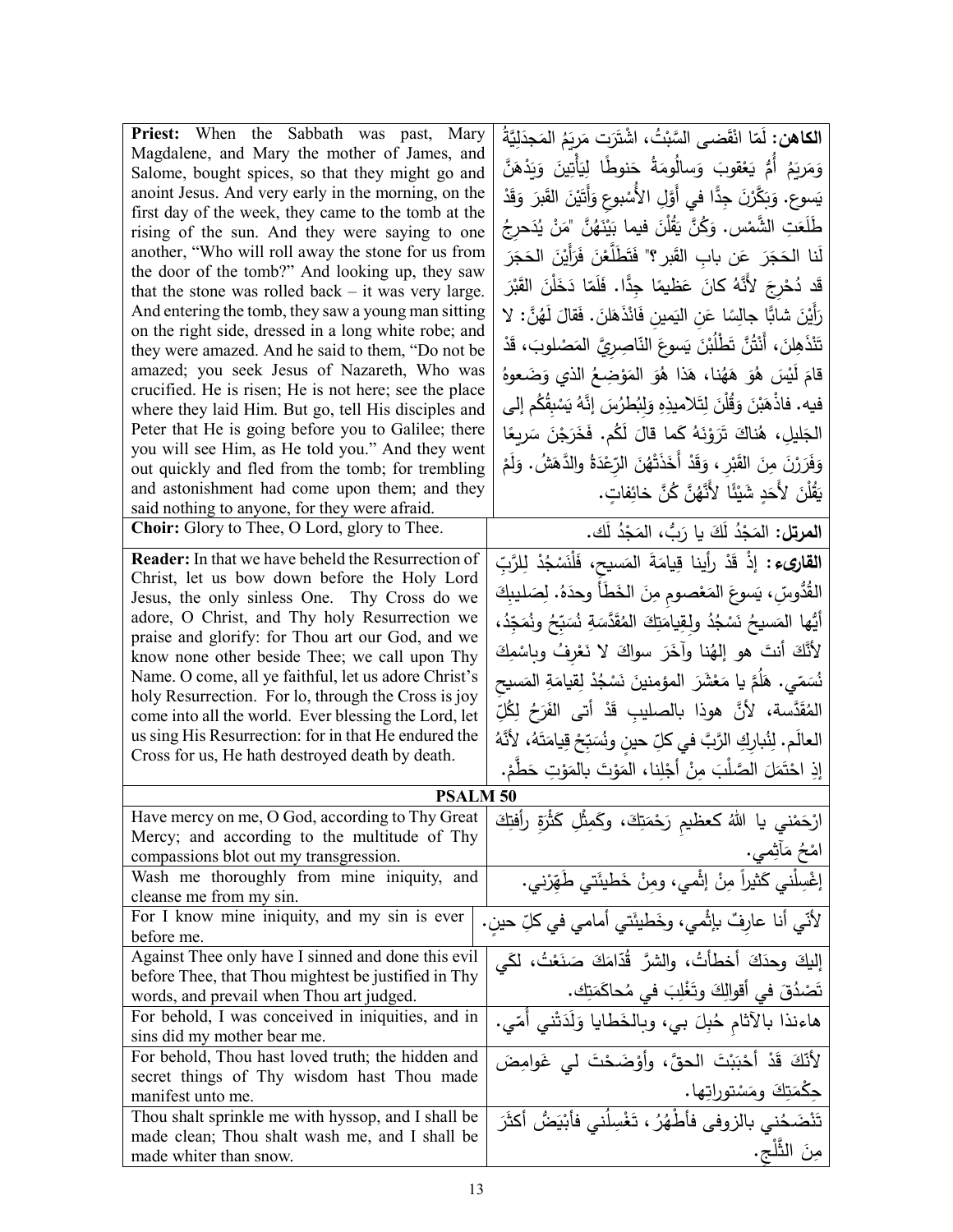| Thou shalt make me to hear joy and gladness; the<br>bones that be humbled, they shall rejoice. | تُسْمِعُني بَهْجَةً وسروراً، فَتَبْتَهِجُ عِظامي الذَّليلَة.                        |  |  |
|------------------------------------------------------------------------------------------------|-------------------------------------------------------------------------------------|--|--|
| Turn Thy face away from my sins, and blot out all                                              |                                                                                     |  |  |
| mine iniquities.                                                                               | إِصْرِفْ وِجْهَكَ عَنْ خَطَايايَ، وامْحُ كُلَّ مأْثِمي.                             |  |  |
| Create in me a clean heart, O God, and                                                         | قَلْباً نَقِيّاً اخْلُقْ فِيَّ يا اللهُ، وروحاً مُسْتَقيماً جَدِّدْ في أَحْشائي.    |  |  |
| renew a right spirit within me.                                                                |                                                                                     |  |  |
| Cast me not away from Thy presence,<br>and take not Thy Holy Spirit from me.                   | لا تَطْرَحْني مِنْ أمام وَجْهِكَ، وروحُكَ القُدُوسُ لا تَنْزِعْهُ منّي.             |  |  |
| Restore unto me the joy of Thy salvation, and                                                  | إمْنَحْني بَهْجَةَ خلاصِكَ، وبِروحِ رِئاسِيِّ اعْضُدْني.                            |  |  |
| with Thy governing Spirit establish me.                                                        |                                                                                     |  |  |
| I shall teach transgressors Thy ways,<br>and the<br>ungodly shall turn back unto Thee.         | فأُعَلِّمُ الأَثَمَةَ طُرُقَكَ، والكَفَرَةُ إليْكَ يَرْجِعون.                       |  |  |
| Deliver me from blood-guiltiness, O God, Thou                                                  | أَنْقِذْني مِنَ الدِّماءِ يا اللهُ إلهَ خَلاصي، فيَبْتَهِجَ                         |  |  |
| God of my salvation; my tongue shall rejoice in                                                |                                                                                     |  |  |
| Thy righteousness.                                                                             | لِساني بِعَدْلِكَ.                                                                  |  |  |
| O Lord, Thou shalt open my lips, and my mouth<br>shall declare Thy praise.                     | يا ربُّ افْتَحْ شَفَتَىَّ، فَيُخَبِّرَ فَمى بِتَسْبِحَتِكَ.                         |  |  |
| For if Thou hadst desired sacrifice, I had given it;                                           |                                                                                     |  |  |
| with whole-burnt offerings Thou shalt not be                                                   | لِأَنكَ لَوْ آثَرْتَ الذَّبِيحَةَ، لَكُنْتُ الآنَ أُعْطَي، لكِنَّكَ                 |  |  |
| pleased.                                                                                       | لا تُسَرُّ بالمُحْرَقات.                                                            |  |  |
| A sacrifice unto God is a broken spirit; a heart that                                          | الذبيحَةُ للهِ روحٌ مُنْسَجِقٌ، القَلْبُ المُتَخشِّعُ                               |  |  |
| is broken and humbled God will not despise.                                                    | والمُتَواضِعُ لا يَرْذُلُهُ اللهُ.                                                  |  |  |
|                                                                                                |                                                                                     |  |  |
| Do good, O Lord, in Thy good pleasure unto Zion,                                               | أَصْلِحْ يا ربُّ بِمَسَرَّتِكَ صِهْيَونَ ولْتُبْنَ أَسْوارُ                         |  |  |
| and let the walls of Jerusalem be built up.                                                    | أورشَليم.                                                                           |  |  |
| Then shalt Thou be pleased with a sacrifice of                                                 | حينئذٍ شُبَرٌ بِذَبِيحَةِ العَذْلِ قُرْبِاناً ومُحْرَقات.                           |  |  |
| righteousness, with oblation and whole-burnt offerings.                                        |                                                                                     |  |  |
| Then shall they offer bullocks upon Thine altar.                                               | حينئذٍ يُقَرِّبونَ على مَذْبَحِكَ العُجول.                                          |  |  |
| <b>LENTEN TROPARIA AFTER PSALM 50 IN TONE EIGHT</b>                                            |                                                                                     |  |  |
| Glory to the Father, and to the Son, and to the Holy                                           | <i>المَعْبُد للأبِ والإبنِ والروح القدّسِ.</i> افْتَحْ لمي أبْوابَ                  |  |  |
| Spirit. Open to me the doors of repentance, O Life-                                            |                                                                                     |  |  |
| giver; for my soul goeth early to the temple of Thy                                            | التَّوْبَةِ يا واهِبَ الحَياةِ، لأنَّ روحي تَبْتَكِرُ إلى هَيْكَلِ                  |  |  |
| holiness, coming in the temple of my body, wholly                                              | قُدْسِكَ، آتِياً بِهَيْكَلِ جَسَدي مُدَنَّساً بِجُمْلَتِهِ. لَكِن، بما              |  |  |
| polluted. But because Thou art compassionate,                                                  |                                                                                     |  |  |
| purify me by the compassion of Thy mercies.                                                    | ِ أَنَّكَ مُتَعَطِّفٌ، نَقِّنى بِتَحَنُّنِ مَراحِمِك.                               |  |  |
| Both now and ever, and unto ages of ages. Amen.                                                | الآنَ وَكُلَّ أُوانٍ وَالِي دَهْرِ الدَّاهِرِينَ. آمين.   سَقِلي                    |  |  |
| Prepare for me the way of salvation, O Theotokos;                                              | لى مَناهِجَ الخَلاصِ يا والِدَةَ الإِله، فإنّي قَدْ دَنَّسْتُ                       |  |  |
| for I have profaned myself with coarse sins, and                                               |                                                                                     |  |  |
| consumed my whole life with procrastination. But                                               | نَفْسى بخَطايا سَمِجَةٍ، وأَفْنَيْتُ عُمْرِي كُلَّهُ بِالتَواني.                    |  |  |
| by thine intercessions purify thou me from all<br>abomination.                                 | لكِنْ بِشفاعاتِكِ، نَقَّيني مِنْ كُلِّ رَجاسَةٍ.                                    |  |  |
| (TONE SIX) Have mercy upon me, O God, according                                                | (باللحْن السَّادِس) يا رَحيُم، ارْجَمْني يا الله كعظيم                              |  |  |
| to Thy loving-kindness: according unto the multitude                                           |                                                                                     |  |  |
| of Thy tender mercies blot out my transgressions. If                                           | رَحْمتِكَ، وكَمثِلِ كُثْرَةِ رَأَفاتِكَ امْحُ مَآثِمِي. ۖ إِذا نَصَوَّرْتُ          |  |  |
| I think upon the multitude of my evil deeds, wretch                                            | كَثْرَةَ أَفْعالـى الرَّديئَةِ أنا الشَّقـىّ، فإنّـى أرْتَعِدُ مِنْ يَوم            |  |  |
| that I am, I tremble for the terrible Day of<br>Judgment. But, trusting the compassion of Thy  | الدَّيْنونَةِ الرَّهيبِ. لَكِنِّي إِذْ أَنا واثِقٌ بِتَحَنُّنِكَ، أَهْتِفُ إِلَيْكَ |  |  |
| mercy, I shout to Thee like David, Have mercy                                                  | مِثْلَ داود: إرْحَمْنِي يا اللهُ، بِحَسَبِ عَظيمِ رَحْمَتِكَ.                       |  |  |
| upon me, O God, according to Thy Great Mercy.                                                  |                                                                                     |  |  |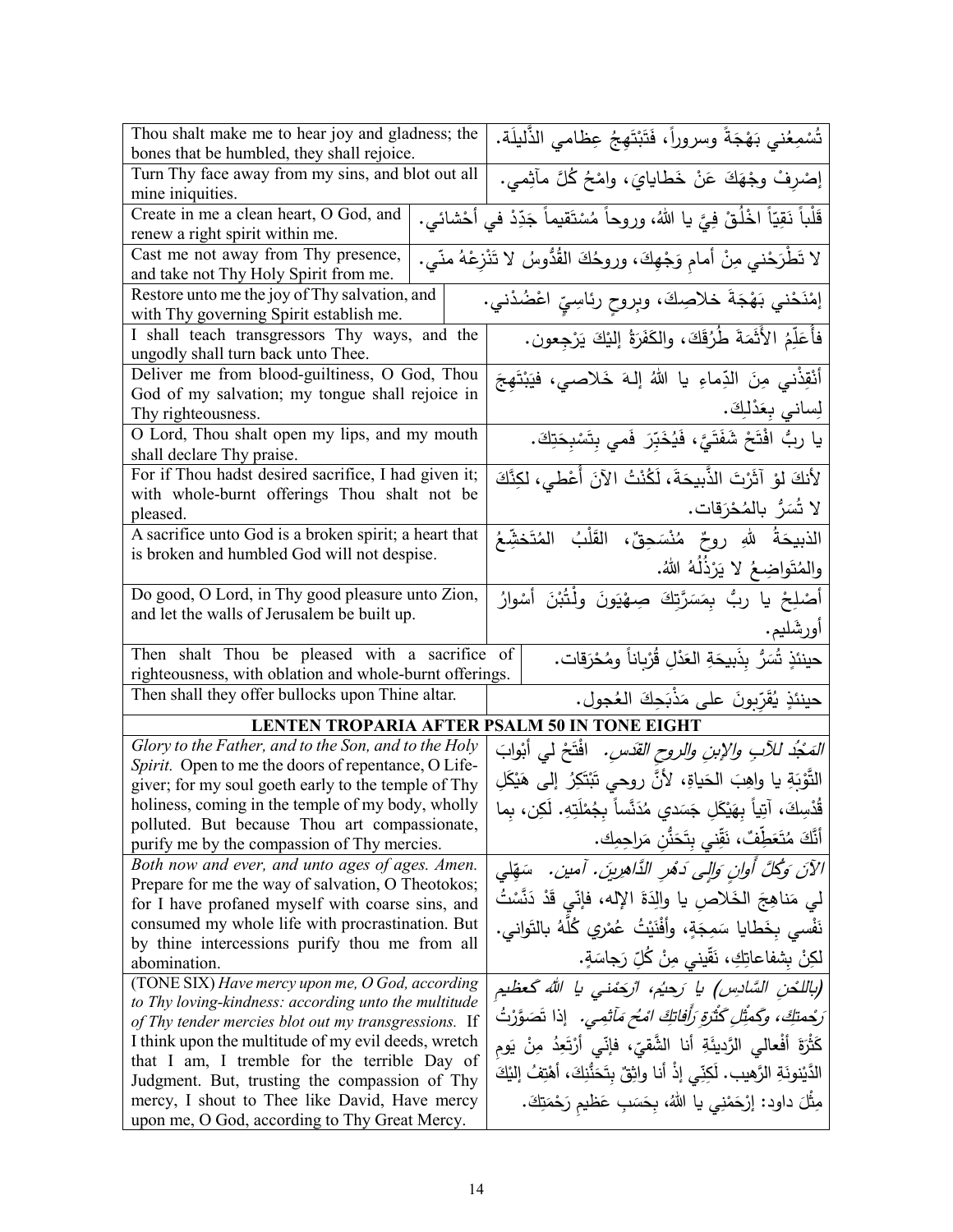| <b>THE INTERCESSION<sup>1</sup></b>                                                         |  |                                                                                            |  |
|---------------------------------------------------------------------------------------------|--|--------------------------------------------------------------------------------------------|--|
| Deacon: O God, save Thy people, and bless                                                   |  | <b>الشماس:</b> خَلِّصْ يا اللهُ شعبَكَ، وباركْ ميراثَكَ، وافتقِدْ عالَمَكَ                 |  |
| Thine inheritance. Visit Thy world with                                                     |  |                                                                                            |  |
| mercy and compassions. Exalt the horn of                                                    |  | بالرَّحمةِ والرأفاتِ، وارْفَعْ شأنَ المسيحيينَ الأرثوذُكْسيين،                             |  |
| Orthodox Christians, and send down upon                                                     |  | وأَسْبِغْ علينا مراحِمَكَ الغَنِيَّة، بِشَفاعاتِ سَيِّدَتِنا والِدَةِ الإِلْهِ             |  |
| us Thy rich mercies. Through the                                                            |  | الْكَٰلِّيَّةِ الطَّهارَةِ والدائِمَةِ البَتولِيَّةِ مَرْيَمٍ؛ وبِقُوَّةِ الصليبِ الكَريمِ |  |
| intercessions of our all-immaculate Lady                                                    |  |                                                                                            |  |
| the Theotokos and ever-virgin Mary; by the                                                  |  | المُحْيى؛ وبطِلْباتِ القُوّاتِ السَّماوِيَّةِ المُكَرَّمَةِ العادِمَةِ                     |  |
| might of the precious and life-giving Cross;<br>by the protection of the honorable bodiless |  | الأجْسادِ؛ والنَّبيِّ الكَريمِ السابِقِ المَجيدِ يوحنّا المَعْمَدانِ؛                      |  |
| Powers of heaven; at the supplication of the                                                |  | والقِدّيسَيْنِ المُشَرَّفَيْنِ الرَّسولَيْنِ بُطْرُسَ وبولَسَ، وسائِرِ الرُّسُلِ           |  |
| honorable, glorious prophet, forerunner and                                                 |  |                                                                                            |  |
| Baptist John; of the holy, glorious, all-                                                   |  | الْمُشَرَّفِينَ الْجَديرِينَ بِكُلِّ مَديحِ؛ وآبائِنا القِدِّيسينَ مُعَلَّمـِي             |  |
| laudable apostles Peter and Paul, and of all                                                |  | الْمَسْكُونَةِ رؤساءِ الْكَهَنَةِ الْمُعَظّْمِينَ بِاسْلِيوسَ الْكبيرِ،                    |  |
| the holy apostles; of our fathers among the                                                 |  |                                                                                            |  |
| saints, great hierarchs and ecumenical                                                      |  | وغريغوريوسَ اللاهوتي، ويوحَنّا الذَهَبِيّ الفَم؛ وآبائِنا القِدّيسينَ                      |  |
| teachers Basil the Great, Gregory the                                                       |  | أَثَناسيوسَ وكيرلِّسَ وبِوحَنا الرَّحيم بَطاركَةِ الإِسْكَنْدَرِيَّة، وأبينا               |  |
| Theologian and John Chrysostom;                                                             |  | القِديسِ نيقولِاوسَ رَئِيسِ أَساقِفَةِ ميرا الليكِيَّة، واسْبيريدونَ                       |  |
| Athanasius, Cyril and John the Merciful,                                                    |  |                                                                                            |  |
| patriarchs of Alexandria; Nicholas of Myra,<br>Spyridon of Trimythous, and Nektarios of     |  | أَسْقُفِ تْرِيمِيثوسَ، ونِكْتارِيوسَ أَسْقُفِ المُدُنِ الْخَمْسِ                           |  |
| Pentapolis, the Wonderworkers; of our                                                       |  | العَجائِبِيين، وأبينا القدّيس تيخون بَطْرِيَرْكِ موسكو ، والقدّيس                          |  |
| fathers among the saints Tikhon, patriarch                                                  |  | رافائيل أَسْقُفِ بروكلين؛ والقديسِينَ المجيدينَ الشَّهَداءِ                                |  |
| of Moscow and Raphael, bishop of                                                            |  |                                                                                            |  |
| Brooklyn; of the holy, glorious, great-                                                     |  | العُظَماءِ جاورجيوسَ اللابِسِ الظفرِ ، وديميتربوسَ المُفيضِ                                |  |
| martyrs, George the Trophy-bearer,<br>Demetrios the Myrrh-streamer, Theodore                |  | الطيبَ، وثيودورسَ التيروني، وثيودورسَ قائِدِ الْجَيْش،                                     |  |
| the Soldier, Theodore the General, and                                                      |  | وميناسَ الصانِعِ العَجائِبِ؛ والقِدّيسينَ الشُّهَداءَ إغْناطِيوسَ                          |  |
| the Wonderworker; of the<br>Menas                                                           |  | المُتَوَشِّح بالله، خَرالَمْبوسَ والِفْثيريوس؛ والشُّهيداتِ العَظيماتِ                     |  |
| hieromartyrs Ignatius the God-bearer of                                                     |  | تَقْلا، بَرْبِارَة، أَنَسْطَاسِيا، كَاتْرِينا، كَيرِياكي، فوتيني، مارينا،                  |  |
| Antioch, Charalampos and Eleutherios; of                                                    |  |                                                                                            |  |
| the holy, glorious great women martyrs,<br>Thekla, Barbara, Anastasia, Katherine,           |  | باراسكيفا، وآيرين؛ والقِدّيسينَ المَجيدينَ الشَّهَداءِ المُتَأَلِّقِينَ                    |  |
| Kyriaki, Photeini, Marina, Paraskeva and                                                    |  | بالظَفَرِ ؛ وأبائِنا الأبرار المُتَوَشِّحينَ بالله؛ والقدّيس (فلان)                        |  |
| Irene; of the holy, glorious, right-victorious<br>martyrs; of our venerable and God-bearing |  | شَفيع هَذِهِ الكَنيسَةِ المُقَدَّسَة؛ والقِدِّيسَيْنِ الصدِّيقَيْنِ جَدَّي                 |  |
| fathers who shone in the ascetic life; of Saint                                             |  | المسيح الإلهِ يواكيمَ وحَنَّةَ؛ وأَبِينا الجَليلِ في القِديسينَ لِيونَ                     |  |
| N., the patron and protector of this holy                                                   |  | أَسْقُفِ كَاتانيا في صِقِلِّيَة، والبَّارِ بِيصارِيونَ الكَبيرِ المَصْرِيِّ،               |  |
| <i>community</i> ; of the holy and righteous                                                |  | وأَغَاثُونَ بابا رُومَا؛ الذينَ نُقيمُ تَذْكارَهُم اليَوْمَ، وجَميع قِدّيسيكَ،             |  |
| ancestors of God, Joachim and Anna; and of<br>all Thy Saints: we beseech Thee, O most       |  |                                                                                            |  |
| merciful Lord, hearken unto the petitions of                                                |  | نَتَضَرَّعُ إِلَيكَ أَيُّها الرَّبُّ الْجزيلُ الرَّحْمَةِ، فَاسْتَجِبْ لَٰذا نَحْنُ        |  |
| us sinners who make our supplications unto                                                  |  | الخَطَأَةَ الطالِبينَ إليكَ وارْحَمْنا.                                                    |  |
| Thee, and have mercy upon us.                                                               |  |                                                                                            |  |
| Chanter: Lord, have mercy. Lord, have mercy.                                                |  | ا <b>لمرتل:</b> يا رَبُّ ارْحَمْ، يا رَبُّ ارْحَمْ، يا رَبُّ ارْحَمْ. (4 مرات)             |  |
| Lord, have mercy.(Repeat 4 times)                                                           |  |                                                                                            |  |
| <b>Priest:</b> Through the mercy and compassions and love                                   |  | ا <b>لكاهن:</b> برَحْمَةِ ورَأفاتِ ابْنِكَ الوَحيدِ ومَحَبَّتِهِ لِلْبَشَرِ ،              |  |
| for mankind of Thine Only-begotten Son, with Whom                                           |  | الذي أنتَ مُبارَكٌ مَعَهُ ومعَ روحِكَ الكُلِّيِّ قُدْسُهُ الصَّالِح                        |  |
| Thou art blessed, together with Thine all-holy, and good,                                   |  |                                                                                            |  |
| and life-giving Spirit: now and ever, and unto ages of<br>ages.                             |  | والمُحْيي، الآنَ وكُلَّ أُوانٍ وإِلَى دَهْرِ الداهِرينِ.                                   |  |
|                                                                                             |  |                                                                                            |  |

<span id="page-14-0"></span><sup>&</sup>lt;sup>1</sup> Saints of particular local veneration may be included among the Saints of their same classification at the discretion of the pastor.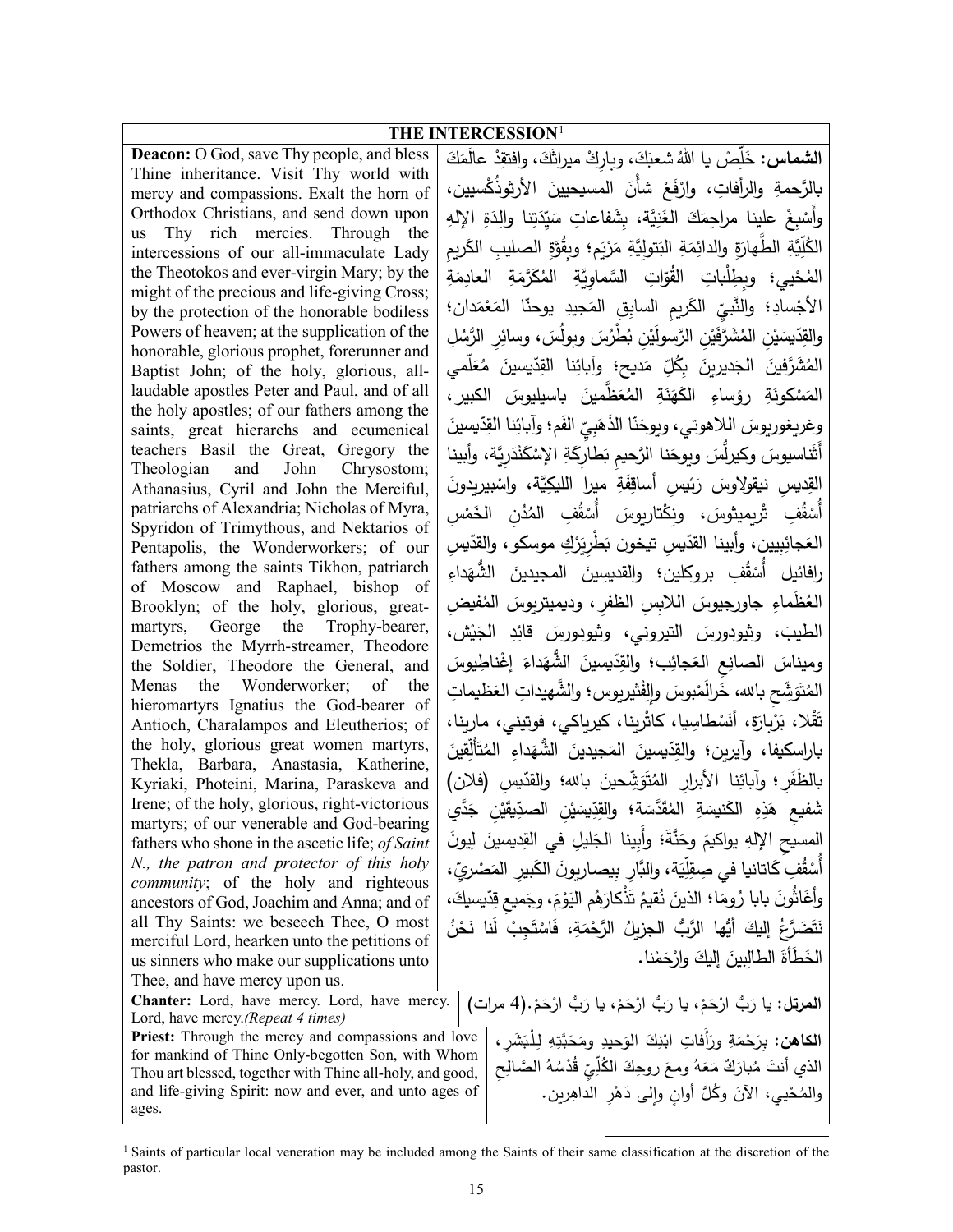| Choir: Amen.                                                                                                                                                                                                                                                                                                                                                                                                                                                                                                                                                       | المرتل: آمين.                                                                                                                                                                                                                                                                                                                                                                                                                                                              |  |  |
|--------------------------------------------------------------------------------------------------------------------------------------------------------------------------------------------------------------------------------------------------------------------------------------------------------------------------------------------------------------------------------------------------------------------------------------------------------------------------------------------------------------------------------------------------------------------|----------------------------------------------------------------------------------------------------------------------------------------------------------------------------------------------------------------------------------------------------------------------------------------------------------------------------------------------------------------------------------------------------------------------------------------------------------------------------|--|--|
| <b>KONTAKION AND OIKOS FOR THE PRODIGAL SON (Plain Reading)</b>                                                                                                                                                                                                                                                                                                                                                                                                                                                                                                    |                                                                                                                                                                                                                                                                                                                                                                                                                                                                            |  |  |
| Foolishly I sprang away from Thy great fatherly<br>glory, and dispersed in wicked deeds the riches that<br>Thou didst give me. With the Prodigal I therefore<br>cry unto Thee now: I have sinned against Thee, O<br>compassionate Father. But receive me in<br>repentance; make me as one of Thy hired servants,<br>O Lord.                                                                                                                                                                                                                                        | لمّا عَصَيْتُ مَجْدَكَ الأَبَوِيَّ بِجَهْلٍ وغَباوَة، بَدَّدْتُ في<br>المَساوِئِ الغِني الذي أَعْطَيْتَنِيهِ أَيُّها الآبُ الرَّؤوف.<br>لأَجْلِ هذا، أَصْرُخُ إِليكَ كالآبن الشَّاطِرِ هاتفاً:<br>أَخْطَأْتُ قُدّامَكَ، فاقْبَلْني تائِباً واجْعَلْني كَأَحَدِ أَجَرائِكَ.                                                                                                                                                                                                 |  |  |
| Our Savior teaches us every day with His own voice:<br>let us therefore hearken to the Scriptures concerning the<br>Prodigal who became wise once more, and with faith<br>let us follow the good example of his repentance. With<br>humbleness of heart let us cry out to Him Who knows<br>all secrets: We have sinned against Thee, merciful<br>Father, and are not worthy ever again to be called Thy<br>children as before. But since Thou art by nature full of<br>love for mankind, receive me repentant and make me<br>as one of Thy hired servants, O Lord. | فلْنَسْمَعَنَّ الكُتُبَ التي بها يُعَلِّمُ مُخلِّصُنا بِصَوْتِهِ<br>ذاتِهِ كُلَّ يَوْم عَنِ الشَّاطِرِ ، ثُمَّ المُتَعَفِّفِ، وبأَمانَةٍ<br>نُحَكِّمَنَّ مُماثَلَةَ تَوْبَتِهِ الحَسَنَة، ونَصْرُخَنَّ بقَلْبِ<br>مُتَواضِعٍ إلى العارِفِ جَميعٍ الخَفايا: أَخْطَأنا إِلَيْكَ<br>أَيُّها الآبُ الرَّؤوفُ، ولَسْنا بِمُسْتَحِقِّينَ أَنْ نُدْعِي<br>لَكَ بَنينَ كما كُنّا سابقاً. لكِنْ بما أنَّكَ بالطَّبْع<br>مُحِبٌ النِّشَرِ ، اقْبَلْني واجْعَلْني كأَحَدِ أَجَرائِكَ. |  |  |
| <b>THE SYNAXARION</b> (Plain Reading)                                                                                                                                                                                                                                                                                                                                                                                                                                                                                                                              |                                                                                                                                                                                                                                                                                                                                                                                                                                                                            |  |  |

On February 20 in the Holy Orthodox Church, we commemorate our father among the saints Leo, bishop of Catania in Sicily; Venerable Vissarion the Great of Egypt; and Agathon, pope of Rome.

On this day, we make remembrance of the Parable of the Prodigal Son, which occurs in the noble Gospel and which our deified Fathers reinstituted in the Triodion.

*Verses*

O thou who art like me, a prodigal, come forward with confidence and tranquility; For unto all has been opened the door of Divine Mercy.

In the parable our Savior tells, Jesus illustrates three things: the condition of the sinner, the canon of repentance and the knowledge of God's compassion. For in the person of the prodigal son, we view the wretched condition that sin creates for us, distant from God and His Sacraments. However, we become aware of ourselves and awaken, hastening with hope to return to Him through repentance. Our Savior wants to call back to His mansions all those who have been overtaken by despair, lacking hope of forgiveness for their grave sins. The Father encourages all of his lost children to remove the desperation from their hearts, and revive their energies for virtuous deeds.

Through Thine ineffable love for mankind, O Christ our God, have mercy upon us. Amen.

| NATAVASIAE VE THE ENVIJKAL SVN VANVN IN TVNE TWV                                                            |                                                                             |  |  |
|-------------------------------------------------------------------------------------------------------------|-----------------------------------------------------------------------------|--|--|
| <b>Ode 1.</b> O my soul, take up the Song of Moses and<br>cry out, saying: A help and refuge hath He become | (الأولى) يا نَفْســى اتَّخِذي تَسْــبحَةَ موســى واهْتِفِي                  |  |  |
| to me for salvation. This is my God, and I will                                                             | قائِلَة: مُعيناً وســـاتِراً صــــارَ لِـي لِلْـخَلاص، هَذا هوَ             |  |  |
| glorify Him.                                                                                                | إلهي فَأَمَجِّدُه.                                                          |  |  |
| <b>Ode 3.</b> O God, Husbandman of benevolences and                                                         | (ا <b>لثـالثـة)</b> اللهُمَّ يـا فَلاَّحَ الصَّـــــالِحـاتِ، وغـارسَ       |  |  |
| Planter of good things, make my barren mind                                                                 | الخَيْرات. أَظْهِرْ عَقْلي العَقيمَ مُثْمِراً بتَحَنُّن مَراحِمِك.          |  |  |
| fruitful, for the compassion of Thy mercies.                                                                |                                                                             |  |  |
| Ode 4. When the Prophet foresaw Thy Nativity                                                                | (ا <b>لرابعـة)</b> إنَّ النَّبيَّ لَمـا سَـــبَقَ فَنَظَرَ مَوْلَـدَكَ مِنَ |  |  |
| from the Virgin, he proclaimed, crying: I have                                                              |                                                                             |  |  |
| heard Thy hearing and feared; for, O Christ, Thou                                                           | البَتولِ كَرَزَ ۖ هاتِفاً: سَـمِعْتُ سَـماعَكَ فَفَرْعْتُ، لأَنَّكَ،        |  |  |
| didst come from Teman, from a holy and shadowy                                                              | أَيُّها المَســـيحُ، قَدْ وافَيْتَ مِنَ التَّيْمَنِ مِنْ جَبَلِ ظَليلٍ      |  |  |
| mountain.                                                                                                   | مُقدَّس                                                                     |  |  |
|                                                                                                             |                                                                             |  |  |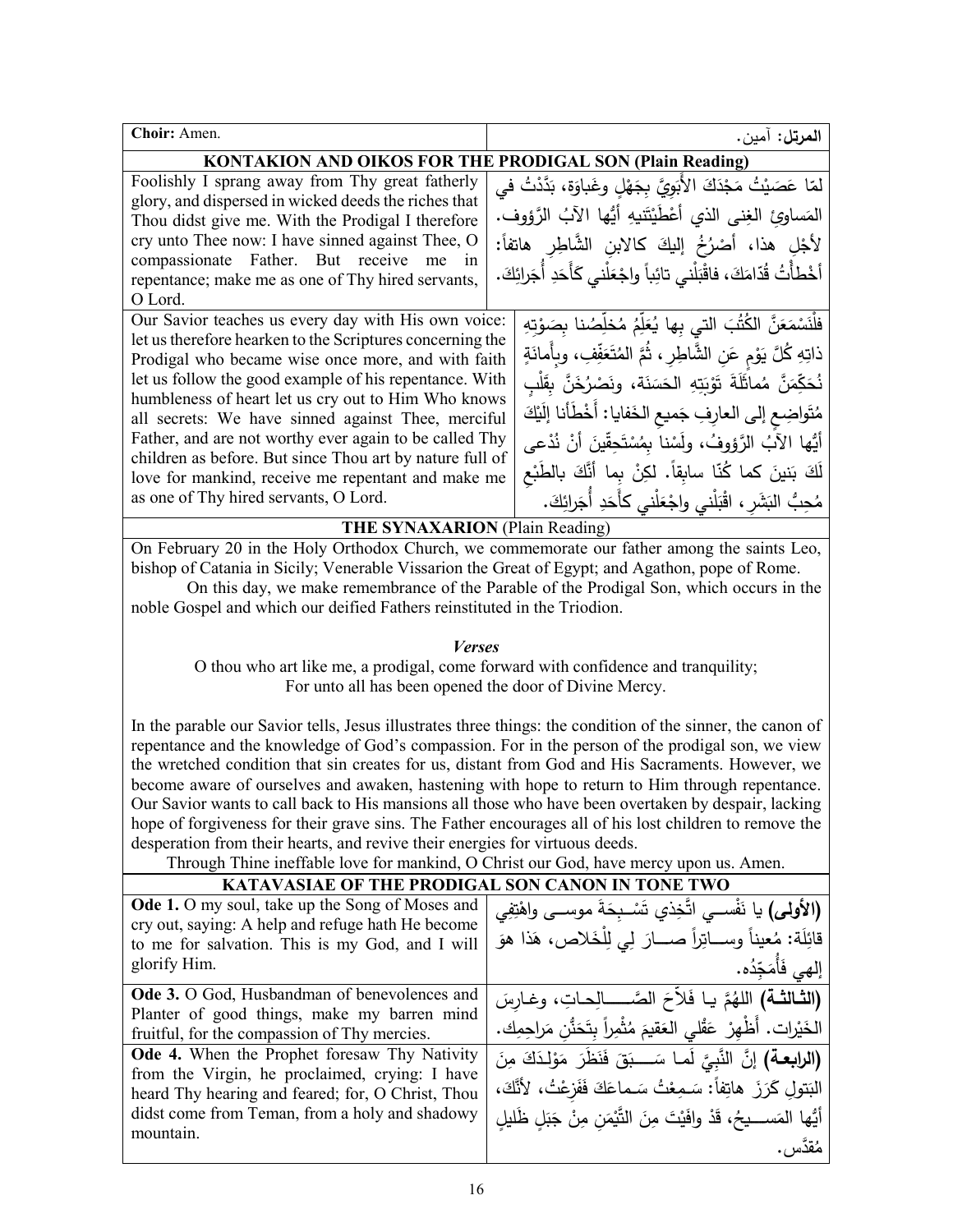| Ode 5. When night passed, day broke, and                                                       | (الخامســة) لمَّا وَلَّـى اللَّيْلُ دَنا النَّهارُ ، وأشْـرَقَ النُّورُ لِلْعالَمِ. |  |  |
|------------------------------------------------------------------------------------------------|-------------------------------------------------------------------------------------|--|--|
| light shone upon the world. Wherefore, the                                                     | لِذا شُبَحُكَ طَغَماتُ المَلائِكَةِ أَيُّها المَسيحُ الإِلهُ وتُمَجِّدُك.           |  |  |
| ranks of angels praise Thee, O Christ God,<br>and glorify Thee.                                |                                                                                     |  |  |
| Ode 6. I am encompassed in the deep of sins,                                                   |                                                                                     |  |  |
| O Savior, and drowned in the tempest of this                                                   | (السادسة) إِنِّي مُكْتَنَفٌ في عُمْقِ الخَطايا أَيُّها المُخَلِّصُ،                 |  |  |
| life. But as Thou raised Jonah from the belly                                                  | وغارِقٌ في لُجَّةِ العُمْرِ . لَكِنْ كَما أَصْــــعَدْتَ يونانَ مِنْ                |  |  |
| of the whale, so draw me out of passion, and                                                   | جَوْفِ الحوتِ، هَكَذَا اجْتَذِبْني مِنَ الأهْواءِ وخَلِّصْني.                       |  |  |
| save me.                                                                                       |                                                                                     |  |  |
| Ode 7. Verily, the youths emulated the cherubim,                                               | (ا <b>لسابعة)</b> إنَّ الفِتْيَةَ قَدْ ضارَعوا الشَّاروبيمَ، فَتَباشَروا            |  |  |
| exchanging glad tidings in the furnace, crying:                                                |                                                                                     |  |  |
| Blessed art Thou, O God; for in justice and truth                                              | في الأتونِ هاتِفين: مُبارَكٌ أَنْتَ يا اللهُ، لأَنَّكَ بِعَدْلِ                     |  |  |
| Thou broughtest all this upon us for our sins, O                                               | وِحَقّ جَلَبْتَ هَذِهِ كُلَّها مِنْ أَجْلِ خَطايانا، أَيُّها الفائِقُ               |  |  |
| Thou Who art exceedingly praised and glorified                                                 | التَّسْبيح والمُمَجَّدُ مَدى جَميع الدُّهور .                                       |  |  |
| unto the end of the ages.                                                                      |                                                                                     |  |  |
| We praise, we bless, and we worship the Lord.<br>Ode 8. Bless Him Who of old traced for Moses  | <i>َنَسَبَّحٍ وَنُباركُ وَنَسْجُدُ لِلْرَّبِّ.</i> (ا <b>نثامنة)</b> باركوا مَنْ    |  |  |
| the wonder of the Virgin, in the bush in the                                                   | سَبَقَ فَرَسَمَ لِموسى قَديماً عَجَبَ البَتولِ في العُلَّيْقَةِ في                  |  |  |
| Mount of Sinai. Praise Him and exalt Him yet                                                   | جَبَلِ سينا، وسَبِّحوهُ، وزيدوهُ رِفْعَةً مَدى جَميع الدُّهور .                     |  |  |
| more unto all ages.                                                                            |                                                                                     |  |  |
| Deacon: The Theotokos and Mother of the                                                        | ا <b>لشماس:</b> لوالدَةِ الإلهِ وأمِّ النورِ بالتسابيح نكرِّمُ مُعَظِّمين.          |  |  |
| Light, let us honor and magnify in song.                                                       |                                                                                     |  |  |
|                                                                                                | <b>MAGNIFICATIONS IN TONE TWO</b>                                                   |  |  |
| My soul doth magnify the Lord, and my spirit hath                                              | تُعَظِّمُ نَفسي الرَّبَّ، وتَبْتَهِجُ روحي باللهِ مُخَلِّصي.                        |  |  |
| rejoiced in God my Savior.                                                                     |                                                                                     |  |  |
| <b>Refrain:</b> More honorable than the Cherubim, and                                          | ا <b>للازمة:</b> يا مَنْ هي أكرَمُ مِنَ الشاروبِيم، وأَرْفَعُ مَجْداً               |  |  |
| more glorious beyond compare than the Seraphim,                                                | بِغَيرِ قِياسٍ مِنَ الساراِفيمِ، التي مِنْ دونِ فَسادٍ وَلَدَتْ                     |  |  |
| thou who without corruption bearest God the<br>Word, and art truly Theotokos, we magnify thee. | كَلِمَةَ الله، حَقًّا أَنَّكِ والدةُ الإِلهِ إياكِ نُعظِّم.                         |  |  |
| For He hath regarded the lowliness of His                                                      |                                                                                     |  |  |
| handmaiden; for behold from henceforth all                                                     | لأَنَّهُ نَظَرَ إلى تَواضُعٍ أَمَتِهِ، فَها مُنْذُ الآنَ تُطَوِّبُني                |  |  |
| generations shall call me blessed. (Refrain)                                                   | جميعُ الأجيالِ. (اللازمة)                                                           |  |  |
| For He that is mighty hath magnified me, and holy                                              | لأنَّ القَديرَ صَنَعَ بي عَظائِمَ وقُدُّوسٌ اسْمُهُ، ورَحْمَتُهُ                    |  |  |
| is His Name; and His mercy is on them that fear                                                |                                                                                     |  |  |
| Him, throughout all generations. (Refrain)                                                     | إلى جيلِ فَجيلِ للذينَ يَتَّقونَهُ. (اللازمة)                                       |  |  |
| He hath showed strength with His arm; He hath                                                  | صَنَعَ عِزّاً بساعِدِهِ، وَشَتَّتَ المُتَكَبِّرينَ بذِهْنِ قُلوبِهِم.               |  |  |
| scattered the proud in the imagination of their                                                |                                                                                     |  |  |
| hearts. (Refrain)                                                                              | (اللازمة)                                                                           |  |  |
| He hath put down the mighty from their seat, and                                               | حَطٌّ المُقْتَدِرِينَ عَنِ الكَراسي ورَفَعَ المُتَواضعينَ، مَلأُ                    |  |  |
| hath exalted the humble and meek. He hath filled                                               | الْجِياعَ مِنَ الْخَيْرِاتِ، والأَغْنِياءَ أَرْسَلَهُم فَارِغِينَ.                  |  |  |
| the empty with good things, and the rich hath He<br>sent empty away. (Refrain)                 |                                                                                     |  |  |
|                                                                                                | (اللازمة)                                                                           |  |  |
| He remembering His mercy hath helped His                                                       | عَضَدَ إسرائيلَ فَتاهُ لِيذْكُرَ رَحْمَتَهُ، كما قالَ لآبائِنا                      |  |  |
| servant Israel, as He promised to our forefathers,                                             | إبْراهيمَ ونَسْلِهِ إلى الأبد. (اللازمة)                                            |  |  |
| Abraham and his seed forever. (Refrain)<br>Ode 9. Who of all the terrestrials ever heard or    |                                                                                     |  |  |
| beheld such a thing! A Virgin found with child                                                 | (الأودية التاسـعة) مَنْ سَـمِعَ، أَوْ مَنْ شَــاهَدَ قَطُّ مِنَ                     |  |  |
| in the womb, who gave birth to a child without                                                 | الأَرْضِيينَ مِثْلَ هَذا؟ إنَّ بَتولاً وُجِدَتْ حامِلاً في البَطنِ،                 |  |  |
| travail? This then is the wonder which hath been                                               | وقَدْ وَلَدَتْ طِفْلاً خُلُوًّا مِنْ مَخاض. فَهَذا هُوَ العَجَبُ                    |  |  |
| fulfilled in thee; and, O undefiled Mary, the                                                  | الذي تَمَّ فيكِ. وإِيّاكِ يا مَرْبَعُ والِدَةَ الإِلهِ النَّقِيَّةَ نُعَظِّم.       |  |  |
| Theotokos, we magnify thee.                                                                    |                                                                                     |  |  |
| THE LITTLE LITANY                                                                              |                                                                                     |  |  |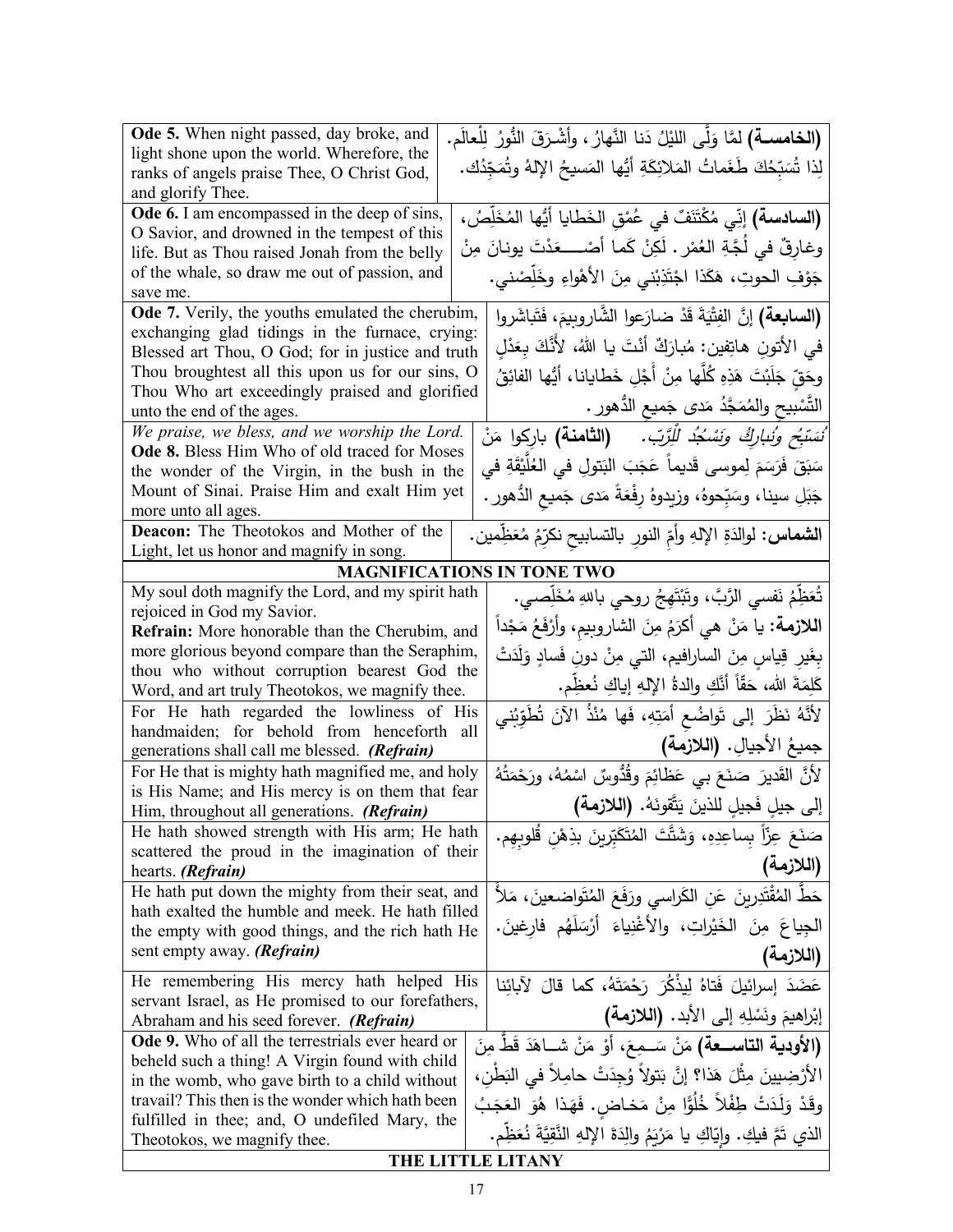| Deacon: Again and again, in peace, let us<br>pray to the Lord.                                                                                                                                                                                                                                                                                                                                                                                                                                                                                                     | ال <b>شماس:</b> أيْضاً وأيْضاً بِسَلامِ إلى الرَّبِّ نَطْلُب.                                                                                                                                                                                                                                                                                                                                                                                                                                                                                                                                          |  |
|--------------------------------------------------------------------------------------------------------------------------------------------------------------------------------------------------------------------------------------------------------------------------------------------------------------------------------------------------------------------------------------------------------------------------------------------------------------------------------------------------------------------------------------------------------------------|--------------------------------------------------------------------------------------------------------------------------------------------------------------------------------------------------------------------------------------------------------------------------------------------------------------------------------------------------------------------------------------------------------------------------------------------------------------------------------------------------------------------------------------------------------------------------------------------------------|--|
| Choir: Lord, have mercy.                                                                                                                                                                                                                                                                                                                                                                                                                                                                                                                                           | ا <b>لجوق</b> : يا ربُّ ارْحَمْ.                                                                                                                                                                                                                                                                                                                                                                                                                                                                                                                                                                       |  |
| Deacon: Help us; save us; have mercy on<br>us; and keep us, O God, by Thy grace.                                                                                                                                                                                                                                                                                                                                                                                                                                                                                   | ا <b>لشماس:</b> أَعْضُدْ، وَخَلِّصْ، وارْحَمْ، واحفَظْنا يا اللهُ بِنِعْمَتِكَ.                                                                                                                                                                                                                                                                                                                                                                                                                                                                                                                        |  |
| <b>Choir:</b> Lord, have mercy.                                                                                                                                                                                                                                                                                                                                                                                                                                                                                                                                    | ا <b>لجوق</b> : يا ربُّ ارْحَمْ.                                                                                                                                                                                                                                                                                                                                                                                                                                                                                                                                                                       |  |
| Deacon: Calling to remembrance our all-<br>immaculate,<br>most-blessed<br>holy,<br>and<br>glorious Lady the Theotokos and ever-<br>virgin Mary, with all the saints: let us<br>commend ourselves and each other, and all<br>our life unto Christ our God.                                                                                                                                                                                                                                                                                                          | ا <b>لشماس:</b> بعدَ ذِكْرِنا الكُلِّيَّةَ القداسَةِ، الطاهِرَةَ، الفائِقَةَ البَرَكاتِ<br>المَجيدة، سيِّدَتَنا والِدَةَ الإِلهِ الدائِمَةَ البَتولِيَّةِ مَرْيَمَ مَعَ جَميعِ<br>القدِّيسين، لِنودِعْ أنفُسَنا وبَعْضُنا بَعْضاً وَكُلَّ حَياتِنا لِلْمَسيحِ الإله.<br>الجوق: لكَ يا ربّ.                                                                                                                                                                                                                                                                                                             |  |
| Choir: To Thee, O Lord.                                                                                                                                                                                                                                                                                                                                                                                                                                                                                                                                            | الكاهن: لأنَّهُ إِيَّاكَ شُبَبِّحُ كُلُّ قُوَّاتُ السَّماواتِ، ولَكَ يُرْسِلونَ المَجْدَ                                                                                                                                                                                                                                                                                                                                                                                                                                                                                                               |  |
| Priest: For all the powers of Heaven praise<br>Thee, and unto Thee do they ascribe glory to<br>the Father and to the Son and to the Holy<br>Spirit, now and ever, and unto ages of ages.                                                                                                                                                                                                                                                                                                                                                                           | أَيُّها الآبُ والإِبنُ والرُّوحُ القُدُسُ، الآنَ وكلَّ أوانٍ وإلى دَهْرِ<br>الدَّاهِرِينِ.<br>ا <b>لجوق</b> : آمين.                                                                                                                                                                                                                                                                                                                                                                                                                                                                                    |  |
| Choir: Amen.<br>Holy is the Lord our God. (THRICE)                                                                                                                                                                                                                                                                                                                                                                                                                                                                                                                 |                                                                                                                                                                                                                                                                                                                                                                                                                                                                                                                                                                                                        |  |
|                                                                                                                                                                                                                                                                                                                                                                                                                                                                                                                                                                    | قُدُّوسٌ هُوَ الرَّبُّ إلهُنا. (ثلاثاً)                                                                                                                                                                                                                                                                                                                                                                                                                                                                                                                                                                |  |
| Exalt ye the Lord our God; and worship<br>at His footstool, for He is holy.                                                                                                                                                                                                                                                                                                                                                                                                                                                                                        | إِرْفَعوا الرَّبَّ إِلهَنا، واسْجُدوا لِمَوْطِئٍ قَدَمَيْهِ، لأَنَّ الرَّبَّ إِلهَنا قُدُّوسٌ هو .                                                                                                                                                                                                                                                                                                                                                                                                                                                                                                     |  |
|                                                                                                                                                                                                                                                                                                                                                                                                                                                                                                                                                                    | SECOND EOTHINON EXAPOSTEILARION IN TONE 2 (**Vpon that mount in Galilee **)                                                                                                                                                                                                                                                                                                                                                                                                                                                                                                                            |  |
| Seeing the stone was rolled away, * the wise myrrh-<br>bearing women * rejoiced with great exceeding joy; * for                                                                                                                                                                                                                                                                                                                                                                                                                                                    | إِنَّ   حامِلاتِ   الطَّيبِ   لمَّا   شاهَدْنَ   الحَجَرَ                                                                                                                                                                                                                                                                                                                                                                                                                                                                                                                                              |  |
| they beheld a young man * within the sepulcher seated *                                                                                                                                                                                                                                                                                                                                                                                                                                                                                                            | مُدَحْرَجاً، فَرِحْنَ، لأَنَهُنَّ أَبْصَرْنَ شابًّا جالِساً                                                                                                                                                                                                                                                                                                                                                                                                                                                                                                                                            |  |
| who gave to them the tidings: * Lo, Christ is risen from<br>the dead; * go and tell His disciples * and Peter too. * To<br>the Mount in Galilee go to meet Him; * for there, as He<br>foretold His friends, * ye shall again behold Him.                                                                                                                                                                                                                                                                                                                           | في القَبْرِ ، قَائِلاً لَهُنَّ: ها المَسيحُ قَدْ قامَ، فَقُلْنَ<br>لِلْتَّلاميذِ مَعَ بُطْرُسَ، أَسْرِعوا إِلَى جَبَلِ الجَّليلِ<br>فَهُناكَ يَظْهَرُ لَكَمْ يا أَحِبَّاءَهُ، كَما سَبَقَ فَقال.                                                                                                                                                                                                                                                                                                                                                                                                       |  |
| <b>EXAPOSTEILIARIA AND THEOTOKION FOR THE PRODIGAL SON</b>                                                                                                                                                                                                                                                                                                                                                                                                                                                                                                         |                                                                                                                                                                                                                                                                                                                                                                                                                                                                                                                                                                                                        |  |
| The riches of grace, which Thou didst give me,<br>O Savior, I spent vainly, wretched me, when I set<br>out on a hapless journey. Living in extravagance<br>with devils, I squandered it in an evil way. But<br>having returned, receive me, O compassionate<br>Father, as the Prodigal Son, and save me.<br>I have destroyed Thy riches, O Lord, wretched me,<br>squandering it, and submitted myself to evil<br>demons. Wherefore, O most compassionate Savior,<br>have compassion on me, purify me, the polluted<br>one, and restore to me the first robe of Thy | IN TONE TWO (**Hearken, ye women**)<br>إِنَّ غِنـى النِّعْمَةِ الذي أَعْطَيْتَني أَيُّها المُخَلِّصُ، قَدْ أَنْفْقْتُهُ<br>عَبَثاً أنا الشَّقِيَّ لَمَّا سافَرْتُ سَفَراً قَبيحاً، وإذْ عِشْتُ<br>بالبَذْخِ مَعَ الشَّياطينِ، بذَّرْتُهُ تَبْذيراً رَدِيئاً. فَإِذْ قَدْ رَجِعْتُ،<br>اقْبَلْنِي أَيُّها الآبُ الرَّؤوفُ، كالابْنِ الشَّاطِرِ وخَلِّصْنِي.<br>يا رَبُّ لَقَدْ أَتْلَفْتُ غِناكَ مُبَدِّداً، وخَضَعْتُ أنا الشَّقِيَّ<br>لِلْشَياطين الأَشْرارِ . لَكِنْ أَيُّها الْمُخَلِّصُ الجَزِيلُ<br>التَّحَنُّنِ، إِرْأَفْ بِي وطَهِّرْنِي مِنْ أَدْناسي، وأَعْطِني<br>حُلَّةَ مُلْكِكَ الأُولى. |  |
| kingdom.<br><b>AINOI</b> (PRAISES) IN TONE TWO                                                                                                                                                                                                                                                                                                                                                                                                                                                                                                                     |                                                                                                                                                                                                                                                                                                                                                                                                                                                                                                                                                                                                        |  |
| Let everything that hath breath, praise the Lord.                                                                                                                                                                                                                                                                                                                                                                                                                                                                                                                  | كُلُّ نَسَمَةٍ فَلْثُسَبِّحِ الرَّبِّ. سَبِّحوا الرَّبَّ مِنَ السَّماواتِ،                                                                                                                                                                                                                                                                                                                                                                                                                                                                                                                             |  |
| Praise ye the Lord from the heavens: praise Him in                                                                                                                                                                                                                                                                                                                                                                                                                                                                                                                 |                                                                                                                                                                                                                                                                                                                                                                                                                                                                                                                                                                                                        |  |
| the heights. To Thee, O God, is due our song.                                                                                                                                                                                                                                                                                                                                                                                                                                                                                                                      | سَبّحوهُ في الأعالى، لأنه لكَ يَليقُ النَّسبيحُ يا الله.                                                                                                                                                                                                                                                                                                                                                                                                                                                                                                                                               |  |
| Praise ye Him, all His angels: praise ye Him, all                                                                                                                                                                                                                                                                                                                                                                                                                                                                                                                  | سَبِّحوهُ يا جَميعَ ملائِكَتِهِ، سَبّحوهُ يا سائِرَ قُوّاتِهِ، لأنه                                                                                                                                                                                                                                                                                                                                                                                                                                                                                                                                    |  |
| His hosts. To Thee, O God, is due our song.                                                                                                                                                                                                                                                                                                                                                                                                                                                                                                                        | لكَ يليقُ التَّسْبِيحُ يا الله.                                                                                                                                                                                                                                                                                                                                                                                                                                                                                                                                                                        |  |
|                                                                                                                                                                                                                                                                                                                                                                                                                                                                                                                                                                    | For the Resurrection in Tone Two                                                                                                                                                                                                                                                                                                                                                                                                                                                                                                                                                                       |  |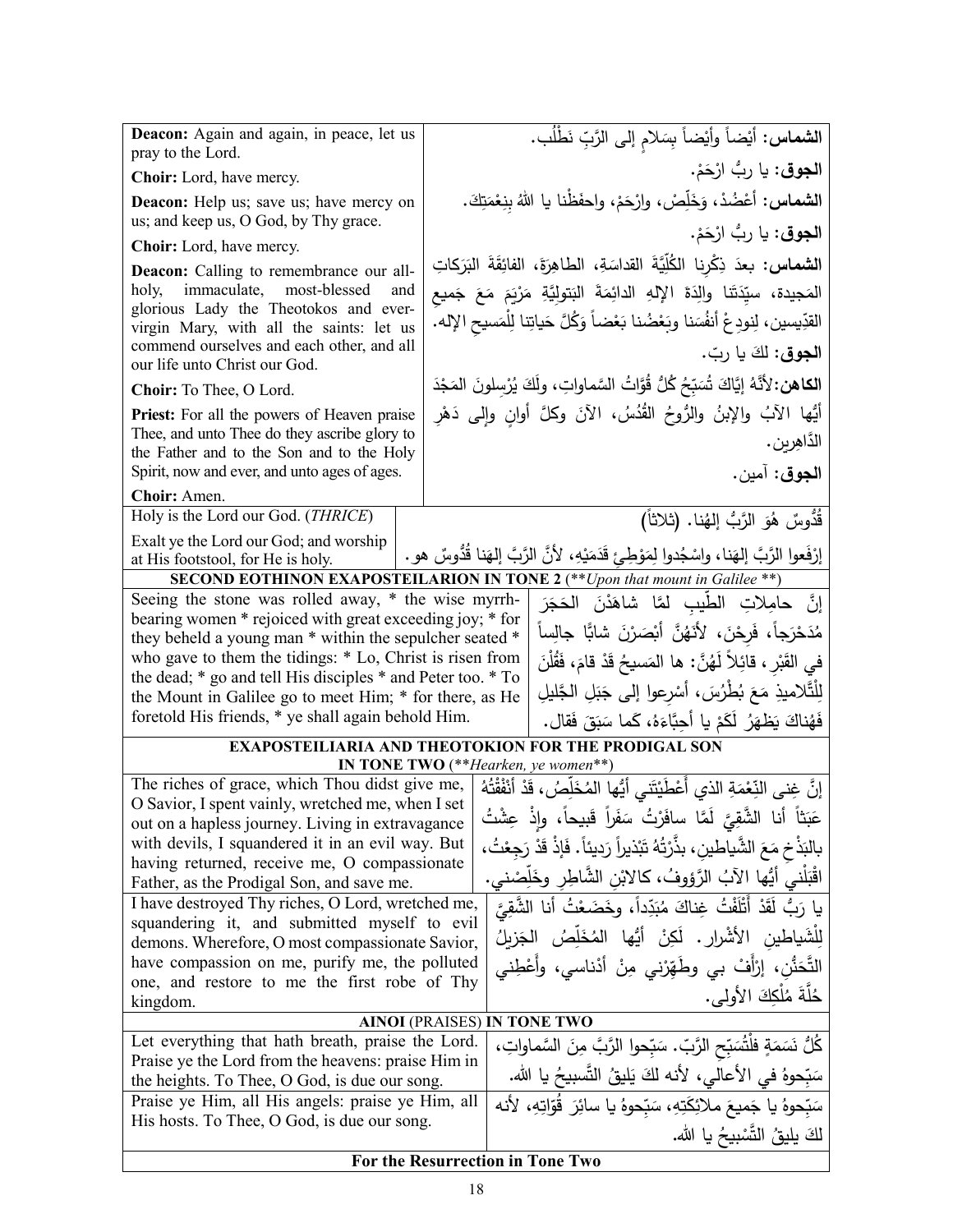| Verse 1. This glory shall be to all His saints. All                                                         |  | 1– هذ <i>ا المَجْدُ يَكونُ لِجِميعِ أُبْرارِهِ.</i> أَيُّها الرَّبُ، إنَّ     |  |  |
|-------------------------------------------------------------------------------------------------------------|--|-------------------------------------------------------------------------------|--|--|
| creatures glorify Thee, O Lord, with every breath;<br>for by the Cross Thou didst abolish death, that       |  | البَرايا بأَسْرِها تُمَجِّدُكَ مَعَ كُلِّ نَسَمَةٍ، لأَنَّكَ بالْصَّليبِ      |  |  |
| Thou mightest manifest to the nations Thy                                                                   |  | قَدْ أَبْطَلْتَ المَوْتَ، لِكَيْ تُظْهِرَ لِلْشُعوبِ قِيامَتَكَ مِنْ          |  |  |
| Resurrection from the dead; for Thou alone art the                                                          |  | بين الأمواتِ، بمَا أَنَكَ مُحِبٌ البشرِ وَحْدَك.                              |  |  |
| Lover of mankind.<br>Verse 2. Praise God in His sanctuary; praise Him                                       |  |                                                                               |  |  |
| in the firmament of His power. Answer, O Jews,                                                              |  | 2– سَبْحوا اللهَ في قَدِيسِيهِ، سَبْحوهُ في فَلَكِ قُوَّتِهِ.                 |  |  |
| how was it that the guardian soldiers lost the King                                                         |  | أجيبوا أيُّها اليَهودُ كيفَ أنَّ الشُّرَطُ أضاعُوا المَلِكَ                   |  |  |
| Whom they were guarding? Why was it that the<br>stone could not retain the Rock of life? Either must        |  | الذي كانوا يَحْرُسونَهُ؟ لِماذا الحَجَرُ ۖ لَمْ يَحْفظُ صَخْرةَ               |  |  |
| ye, therefore, deliver to us Him that was buried, or                                                        |  | الحياة؟ فَإِمّا أَنْ تُعْطُونا المَدْفونَ، أَو فاسْجُدوا مَعَنا               |  |  |
| worship with us Him Who is risen, shouting: Glory                                                           |  | لِلنّاهِض هاتفين: الْمَجِدُ لِرِأَفَاتِكَ الغزيرةِ، يا مُخَلِّصَنا            |  |  |
| to Thy bountiful mercies, our Savior, glory to Thee.                                                        |  | المَجْدُ لكَ.                                                                 |  |  |
| <b>Verse 3.</b> Praise Him for His mighty acts; praise                                                      |  | سَبْحوُهِ على مَقْدَرتِهِ، سَبْحوُهِ نَظْيَرِ كَثْرَةِ –                      |  |  |
| Him according to His excellent greatness. Rejoice,<br>O nations, and be glad, for the angel hath sat on the |  | َع <i>ظَمَتِهِ.</i> إفْرحوا يا شُعوبُ وابْتَهِجوا، لأنَّ المَلاكَ قَدْ        |  |  |
| stone of the grave, and given us the glad tidings,<br>saying: Christ the Savior of the world is risen from  |  | جَلَسَ على حَجَرِ القَبْرِ، مُبشِّراً إيّانا وقائلاً: المَسيحُ                |  |  |
| the dead. He hath filled all with sweet scent.                                                              |  | قامَ مِنْ بينِ الأمواتِ مُخَلِّصُ العالَمِ، وأَوْعَبَ الكُلَّ                 |  |  |
| Rejoice, O ye nations, and be joyful.                                                                       |  |                                                                               |  |  |
|                                                                                                             |  | شَذاً عَطِراً. فافْرَحوا إذَنْ يا شُعُوبُ وابْتَهِجوا.                        |  |  |
| <b>Verse 4.</b> Praise Him with the sound of the<br>trumpet; praise Him with the psaltery and harp.         |  | 4– سَبْحوُهِ بِلَحْنِ البوقِ، سَبْحوُهِ بالمِزْمارِ والقيثارَةِ.              |  |  |
| O Lord God, verily, before Thy Conception an<br>angel did come with peace to her who is full of             |  | أَيُّها الرَّبُّ الإله، إنَّ مَلاكاً قَبْلَ الحَبَلِ بكَ أتى بالسَّلام        |  |  |
| grace. And now an angel hath rolled the stone                                                               |  | إِلَى الْمُمْتَلِئَةِ نِعْمَةً. والآنَ، فإنَّ مَلاكاً أيضاً دَحْرَجَ          |  |  |
| from the door of Thy tomb, made glorious by<br>Thy Resurrection. The first angel spake with                 |  | الْحَجَرَ  عَنْ بابِ رَمْسِكَ الْمَجيدِ في حالِ قيامتِكَ. فالأوَّلُ           |  |  |
| signs of joy instead of sorrow; and the latter                                                              |  | بَشِّرَ بأماراتِ السُّرورِ عِوَضَ الحُزْنِ، والثَّاني كَرَزَ لنا              |  |  |
| brought us the glad tidings of a Lord Who giveth<br>life instead of death. Therefore, do we shout to        |  |                                                                               |  |  |
| Thee, O Benefactor of all: Glory to Thee, O                                                                 |  | بِسَيِّدٍ مُعْطَى الْحياةِ عِوَضَ الْمَوْت. فَلِذَا نَهْتِفُ إِلَيْكَ:        |  |  |
| Lord.                                                                                                       |  | أَيُّها المُحْسِنُ إِلى الكُلِّ، يا رَبُّ المَجْدُ لَك.                       |  |  |
| Verse 5. Praise Him with the timbrel and dance;<br>praise Him with stringed instruments and organs.         |  | 5– سَبْحوُه بالطُّبْلِ والمَصافِ. سَبْحوُه بالأوتار وآلةِ                     |  |  |
| Verily, the women did sprinkle spices with tears                                                            |  | الطَّرَبِ. [نَّ النسوةَ نَضَحْنَ طُيوباً مَع دُموع على قَبْرِكَ،              |  |  |
| on Thy grave, and their mouths were filled with<br>laughter when they said: The Lord is risen.              |  | فامْتَلأَتْ أَفْواهُهُنَّ فَرَحاً عِنْدَ قَوْلِهِنَّ قدْ قامَ الرَّبُّ.       |  |  |
|                                                                                                             |  | <b>For the Prodigal Son</b>                                                   |  |  |
| (Tone Two) Verse 6. Praise Him upon the loud<br>cymbals: praise Him upon the high-sounding                  |  | (باللحن الثاني) 6– سَبْحوهُ بِنَغَماتِ الصُنوجِ. سَبْحوهُ                     |  |  |
| cymbals. Let everything that hath breath praise the                                                         |  | بِضُنوجِ النَّهْليلِ. كُلُّ نَسَمَةٍ فَلْتُسَبِّحِ الرَّبِّ.   أَقَدِّمُ لَكَ |  |  |
| <i>Lord.</i> I offer Thee, Lord, the voice of the Prodigal                                                  |  | يا رَبُّ صَوْتَ الابْنِ الشاطِرِ هاتفاً: إنِّي قَدْ أَخْطَأْتُ                |  |  |
| Son, crying, I have sinned in Thy sight, O good<br>One, and have squandered the fortune of Thy gifts.       |  |                                                                               |  |  |
| Albeit, receive me repentant, O Savior, and save<br>me.                                                     |  | أَمامَ عَيْنَيْكَ أَيُّها الصَّالِحُ، وبَدَّدْتُ ثَرْوَةَ مَواهِبِكَ. لكِنْ   |  |  |
|                                                                                                             |  | اقْبَلني تائباً أَيُّها المُخَلِّصُ وخَلِّصْني.                               |  |  |
| (Tone Four) <i>Verse 7. Arise, O my God, lift up Thy</i><br>hand, and forget not the humble. I too have     |  | (باللحن الرابع) 7– قَمّ يا رَبِي والِهي ولتَرتَفعْ يُدُكّ، ولا تَتْسَ         |  |  |
| come, O compassionate One, like the Prodigal                                                                |  | <i>بِانَسيكَ إلى الانقضاءِ.</i> لَقَدْ أَتَيْتُ أيضاً أَيُّها الرَّؤوفُ،      |  |  |
| Son, I who have spent all my lifetime in                                                                    |  | كالابن الشَّاطِرِ ، أنا الذي صَرَفَ عُمْرَهُ كُلَّهُ بالاغْتِرابِ، وبَدَّدَ   |  |  |
| estrangement, and squandered the riches which<br>Thou gavest me, O Father. Wherefore, receive               |  | الغِنـى الذي أَعْطَيْتَهُ يا أَبَتاه. فاقْبَلْني اللهُمَّ تائِباً وارْحَمني.  |  |  |
| me, O God, repentant, and have mercy upon me.                                                               |  |                                                                               |  |  |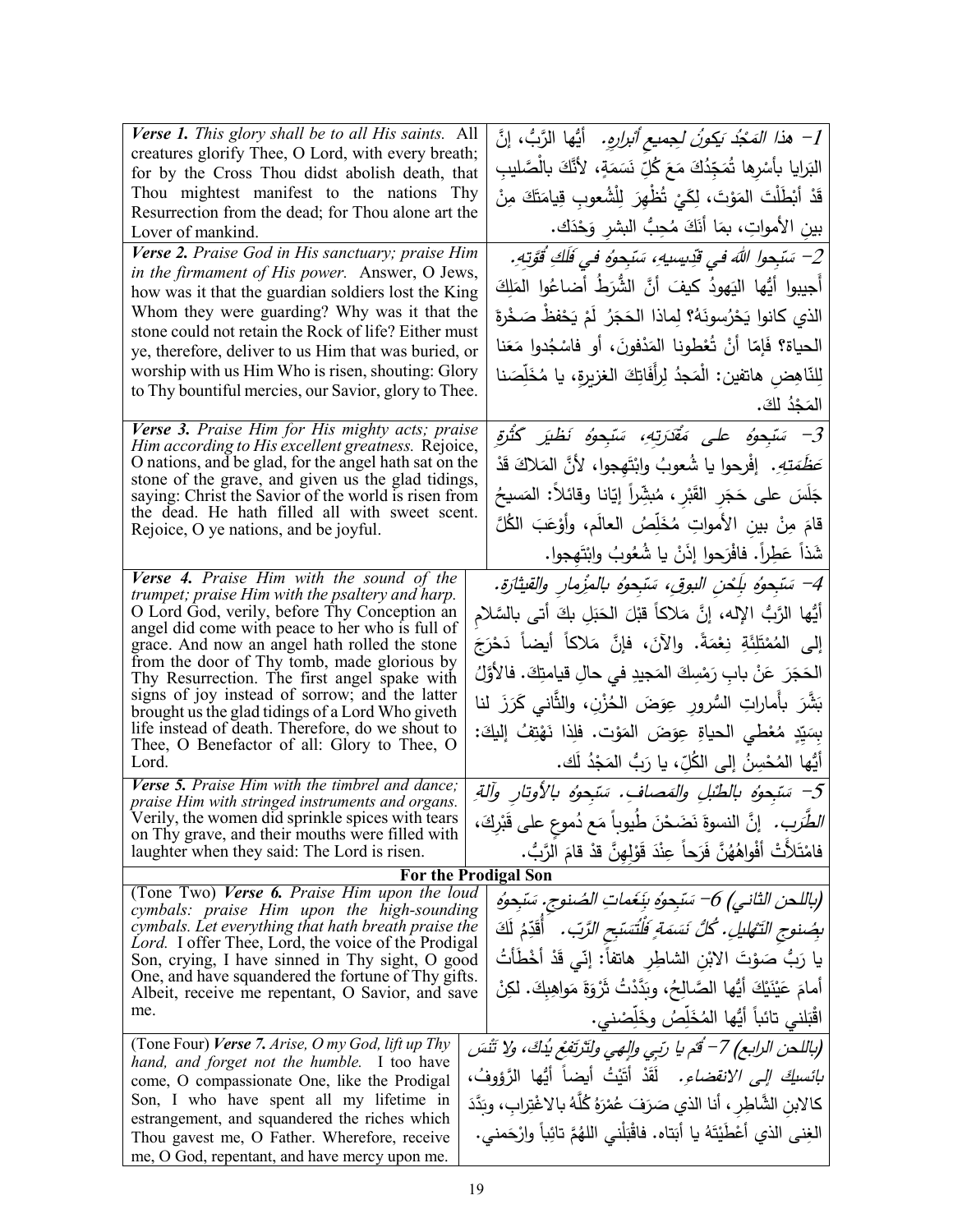| (Tone Eight) Verse 8. I will praise Thee, O Lord,<br>with my whole heart: I will show all Thy marvelous<br>When in extravagance I spent and<br>works.<br>squandered the fortune of fatherly riches, I became<br>a wanderer, living in the country of the wicked.<br>And unable longer to bear their company, I shall<br>return to Thee, O compassionate Father, crying, I<br>have sinned against heaven, and therefore I am no<br>more worthy to be called a son of Thine: make me<br>as one of Thy hired servants, O God, and have<br>mercy upon me.                                                                                                                                                                                                                                                                                                                                                                                                                                                                                |  | (باللحن الثامن) 8– أُعْتَرِفُ لَكَ يا رَبُّ مِنْ كُلِّ قَلْبِي،<br><i>ولَٰحَدِثُ بجميع عَجائِبِك.</i> لمّا أَنْفَقْتُ وبَدَّدْتُ ثَرْوَةَ<br>الغِنى الأبَوي، أَصْبَحْتُ مُقْفِراً، قاطِناً كورَةَ الأَشْرارِ .<br>وإِذْ لمْ أَعُدْ أَطيقُ مُعاشَرَتَهُمْ، فَلأَعُدْ إِليْكَ أَيُّها الأَبُ<br>الرَّؤوفُ هاتِفاً: إنَّني قَدْ أَخْطَأَتُ إلى السَّماءِ وقُدّامَكَ،<br>ولَسْتُ بأهْلِ أَنْ أُدْعى لَكَ ابْناً، فاجْعَلْني كأَحَدِ<br>أَجَرائَكَ اللَّهُمَّ وارْحَمْني.                                                                                                                                                                                                                                                                                                                                                                                                                                                                                                                      |  |  |
|--------------------------------------------------------------------------------------------------------------------------------------------------------------------------------------------------------------------------------------------------------------------------------------------------------------------------------------------------------------------------------------------------------------------------------------------------------------------------------------------------------------------------------------------------------------------------------------------------------------------------------------------------------------------------------------------------------------------------------------------------------------------------------------------------------------------------------------------------------------------------------------------------------------------------------------------------------------------------------------------------------------------------------------|--|-------------------------------------------------------------------------------------------------------------------------------------------------------------------------------------------------------------------------------------------------------------------------------------------------------------------------------------------------------------------------------------------------------------------------------------------------------------------------------------------------------------------------------------------------------------------------------------------------------------------------------------------------------------------------------------------------------------------------------------------------------------------------------------------------------------------------------------------------------------------------------------------------------------------------------------------------------------------------------------------|--|--|
|                                                                                                                                                                                                                                                                                                                                                                                                                                                                                                                                                                                                                                                                                                                                                                                                                                                                                                                                                                                                                                      |  | DOXASTICON OF THE PRODIGAL SON IN TONE SIX                                                                                                                                                                                                                                                                                                                                                                                                                                                                                                                                                                                                                                                                                                                                                                                                                                                                                                                                                |  |  |
| Glory to the Father, and to the Son, and to the Holy<br>Spirit. O good Father, I have withdrawn from<br>Thee. Do not forsake me or cast me from Thy<br>kingdom. The most evil enemy hath stripped me<br>naked and robbed me of my fortune; and I have<br>wasted the gifts of the soul in riotous living.<br>Wherefore, I will rise and return to Thee, crying:<br>Make me as one of Thy hired servants, O Thou who<br>for my sake did stretch Thy pure hands on the Cross<br>to snatch me from the wicked beast and clothe me<br>with the first robe, since Thou alone art most<br>compassionate.<br>Both now and ever, and unto ages of ages. Amen.<br>Most blessed art thou, O Virgin Theotokos, for<br>through Him that was incarnate of thee is Hades<br>despoiled, Adam is recalled from the dead, the curse<br>is made void, Eve is set free, death is slain, and we<br>are endowed with life. Wherefore, in hymns of praise,<br>we cry aloud: Blessed art Thou, O Christ our God,<br>Who is thus well pleased, glory to Thee. |  | <i>المَخْذ للأبِ والابن والروح القدّس.</i> ايُها  الأبُ<br>الصَّالِحُ، لَقَدِ ابْتَعَدْتُ عَنْكَ. فَلا تُهْمِلْني، ولا تُظْهِرْني<br>مَرْذولاً مِنْ مَلَكونِكَ. لأنَّ العَدُوَّ الكُلِّيَّ شَرُّهُ قَدْ عَرَّاني،<br>وسَلَبَ ثَرْوَتي. وقَدْ بَذَّرْتُ مَواهِبَ النَّفْسِ بِالبَذْخِ.<br>فلأَنْهَضَنَّ إِذَنْ، ولْأَعُدْ إليكَ هاتِفاً: اجْعَلْني كأَحَدِ<br>أَجَرائِكَ، يا مَنْ أَجْلى بَسَطَ يَدَيْهِ الطَّاهِرَتَيْن على<br>الصَّليب، لِكَيْ يَخْتَطِفَني مِنَ الوَحْشِ الرَّديِّ،<br>ويُسَرِبِلَني الحُلَّةَ الأُولى، أيُّها الجَزيلُ الرَّحْمَةِ وَحْدَكَ.<br>الآنَ وكلَّ أوانِ وإلى دهرِ الداهرينَ. آمين.   أُنتِ هِيَ<br>الفائِقَةُ عَلى كُلِّ البَرَكاتِ، يا والِدَةَ الإِلَهِ العَذراءِ، لأَنَّ<br>الجَحيمَ قَد سُبِيَت بِواسِطَةِ المُتَجَسِّدِ مِنكِ، وَآدَمَ دُعِيَ<br>ثانِيَةً، واللُّعنَةَ بادَت، وَحَوّاءَ انعَتَقَت، والمَوتَ أَميتَ،<br>وَنَحنُ قَد حَيينا. فَلِذَلِكَ نُسَبِّحُ هاتِفين: مُبارَكٌ أنتَ أَيُّها<br>المَسيحُ إِلَهُنا، يا مَن هَكَذا سُرَّ ، المَجدُ لَك. |  |  |
|                                                                                                                                                                                                                                                                                                                                                                                                                                                                                                                                                                                                                                                                                                                                                                                                                                                                                                                                                                                                                                      |  | THE GREAT DOXOLOGY IN TONE SIX                                                                                                                                                                                                                                                                                                                                                                                                                                                                                                                                                                                                                                                                                                                                                                                                                                                                                                                                                            |  |  |
| Glory to Thee, who has shown forth the Light.<br>Glory to God in the highest, and on earth peace,                                                                                                                                                                                                                                                                                                                                                                                                                                                                                                                                                                                                                                                                                                                                                                                                                                                                                                                                    |  | المَجْدُ لَكَ يا مُظْهِرَ النورِ ، المَجْدُ للهِ في العَلاءِ ،                                                                                                                                                                                                                                                                                                                                                                                                                                                                                                                                                                                                                                                                                                                                                                                                                                                                                                                            |  |  |
| good will among men.                                                                                                                                                                                                                                                                                                                                                                                                                                                                                                                                                                                                                                                                                                                                                                                                                                                                                                                                                                                                                 |  | وعلى الأرْض السَّلامُ، وفي النَّاس المَسَرَّة.                                                                                                                                                                                                                                                                                                                                                                                                                                                                                                                                                                                                                                                                                                                                                                                                                                                                                                                                            |  |  |
| We hymn thee, we bless Thee, we worship Thee,                                                                                                                                                                                                                                                                                                                                                                                                                                                                                                                                                                                                                                                                                                                                                                                                                                                                                                                                                                                        |  | نُسَبّحُكَ، نُبارِكُكَ، نَسْجُدُ لَكَ، نُمَجّدُكَ، نَشْكُرُكَ مِنْ                                                                                                                                                                                                                                                                                                                                                                                                                                                                                                                                                                                                                                                                                                                                                                                                                                                                                                                        |  |  |
| we glorify Thee, we give thanks unto Thee for Thy<br>great glory.                                                                                                                                                                                                                                                                                                                                                                                                                                                                                                                                                                                                                                                                                                                                                                                                                                                                                                                                                                    |  | أَجْلِ عَظيمِ جَلالٍ مَجْدِك.                                                                                                                                                                                                                                                                                                                                                                                                                                                                                                                                                                                                                                                                                                                                                                                                                                                                                                                                                             |  |  |
| O Lord King, heavenly God, Father<br>Almighty; O Lord, the only-begotten Son,<br>Jesus Christ; and the Holy Spirit.                                                                                                                                                                                                                                                                                                                                                                                                                                                                                                                                                                                                                                                                                                                                                                                                                                                                                                                  |  | أَيُّها الرَّبُّ المَلِكُ، السَّماوِيُّ، الإِلهُ، الآبُ الضَّابِطُ الكُلِّ؛ أَيُّها<br>الرَّبُّ الإِبْنُ الوَحيدُ، يا يَسوعُ المَسيح؛ ويا أَيُّها الرّوحُ القُدُس.                                                                                                                                                                                                                                                                                                                                                                                                                                                                                                                                                                                                                                                                                                                                                                                                                        |  |  |
| O Lord God, Lamb of God, Son of the Father, that                                                                                                                                                                                                                                                                                                                                                                                                                                                                                                                                                                                                                                                                                                                                                                                                                                                                                                                                                                                     |  | أَيُّها الرَّبُّ الإلهُ، يا حَمَلَ اللهِ يا ابْنَ الآبٍ، يا رافِعَ                                                                                                                                                                                                                                                                                                                                                                                                                                                                                                                                                                                                                                                                                                                                                                                                                                                                                                                        |  |  |
| takest away the sin of the world, have mercy on us,<br>Thou that takest away the sins of the world.                                                                                                                                                                                                                                                                                                                                                                                                                                                                                                                                                                                                                                                                                                                                                                                                                                                                                                                                  |  | خطيئةِ العالَم، ارْحَمْنا، يا رافِعَ خَطايا العالَم.                                                                                                                                                                                                                                                                                                                                                                                                                                                                                                                                                                                                                                                                                                                                                                                                                                                                                                                                      |  |  |
| Receive our prayer, Thou that sittest at the right<br>hand of the Father, and have mercy on us.                                                                                                                                                                                                                                                                                                                                                                                                                                                                                                                                                                                                                                                                                                                                                                                                                                                                                                                                      |  | نَقَبَّلْ تَضَرُّعَنا أَيُّها الجالِسُ عَنْ يَمينِ الآبِ، وارْحَمْنا.                                                                                                                                                                                                                                                                                                                                                                                                                                                                                                                                                                                                                                                                                                                                                                                                                                                                                                                     |  |  |
| For Thou only art holy, Thou only art the Lord, O                                                                                                                                                                                                                                                                                                                                                                                                                                                                                                                                                                                                                                                                                                                                                                                                                                                                                                                                                                                    |  | لأَنَّكَ أَنْتَ وَحْدَكَ قُدُّوسٌ، أَنْتَ وَحْدَكَ الرَّبُّ يَسوعُ                                                                                                                                                                                                                                                                                                                                                                                                                                                                                                                                                                                                                                                                                                                                                                                                                                                                                                                        |  |  |
| Jesus Christ, to the glory of God the Father. Amen.                                                                                                                                                                                                                                                                                                                                                                                                                                                                                                                                                                                                                                                                                                                                                                                                                                                                                                                                                                                  |  | المَسيحُ، في مَجْدِ اللهِ الآبِ. آمين.                                                                                                                                                                                                                                                                                                                                                                                                                                                                                                                                                                                                                                                                                                                                                                                                                                                                                                                                                    |  |  |
| Every day will I bless Thee, and I will praise<br>Thy Name forever; yea forever and ever.                                                                                                                                                                                                                                                                                                                                                                                                                                                                                                                                                                                                                                                                                                                                                                                                                                                                                                                                            |  | في كُلِّ يَوم أبارِكُكَ، وأَسَبِّحُ اسْمَكَ إلى الأَبَدِ، وإلى أَبَدِ الأَبَد.                                                                                                                                                                                                                                                                                                                                                                                                                                                                                                                                                                                                                                                                                                                                                                                                                                                                                                            |  |  |
|                                                                                                                                                                                                                                                                                                                                                                                                                                                                                                                                                                                                                                                                                                                                                                                                                                                                                                                                                                                                                                      |  |                                                                                                                                                                                                                                                                                                                                                                                                                                                                                                                                                                                                                                                                                                                                                                                                                                                                                                                                                                                           |  |  |